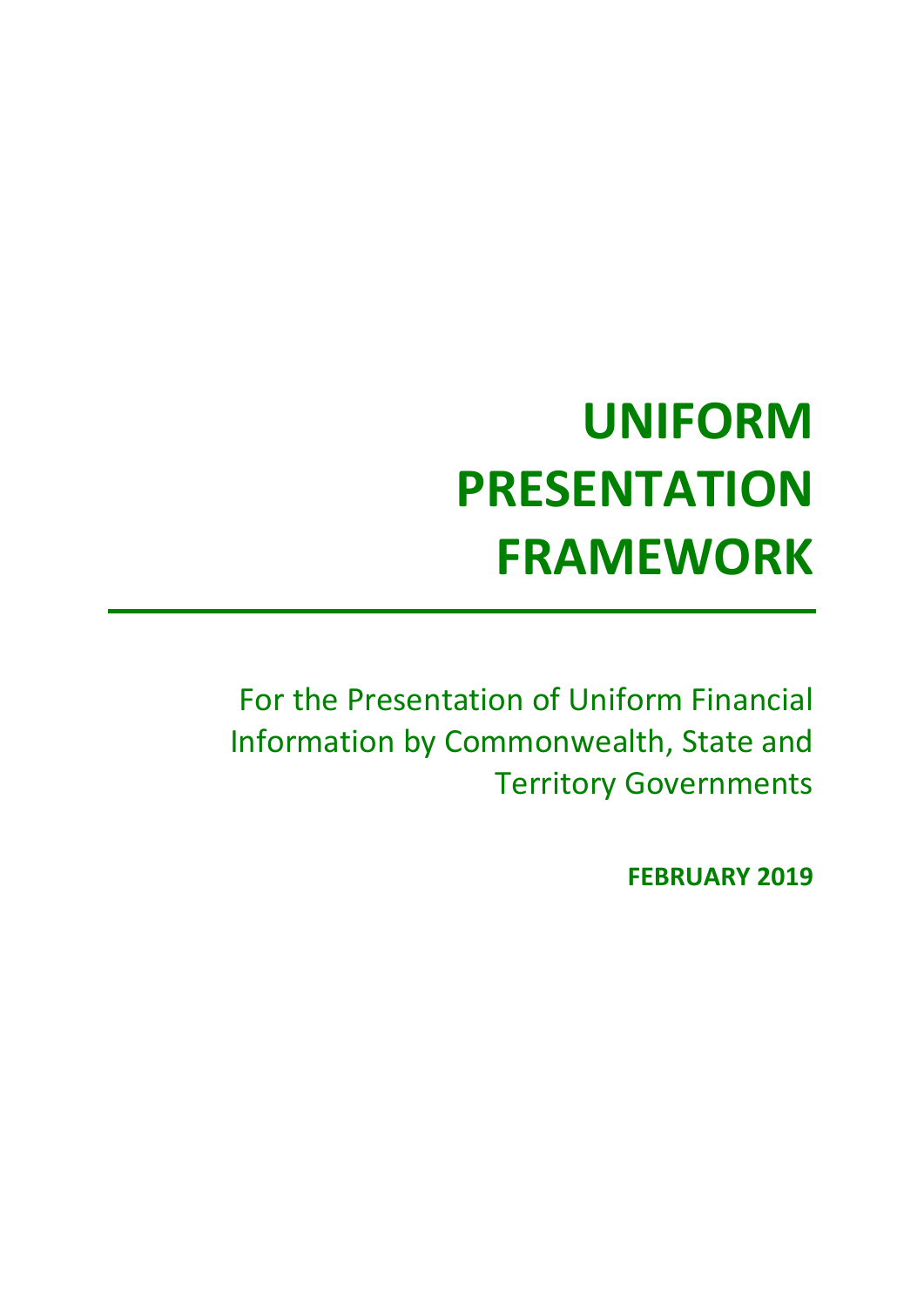© Commonwealth of Australia 2019

ISBN 978-1-925504-12-5

This work is copyright. Apart from any use as permitted under the *Copyright Act 1968*, no part may be reproduced by any process without prior written permission from the Commonwealth Government, available from AusInfo. Requests and inquiries concerning reproduction and rights should be addressed to:

The Manager Legislative Services AusInfo GPO Box 1920 CANBERRA ACT 2601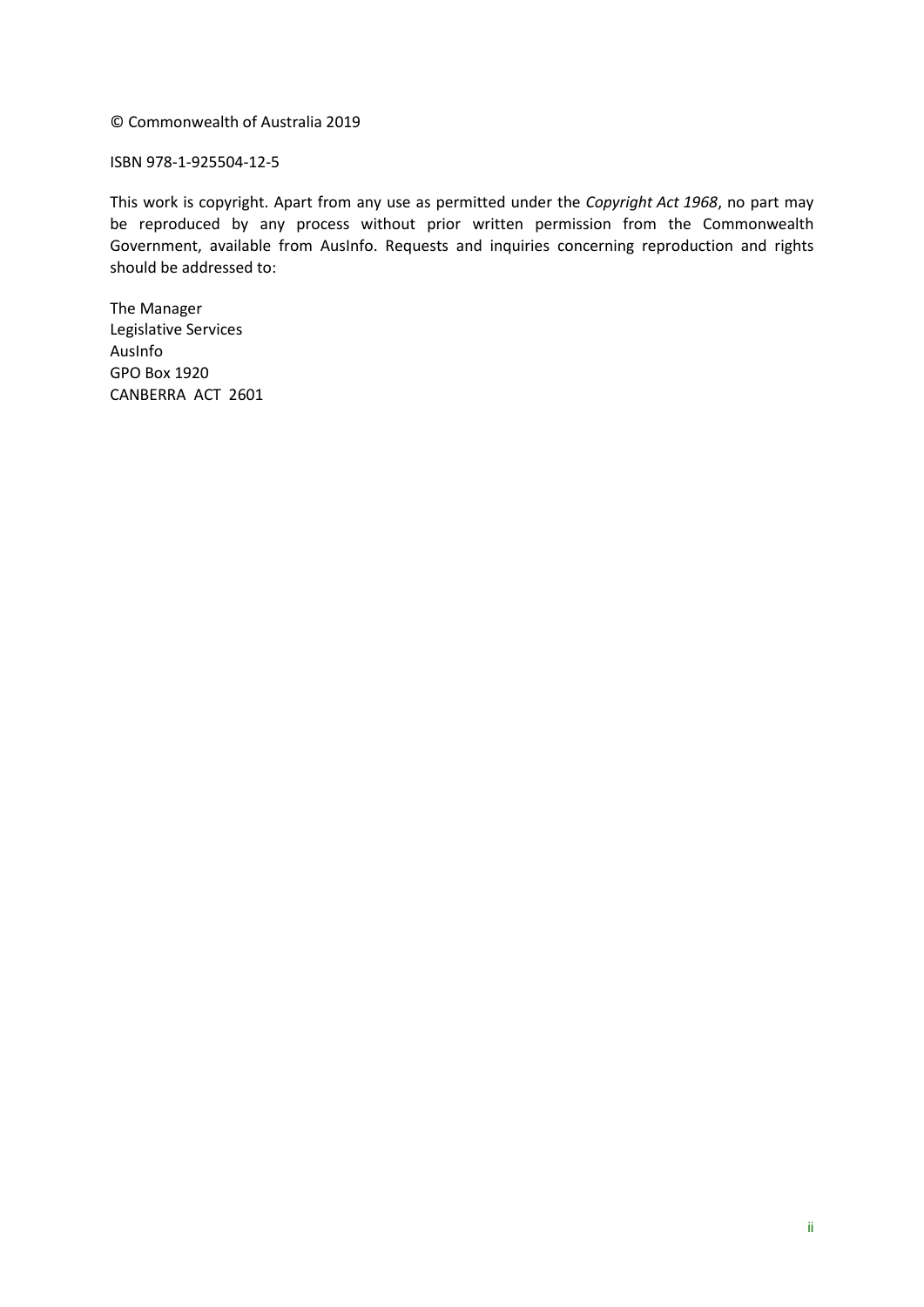# **TABLE OF CONTENTS**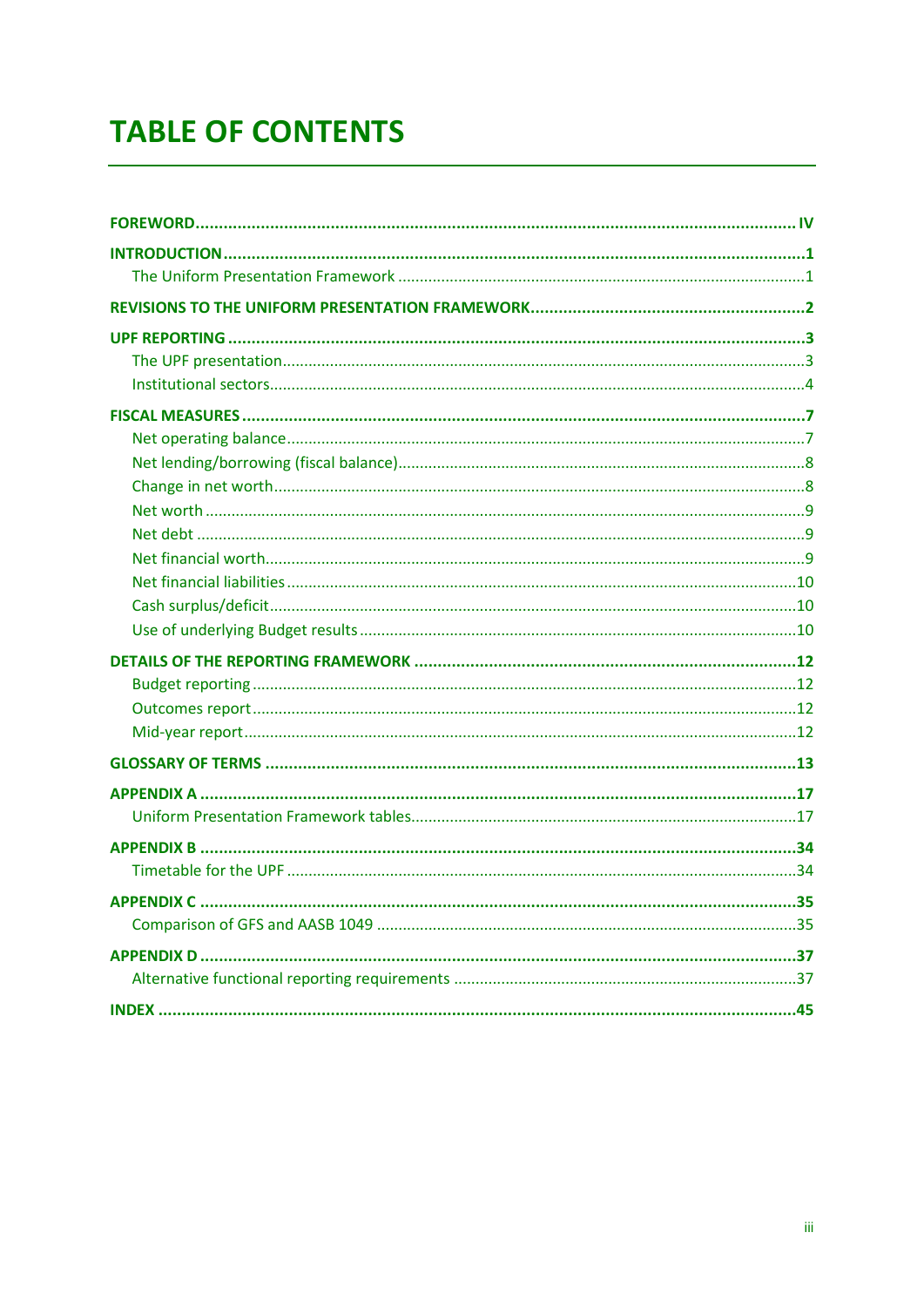# <span id="page-3-0"></span>**FOREWORD**

1

This publication incorporates revisions to the 2008 Uniform Presentation Framework (UPF) agreed by the Council on Federal Financial Relations in February 2019.

The 2019 UPF incorporates revisions to the framework as a result of the 2015 update to the Australian System of Government Financial Statistics (GFS) $<sup>1</sup>$  $<sup>1</sup>$  $<sup>1</sup>$  framework. The update of the Australian</sup> GFS aims to better align with the International Monetary Fund's (IMF) GFS 2014 framework and the System of National Accounts 2008 (SNA08).

The previous review to the UPF in 2008 was prompted by the release of the Australian Accounting Standards Board new accounting standard AASB 1049 *Whole of Government and General Government Sector Financial Reporting* (AASB 1049). AASB 1049 aims to harmonise GFS and Generally Accepted Accounting Principles (GAAP) with the objective of improving clarity and transparency of government financial statements. This accounting standard, therefore, is the basis for the UPF requirements.

Consistent with previous reviews of the UPF, revisions to the 2008 UPF were considered by representatives from Australian, State and Territory Treasuries and the Australian Government Department of Finance. The Australian Bureau of Statistics (ABS) and Commonwealth Grants Commission were also consulted.

<span id="page-3-1"></span><sup>1</sup> This document refers to the ABS accrual GFS publication, *Australian System of Government Finance Statistics: Concepts, Sources and Methods cat. No. 5514.0*, released in December 2015 which is based on the International Monetary Fund (IMF) accrual GFS framework.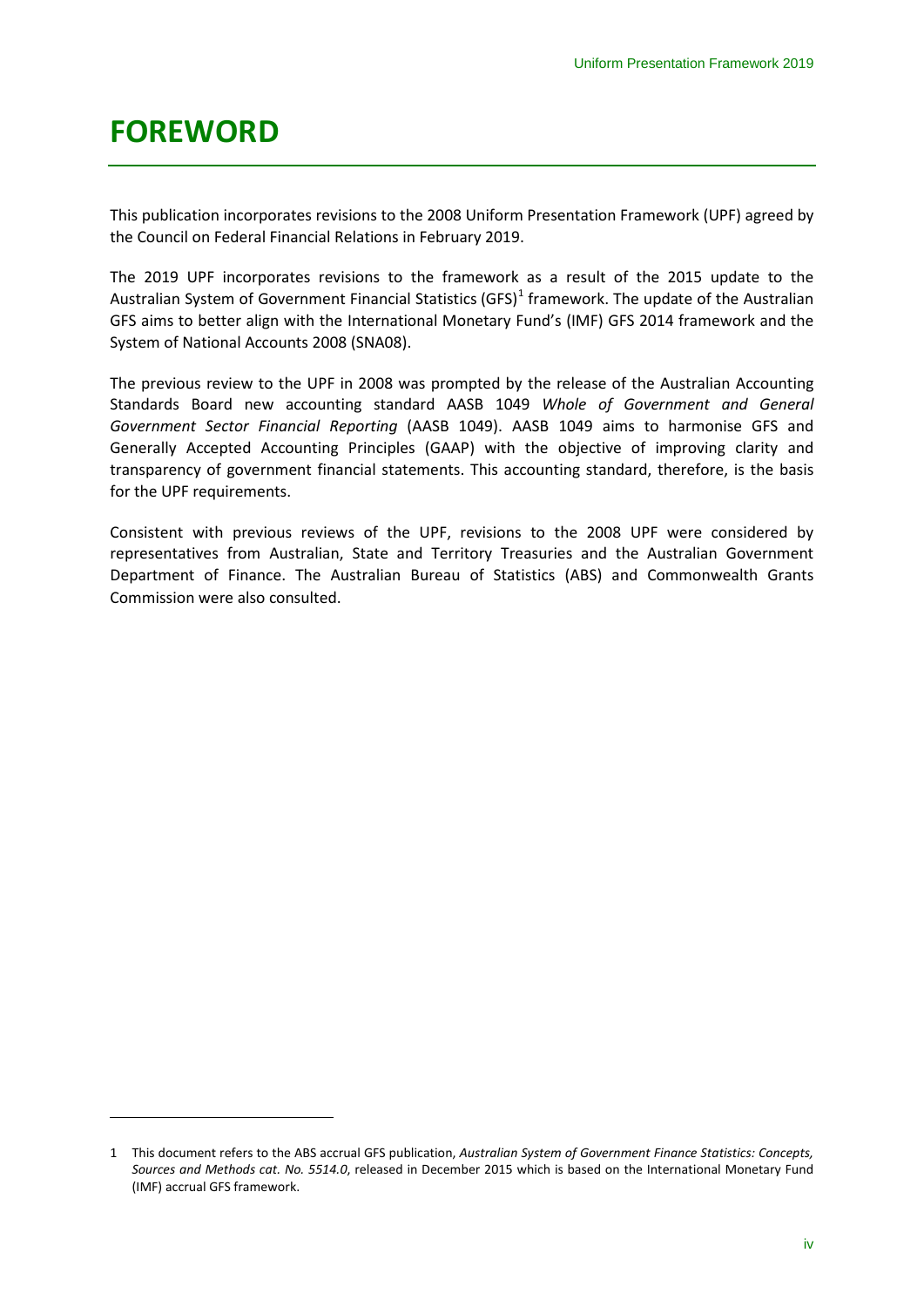# <span id="page-4-0"></span>**INTRODUCTION**

# <span id="page-4-1"></span>**THE UNIFORM PRESENTATION FRAMEWORK**

The May 1991 Premiers' Conference agreed to the introduction of the UPF. There have been subsequent revisions to the UPF in 1997, 2000 and 2008.

The primary objective of the UPF is to ensure that the Commonwealth, State and Territory governments provide a common 'core' of financial information in their budget papers. It was recognised that a more uniform approach to the presentation of financial data would facilitate a better understanding of individual governments' budget papers and provide for more meaningful comparisons of each government's financial results and projections.

Subsequent chapters provide a summary of the key financial statements used, measures available to assess the fiscal position of governments and set out the framework for the uniform reporting of government financial information throughout the budget year.

The UPF framework sets out the minimum information to be reported by governments. Governments should continue to publish additional information they consider relevant for users assessing their fiscal position. The order that key financial statements are presented is up to individual jurisdictions.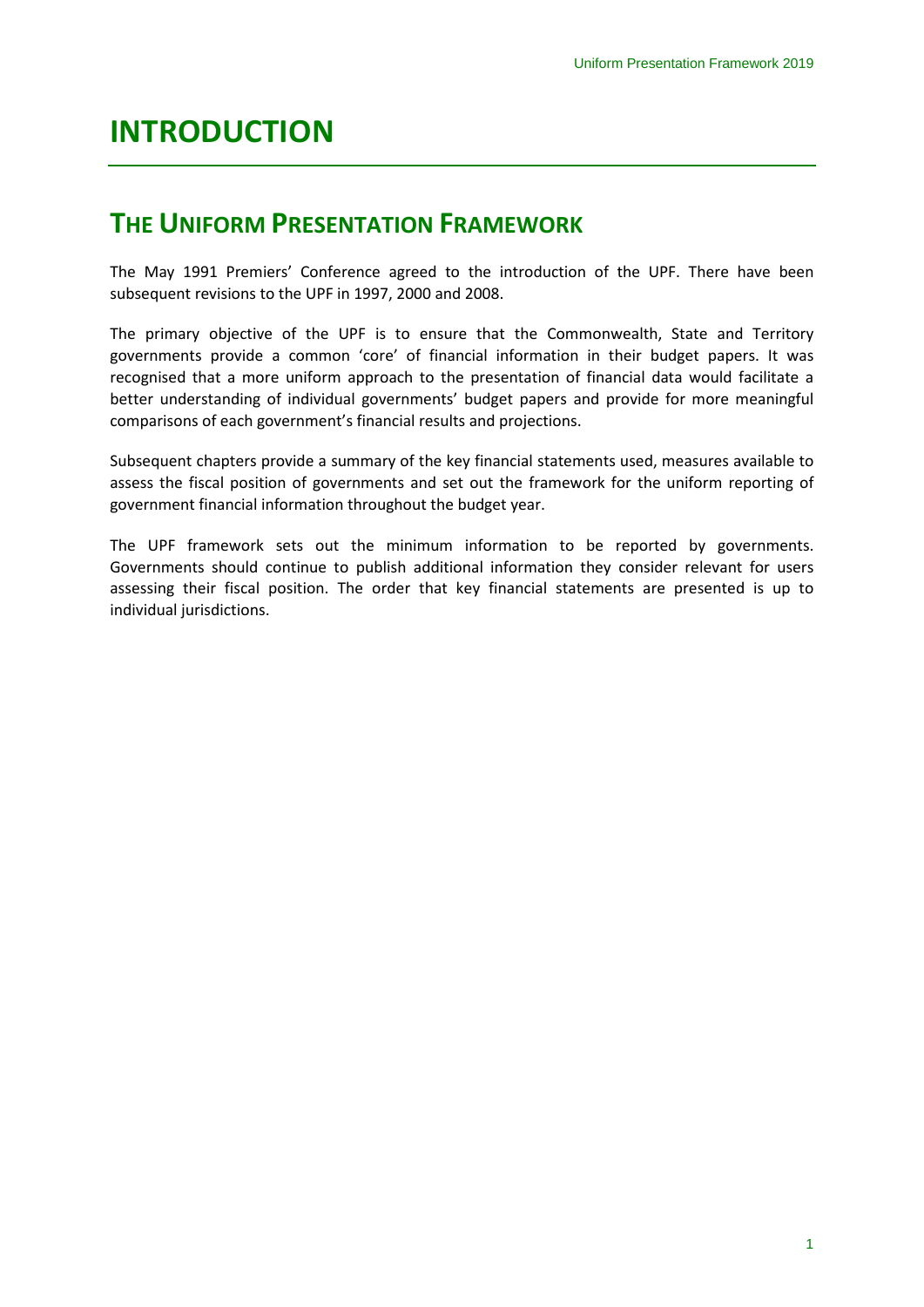# **REVISIONS TO THE UNIFORM PRESENTATION FRAMEWORK**

The UPF updates certain reporting requirements to align with the most recent version of the Australian GFS framework. The update of the Australian GFS, released in 2015 and effective from 1 July 2017, aims to better align with the IMF's GFS 2014 framework and the SNA08.

The key reporting changes in this UPF include:

**.** 

- The Classifications of Functions of Government Australia (COFOG-A), a system for classifying expenditures by functions of government, has been introduced under the updated Australian GFS. The requirements on reporting expenses by function (budget and outcomes), and purchases of non-financial assets by function under this system are at tables 16, 17 and 18.
- The ABS GFS cash surplus/(deficit) definition has been updated to align with the previous cash surplus/(deficit) definition under the 2008 UPF as it no longer includes finance leases. This has removed the requirement to report a separate figure for the ABS GFS cash surplus/(deficit).<sup>[2](#page-5-0)</sup>
- 'Taxes on financial institutions transactions' and 'Stamp duties on financial and capital transactions' in the State and Territory tax classifications have moved from the category 'Taxes on Property' to 'Taxes on provision of goods and services.' See table 13(b).
- The Australian Loan Council unanimously agreed to remove the Commonwealth, State and Territory governments' reporting requirements from the UPF and transfer the administration of the UPF to the Council on Federal Financial Relations in January 2018. All reporting requirements for the Loan Council Allocation have been removed from the UPF to reflect this decision.
- Minor changes to the structure and names of line items on the General Government Sector balance sheet, separating out 'equity investments – other' into 'equity accounted investments' and 'investments – shares'. See table 5.

The UPF maintains the definition of net debt published in the 2008 UPF, based on GAAP and as agreed by the Heads of Treasuries, rather than adopting the updated Australian GFS presentation of net debt.

<span id="page-5-0"></span><sup>2</sup> Definitions for Australian GFS measures in AASB 1049 have not been updated for the 2015 update to the Australian GFS framework. The definitions in the 2015 ABS GFS Manual apply.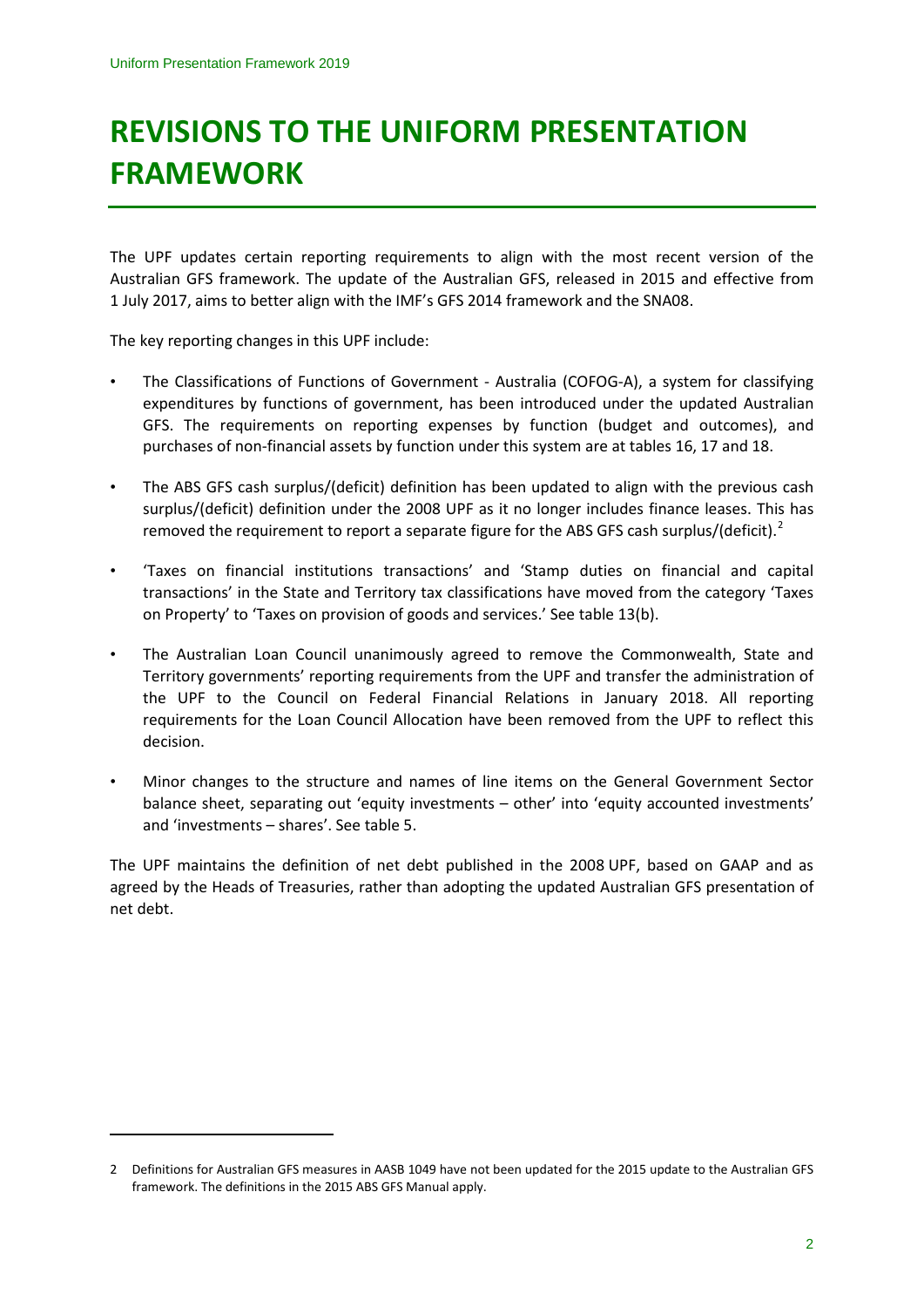# <span id="page-6-0"></span>**UPF REPORTING**

This chapter outlines the key features of the UPF. It explains the institutional sectors into which the entities controlled by the Commonwealth, State and Territory governments are classified. This is followed by a discussion of the major differences between the AASB 1049 and GFS methodologies.

# <span id="page-6-1"></span>**THE UPF PRESENTATION**

Details of public sector estimates and outcomes are presented on an accrual basis within three primary statements: the operating statement, including other economic flows; the balance sheet; and the cash flow statement. These statements form the core reporting requirements of the UPF.

### **Operating statement**

The operating statement presents information on transactions (revenue and expenses) and other economic flows (revaluations and adjustments). This statement is designed to capture the composition of revenues and expenses and the net cost of a government's activities within a fiscal year. It shows the full cost of resources consumed by the government in achieving its objectives, and how these costs are met from various revenue sources. In addition to the net result from transactions (net operating balance), the operating statement also includes total other economic flows which are the total change in net worth driven by economic flows other than through transactions. The total of the net operating balance and other economic flows equal the comprehensive result (total change in net worth).

The operating statement reports three major fiscal measures  $-$  the net operating balance, net lending/borrowing (also known as fiscal balance) and the total change in net worth (comprehensive result). The net operating balance is calculated as revenue minus expenses, while net lending (fiscal balance) includes net capital expenditure but excludes depreciation, thereby giving a better measure of a jurisdiction's call on financial markets.

### **Balance sheet**

The balance sheet records a government's stocks of financial and non-financial assets and liabilities, taken at the end of each financial year. It provides the user with information on the resources at the government's disposal and the type and valuation of its liabilities.

The balance sheet also includes information on the make-up of a government's financial assets, on its holdings of fixed assets, and on the extent of liabilities such as borrowing and unfunded superannuation. This allows for intertemporal and interjurisdictional comparisons of asset and liability levels.

The fiscal aggregates in the balance sheet include net worth, net financial worth, net debt and net financial liabilities.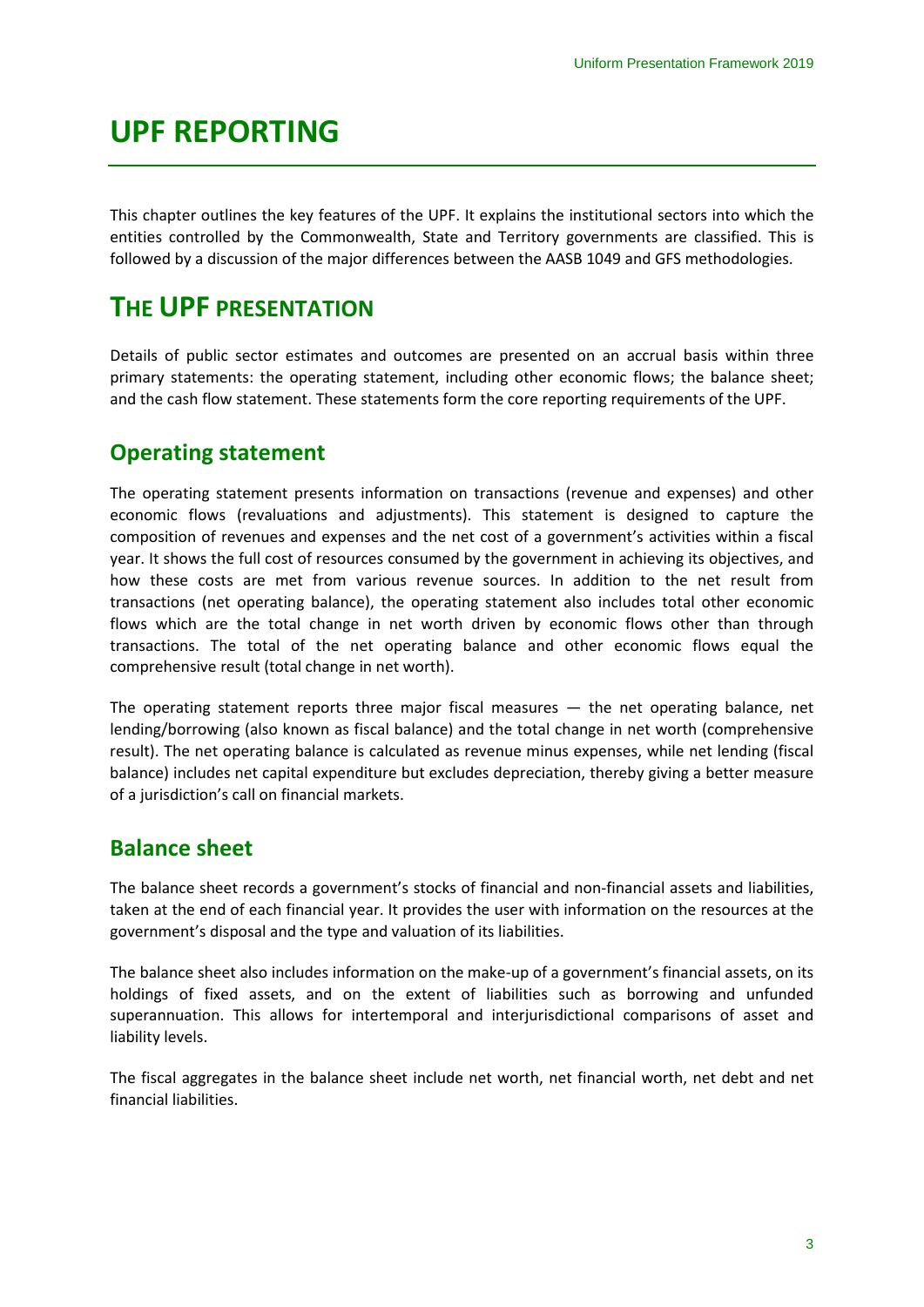### **Cash flow statement**

The cash flow statement records a government's cash inflows and outflows, allocated between various activities, and their net impact on cash held. The statement reveals how a government obtains and expends cash.

This statement requires cash flows to be categorised into operating, investing and financing activities. Operating activities are those which relate to the collection of taxes, the distribution of grants, and the provision of goods and services. Investing activities are those which relate to the acquisition and disposal of financial and non-financial assets. Financing activities are those which relate to changing the size and composition of a government's financial structure.

The signing convention within the cash flow statement is that all inflows carry a positive sign and all outflows carry a negative sign (regardless of whether they are gross or net cash flows).

The cash flow statement reports two fiscal measures — net increase in cash held and cash surplus/deficit. Net increase in cash held is the sum of net cash flows from all operating, investing and financing activities. The cash surplus/deficit comprises only net cash from operating activities, plus net cash from transactions in non-financial assets (less dividends paid for the PNFC and PFC sectors).

Under the previous UPF, the cash flow statement included the ABS GFS cash surplus/deficit which was calculated by deducting financing leases from the AASB 1049 cash surplus/deficit for all sectors. Under the new Australian GFS framework finance leases are no longer included in the GFS cash surplus/deficit.<sup>[3](#page-7-1)</sup> This aligns the definition of the AASB 1049 cash surplus/deficit and GFS cash surplus/deficit.

# <span id="page-7-0"></span>**INSTITUTIONAL SECTORS**

The coverage of the UPF extends to the entire Australian public sector (excluding local government entities and universities) comprising units which are owned and/or controlled by the Commonwealth Government, State and Territory governments. These units (such as government departments, authorities and businesses) are grouped into three institutional subsectors: GGS; the PNFC sector; and the PFC sector (refer Figure 1). In addition, the UPF also includes tables for the consolidated Non–Financial Public Sector (NFPS).

# **General Government Sector (GGS)**

The GGS comprises all government departments, offices and other bodies that fulfil the functions of government as their primary activity. General government services include those which are mainly non-market in nature and are largely for collective consumption by the community, or which involve the transfer or redistribution of income. These services are financed mainly through taxes, other compulsory levies and user charges.

**.** 

<span id="page-7-1"></span><sup>3</sup> Ibid.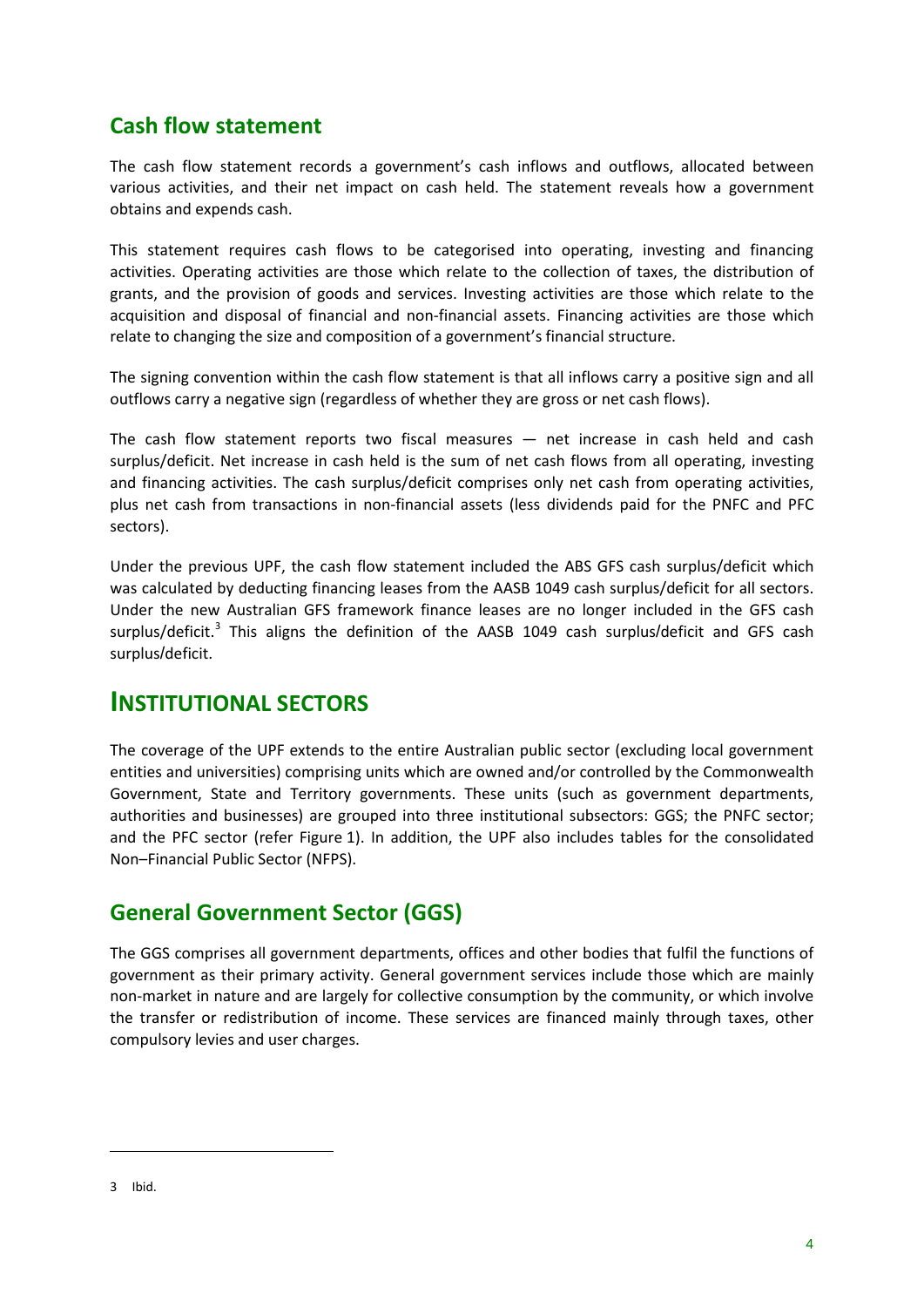# **Public Non-Financial Corporations (PNFC) sector[4](#page-8-0)**

The PNFC sector comprises bodies mainly engaged in the production of goods and services (of a non-financial nature) for sale in the market place at economically significant prices (for example, Australia Post, port authorities and railways). In general, PNFCs are legally distinguishable from the governments which own them.

# **Non-Financial Public Sector (NFPS)**

The NFPS represents the consolidated transactions and assets and liabilities of the GGS and PNFC sector. In compiling statistics for the NFPS, transactions and debtor-creditor relationships between subsectors are eliminated to avoid double counting as part of a process known as consolidation.

# **Public Financial Corporations (PFC) sector[5](#page-8-1)**

PFCs are bodies primarily engaged in the provision of financial intermediation services or auxiliary financial services. They are able to incur financial liabilities on their own account (e.g. taking deposits, issuing securities or providing insurance services). Central borrowing authorities, including the Reserve Bank of Australia, are part of the PFC sector.

# **Total public sector**

**.** 

The total public sector consolidates the transactions of all sectors of government — the GGS, the PNFC and PFC sectors (eliminating intersectoral transfers). Total public sector reporting is also known as 'whole of government' reporting. The UPF does not prescribe reporting requirements for the total public sector.

<span id="page-8-0"></span><sup>4</sup> The PNFC sector was formerly known as the public trading enterprises or PTE sector.

<span id="page-8-1"></span><sup>5</sup> The PFC sector was formerly known as the public financial enterprises or PFE sector.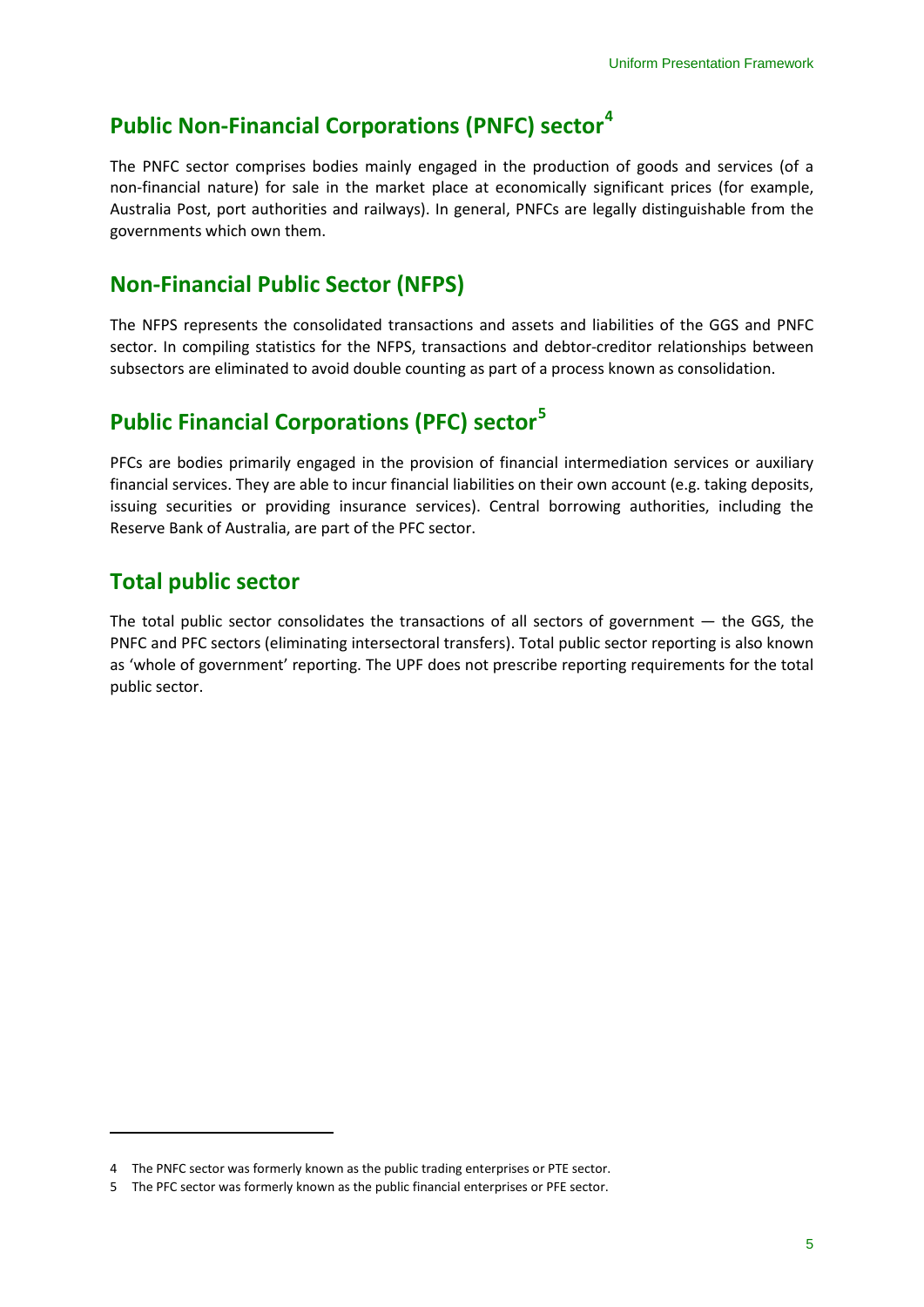#### **Figure 1: Institutional structure of the public sector**

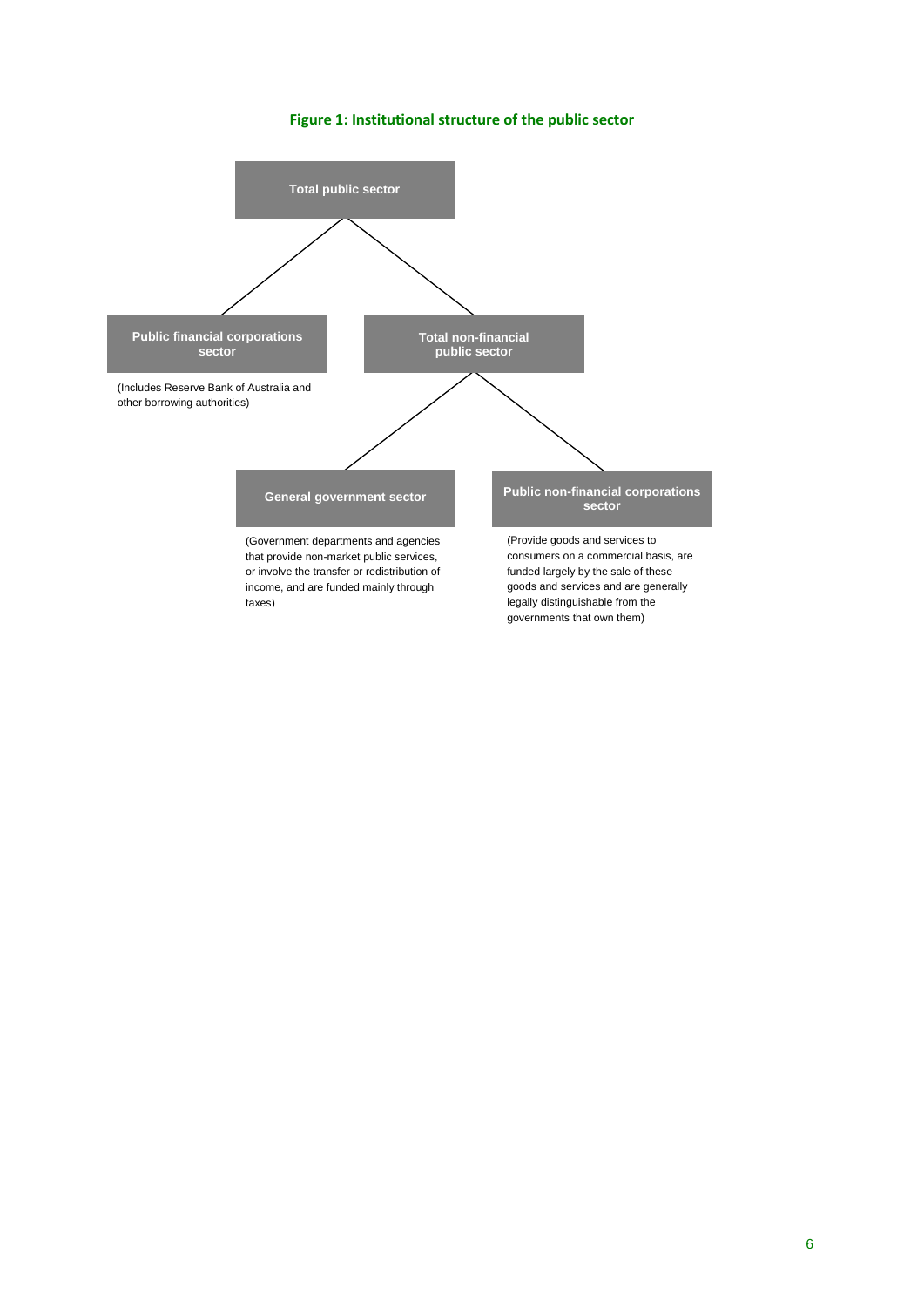# <span id="page-10-0"></span>**FISCAL MEASURES**

UPF reporting provides a number of measures for evaluating the soundness of a government's fiscal position and the effect of fiscal policy on economic conditions. These include measures on both a stock and flow basis.

Stock measures (including net worth, net debt, net financial worth and net financial liabilities) highlight the fiscal position of a government at a point in time, providing information on the results of past decisions. Stocks reflect holdings of assets and liabilities. Stocks at the beginning of a period plus the cumulative result of flows in the period are equal to stocks at the end of the period.

Flow measures (including the net operating balance, net lending/borrowing (fiscal balance), cash surplus/deficit and change in net worth) show changes in the fiscal position during the reporting period, reflecting the impact of government decisions and actions, and re-measurement impacts during that time. Flows represent the creation, transformation, exchange, transfer or extinction of economic value.

The fiscal measures in the UPF framework are: net operating balance, net lending/borrowing (fiscal balance), change in net worth (comprehensive result), net worth, net debt, net financial worth, net financial liabilities and the cash surplus/deficit.

However, governments need to be able to define a fiscal strategy around fiscal aggregates that suit their particular economic circumstances. Therefore governments may elect to provide additional fiscal aggregates and disclose them in the UPF financial statements. These additional fiscal aggregates must be based on information disclosed in the financial statements.

# <span id="page-10-1"></span>**NET OPERATING BALANCE**

The net operating balance is the excess of revenue from transactions over expenses from transactions. The net operating balance excludes expenditure on the acquisition of capital assets, but includes non-cash costs such as accruing superannuation entitlements and the consumption of capital (depreciation). By including all accruing costs, including depreciation, the net operating balance encompasses the full cost of providing government services. This makes it a good measure of the sustainability of the government's fiscal position over time and provides an indication of the sustainability of the existing level of government services.

The net operating balance can also be defined as the change in net worth arising from economic transactions, and therefore excludes the effect of revaluations and other changes in the volume of assets and liabilities. Because revaluations are largely outside a government's control, the net operating balance is a better measure of a government's financial activity in a given period than the change in net worth (described below).

The net operating balance is a flow measure in the operating statement.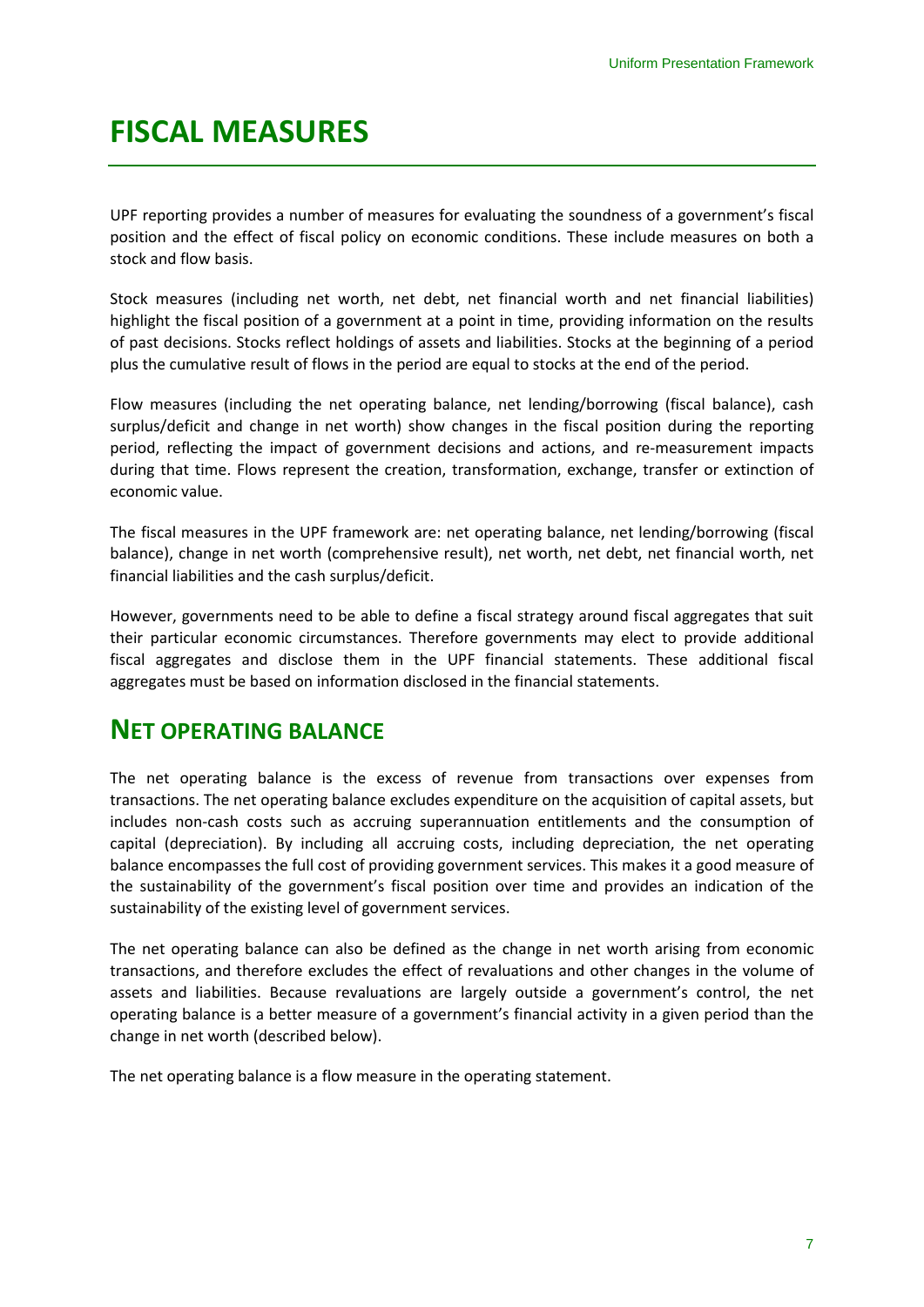# <span id="page-11-0"></span>**NET LENDING/BORROWING (FISCAL BALANCE)**

Net lending/borrowing, or fiscal balance<sup>[6](#page-11-2)</sup>, measures a government's investment-saving balance. A fiscal surplus indicates that a government is saving more than is required to finance all of its investment spending and is therefore not contributing directly to the current account deficit.

The fiscal balance (which is recorded in the operating statement) differs from the net operating balance in its treatment of capital expenditure. Unlike the net operating balance, the fiscal balance includes net capital expenditure, so the use of capital (that is, depreciation) is removed from its calculation. In a year in which a government undertakes major infrastructure works, other things being equal, a fiscal surplus will be significantly lower (or a fiscal deficit significantly larger) compared with the net operating balance. Because it includes the full amount of investment by a government in a particular period, the fiscal balance is a better measure of the impact of a government's budget on the economy in a given period.

The fiscal balance is the accrual counterpart of the cash surplus/deficit in the cash flow statement. Both measures provide estimates of a government's investment-saving balance and hence their contribution to the current account deficit. However, the two measures are unlikely to coincide because of the differences arising when transactions are recorded in cash and accrual terms. The fiscal balance has the advantage of aligning more closely with the accrual-based Australian National Accounts. The equivalent of the cash surplus/deficit continues to be available in the accrual framework from the cash flow statement (see below).

# <span id="page-11-1"></span>**CHANGE IN NET WORTH**

Change in net worth (comprehensive result) measures the variation in a government's accumulated assets and liabilities, and is the most inclusive measure of the change in a government's financial position over a given period.

Change in net worth comprises two flows: change in net worth due to transactions (that is, the net operating balance), and change in net worth due to revaluations and other factors (where revaluations include changes in the volume of assets which result from discoveries, depletion and destruction of assets). Changes in net worth due to revaluations and other factors (other economic flows) also encompass changes in liabilities (for example, revaluations of liabilities due to changes in the exchange rate or from actuarial reassessments).

A problem with the change in net worth measure is that changes in asset and liability values generally reflect factors external to a government's control. Thus favourable changes in asset or liability valuations arising from external factors could obscure deterioration in a government's fiscal position resulting from policy decisions.

The total change in net worth can be measured by comparing successive end-of-year balance sheets. That part of change in net worth due to transactions can also be seen in the operating statement, as the net operating balance.

**.** 

<span id="page-11-2"></span><sup>6</sup> The term 'fiscal balance' is not used by the ABS.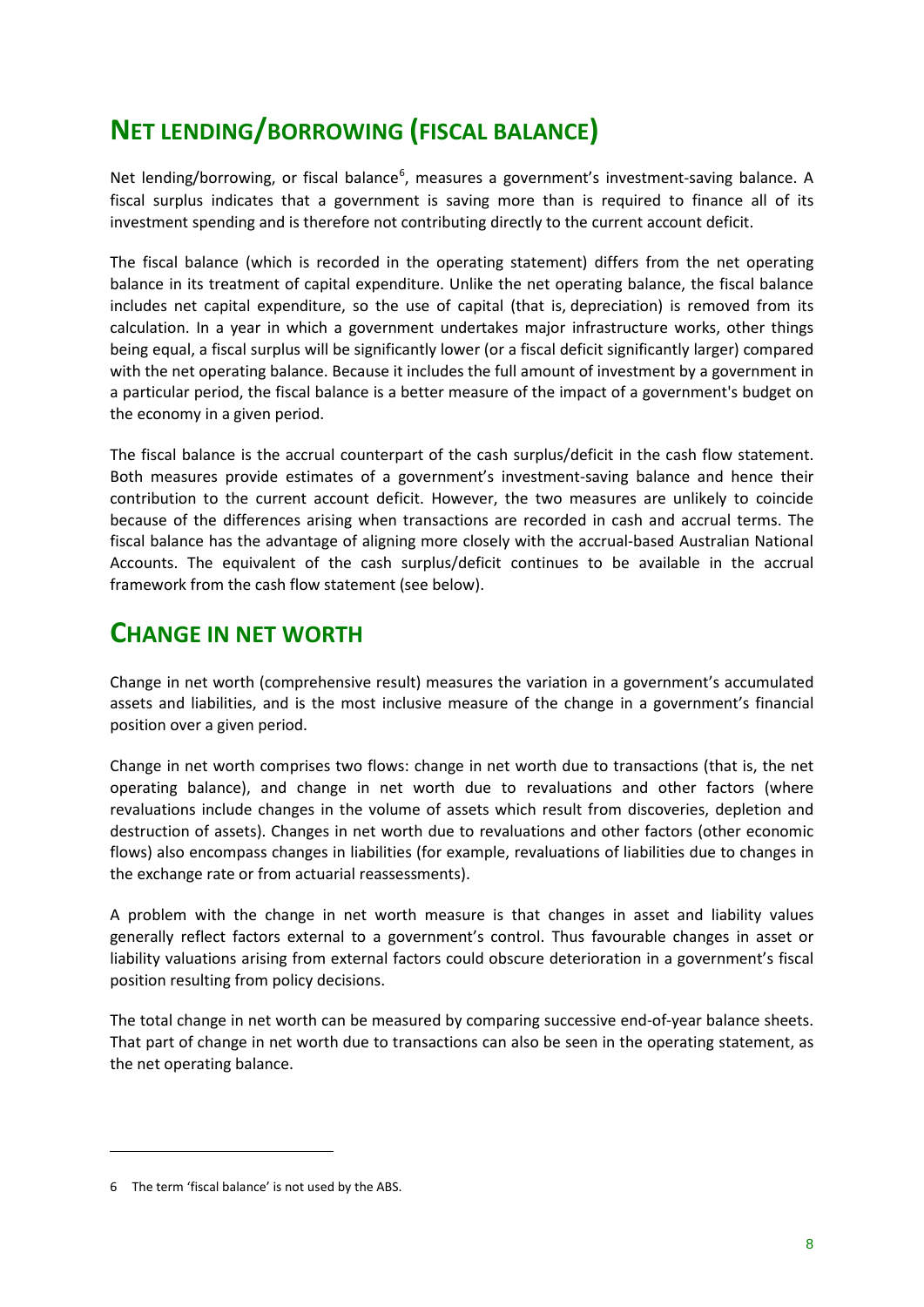# <span id="page-12-0"></span>**NET WORTH**

The net worth measure provides a more comprehensive picture of a government's overall financial position than the net debt measure. It is calculated as total assets (both financial and non-financial) less total liabilities. Net worth incorporates a government's non-financial assets such as land, buildings and other fixed assets, as well as certain financial assets and liabilities not captured by the net debt measure, most notably accrued employee superannuation liabilities, accrued long service leave benefits, debtors and creditors.

The sale of physical assets impacts on net debt as an increase in financial assets, and hence a fall in net debt. Net worth incorporates both sides of the story, showing the decrease in non-financial assets and the increase in financial assets. Net worth also shows asset acquisitions over time, giving an indication of the extent to which borrowings are used to finance asset purchases, rather than only current expenditure.

However, the net worth measure is not without limitations. For example, the ability to reliably value government assets (such as national parks and government buildings) is an issue. Also, a government may not necessarily be in a position to sell non-financial assets on its balance sheet to meet liabilities (for example, for policy reasons), or might find that to do so may involve selling at prices below the balance sheet valuation.

The net worth measure can be obtained from the balance sheet.

# <span id="page-12-1"></span>**NET DEBT**

Net debt comprises the stock of selected gross financial liabilities less selected financial assets. The stock of net debt is a common measure used to assess the overall strength of a jurisdiction's fiscal position. High levels of net debt impose a call on future revenue flows to service that debt and can therefore limit government flexibility to adjust expenditure. Excessive net debt can call into question the ability of government to service that debt.

The net debt measure is limited in that it does not include certain financial assets or provisions such as accrued employee liabilities or outstanding claims associated with insurance type activities, which can be substantial. In addition, net debt does not provide information on whether this debt has been incurred to finance fixed asset accumulation or current expenditure. This additional information is important in gauging the strength of a government's fiscal position as well as the sustainability of policy.

Despite these limitations, net debt provides useful information for examining the soundness of a government's fiscal position.

Net debt is reported in the balance sheet and is the sum of deposits held, advances received and borrowing, less the sum of cash and deposits, advances paid, and investments, loans and placements.

# <span id="page-12-2"></span>**NET FINANCIAL WORTH**

Net financial worth measures a government's net holdings of financial assets. It is calculated from the balance sheet as financial assets less liabilities.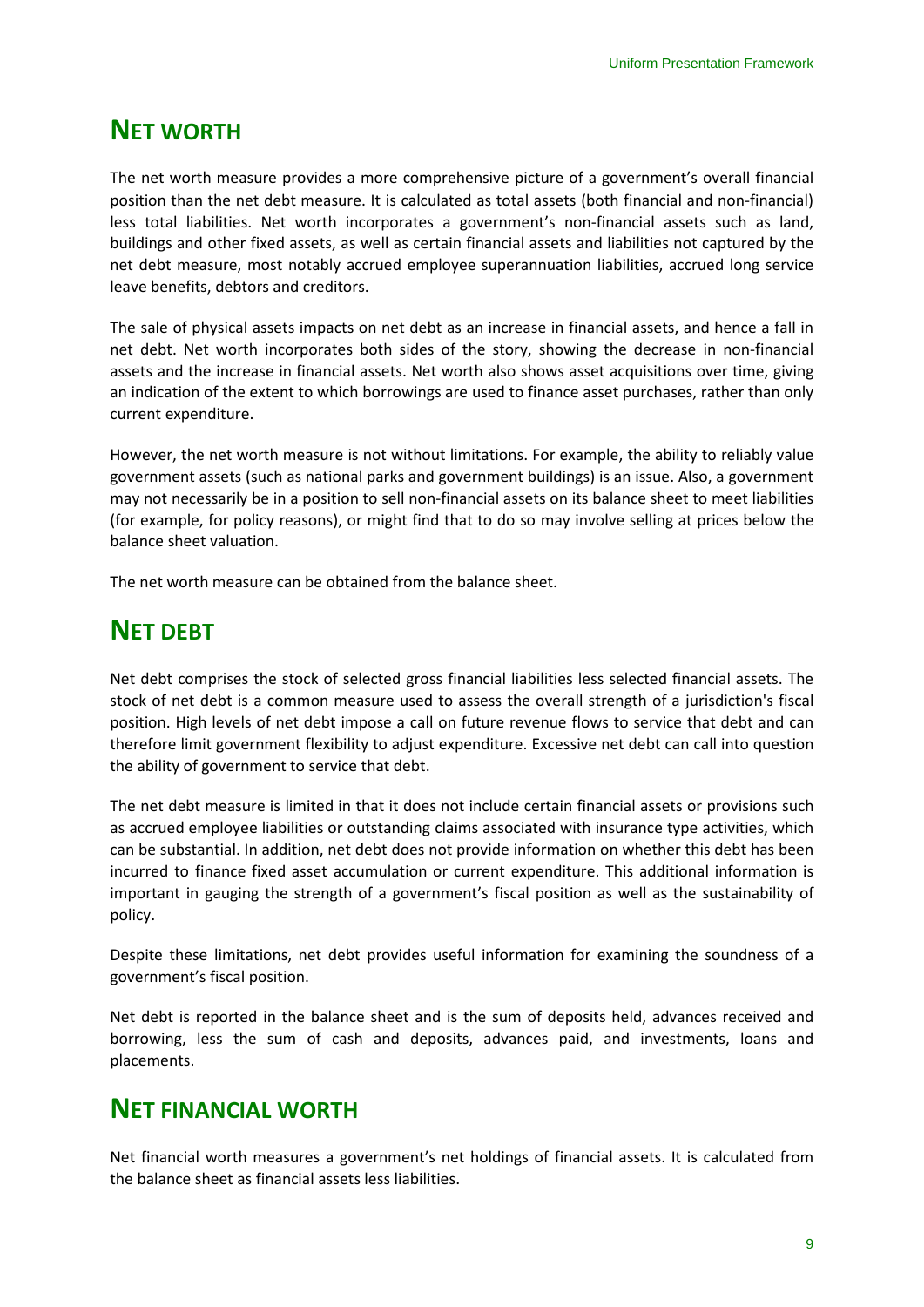Net financial worth is a broader measure than net debt, in that it incorporates provisions made (such as superannuation) as well as holdings of equity. Net financial worth includes all classes of financial assets and liabilities, only some of which are included in net debt.

As non-financial assets are excluded from net financial worth, this is a narrower measure than net worth. However, it avoids the concerns inherent with the net worth measure relating to the valuation of non-financial assets and their availability to offset liabilities.

# <span id="page-13-0"></span>**NET FINANCIAL LIABILITIES**

Net financial liabilities comprises total liabilities less financial assets but excludes equity investments in the other sectors of the government. For the GGS, its investment in the PNFC and PFC sectors are excluded. For the PNFC and PFC sectors, net financial liabilities is equal to negative net financial worth.

Net financial liabilities is a more accurate indicator than net debt of a jurisdiction's fiscal position as it includes substantial non-debt liabilities (for example, accrued employee liabilities such as superannuation and long service leave entitlements). Excluding the net worth of other sectors of government results in a purer measure of financial worth than net financial worth as, in general, the net worth of other sectors of government, in particular the PNFC sector, is backed up by physical assets.

# <span id="page-13-1"></span>**CASH SURPLUS/DEFICIT**

The cash surplus/deficit has two components. The first is the net cash flows from operating activities (operating receipts less operating payments). The second is the net cash flows from transactions (cash inflows from sales and cash outflows from purchases) in non-financial assets (less dividends paid for the PNFC and PFC sectors).

Recording of cash transactions remains important for cash management purposes. In addition, cash measures provide the most useful indication of a government's need to call on financial markets to meet its budget obligations.

# <span id="page-13-2"></span>**USE OF UNDERLYING BUDGET RESULTS**

As agreed by the Australian Loan Council in 2003, in exceptional circumstances jurisdictions may believe that it assists readers and analysts if their Budget targets or outcomes are discussed in 'underlying' or 'adjusted' terms. If this happens, it is important to preserve the intent of the UPF agreement. Jurisdictions that choose to discuss Budget outcomes in 'underlying' or 'adjusted' terms agree to implement the following protocols:

- To avoid confusion, the modifiers 'underlying', 'adjusted' or similar will be used in conjunction with the non-standard aggregate to the maximum extent practicable;
- To the maximum extent practicable, jurisdictions will footnote non-standard aggregates to indicate how the non-standard aggregate can be reconciled to the standard aggregate;
- The use of non-standard aggregates should be avoided in the standard UPF tables, but it is permissible to include footnotes to indicate the impact of the exceptional item;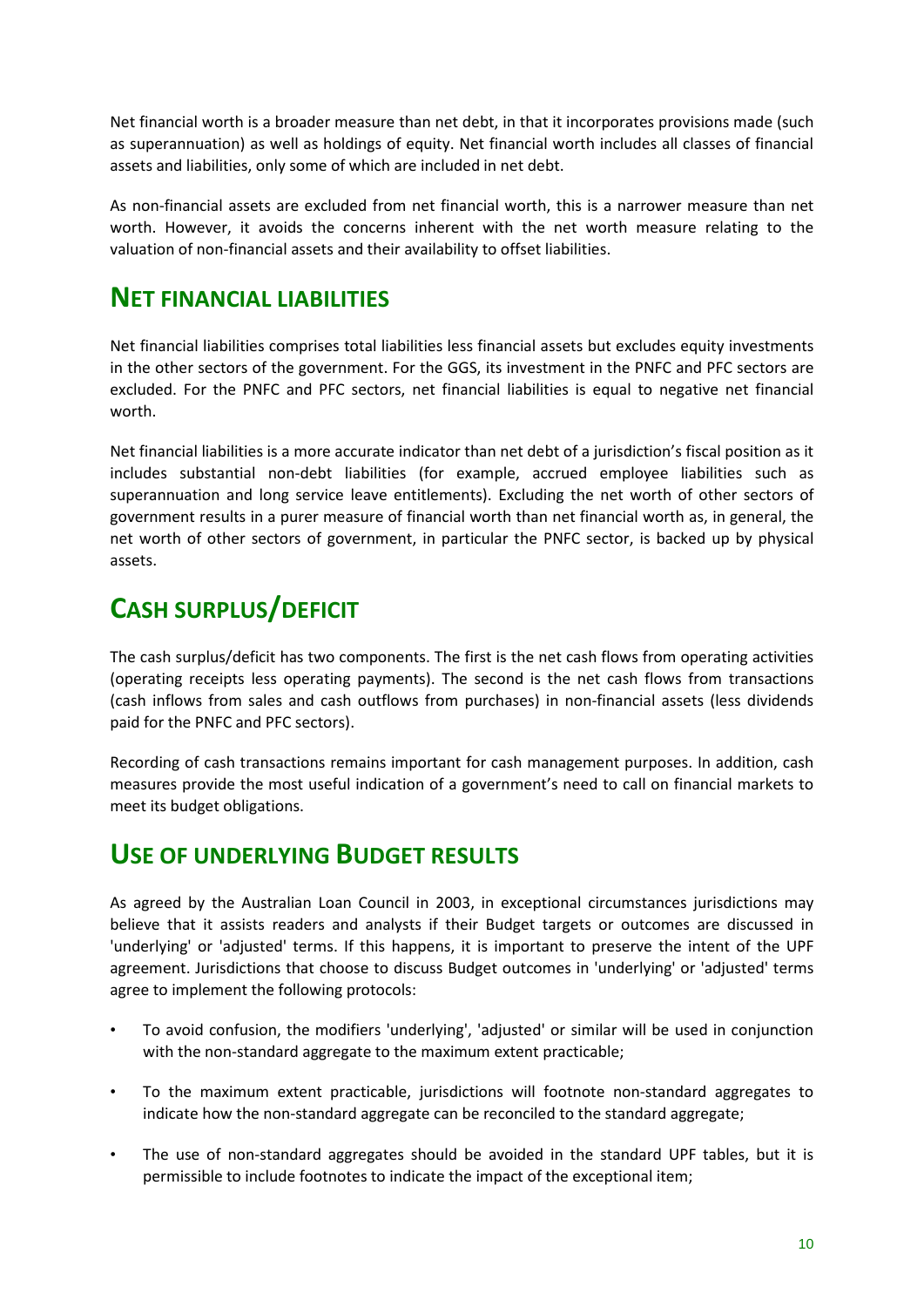- In the section of the budget papers or other documents used for publishing UPF data, there will be included in textual or tabular format a reconciliation of the standard and non-standard aggregate, including where practicable the item(s) comprising the difference and the dollar amount of each item. Jurisdictions are permitted to exclude from this reconciliation the dollar amount of pending asset sales or similar transactions where such disclosure could prejudice ongoing negotiations. The intent of this reconciliation is to allow a user of the data to readily relate the standard and non-standard aggregate; and
- Accompanying the reconciliation outlined above, jurisdictions will include an explanation of the reasons for using the non-standard aggregate.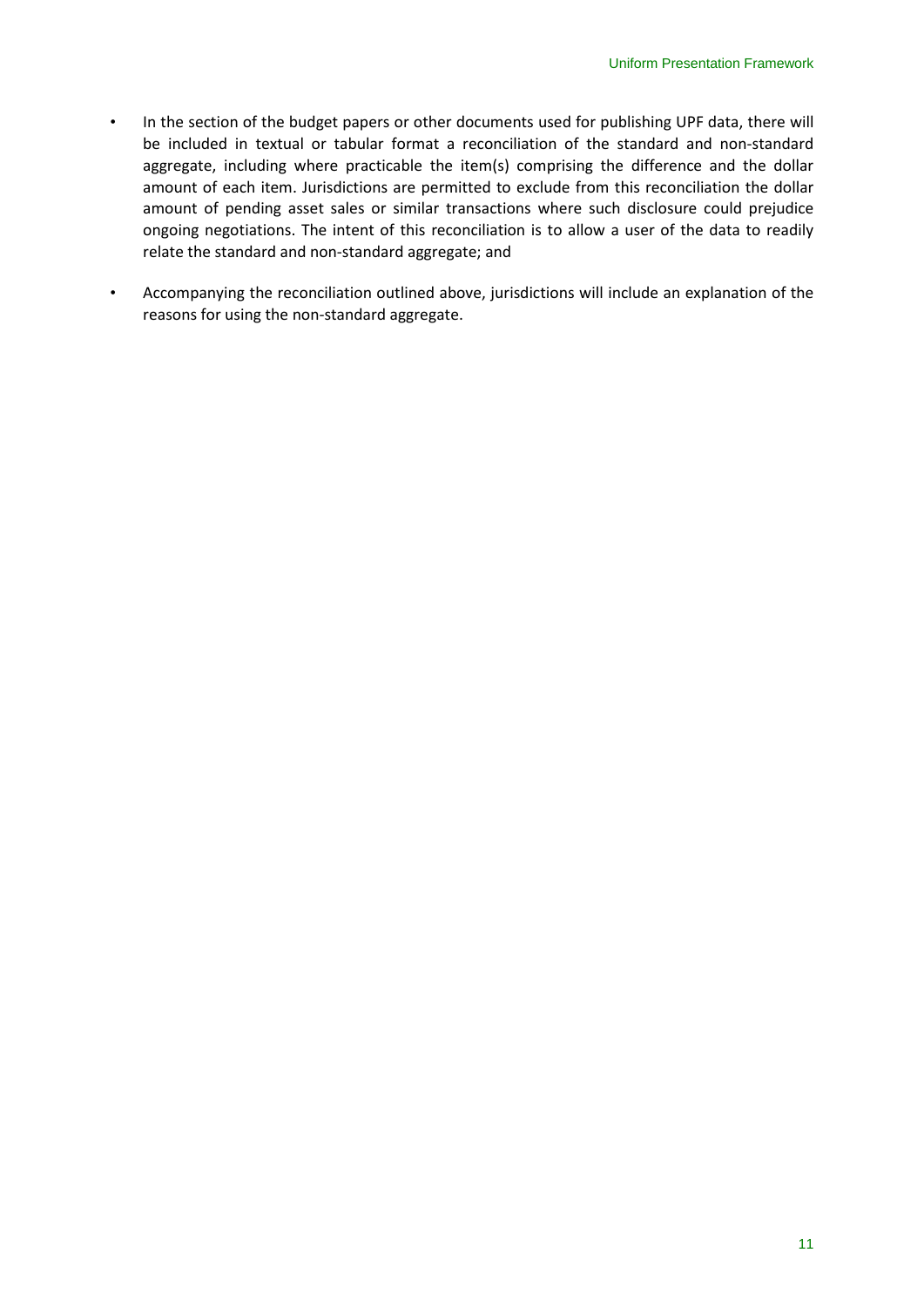# <span id="page-15-0"></span>**DETAILS OF THE REPORTING FRAMEWORK**

This chapter outlines the information to be presented under the UPF.

No distinction is made between the information required from governments presenting early budgets (that is, those brought down before the start of the budget year), and that required from governments with late budgets.

Jurisdictions should provide full explanations for any departures from the UPF in the presentation of their data.

As was the case with the previous UPF, the focus remains on the GGS, with most tables requiring jurisdictions to provide GGS information for the budget year, the preceding year and for three forward years. This allows users to make assessments of the fiscal soundness and economic impact of a government's policies by providing information on the future impact of those policies. PNFC and NFPS reporting is required for the past year and budget year. Jurisdictions are required to report on the outcome for the PFC sector only.

# <span id="page-15-1"></span>**BUDGET REPORTING**

All governments are required to present, as part of their budget documentation, tables 1 to 3, 5 to 7, 9 to 11, and 13((a) or (b)) to 17.

# <span id="page-15-2"></span>**OUTCOMES REPORT**

Governments producing early budgets, and other governments unable to present outcomes information in their budget documentation, should publish a separate outcomes report presenting tables 1 to 18 but only provide information for the financial year just completed.

Table 18 is not prescribing disclosure lines and jurisdictions opting to present it based on COFOG-A may suppress the disclosure of lines to the extent that they are not applicable (for example, where there is a null balance).

Governments should provide this information by the end of October each year.

# <span id="page-15-3"></span>**MID-YEAR REPORT**

Each government is required to publish a mid-year report including tables 1 to 3, 5 to 7, and 9 to 11. Governments are required to publish this information for the budget year and forward estimates period.

Governments should provide this information by the end of February each year.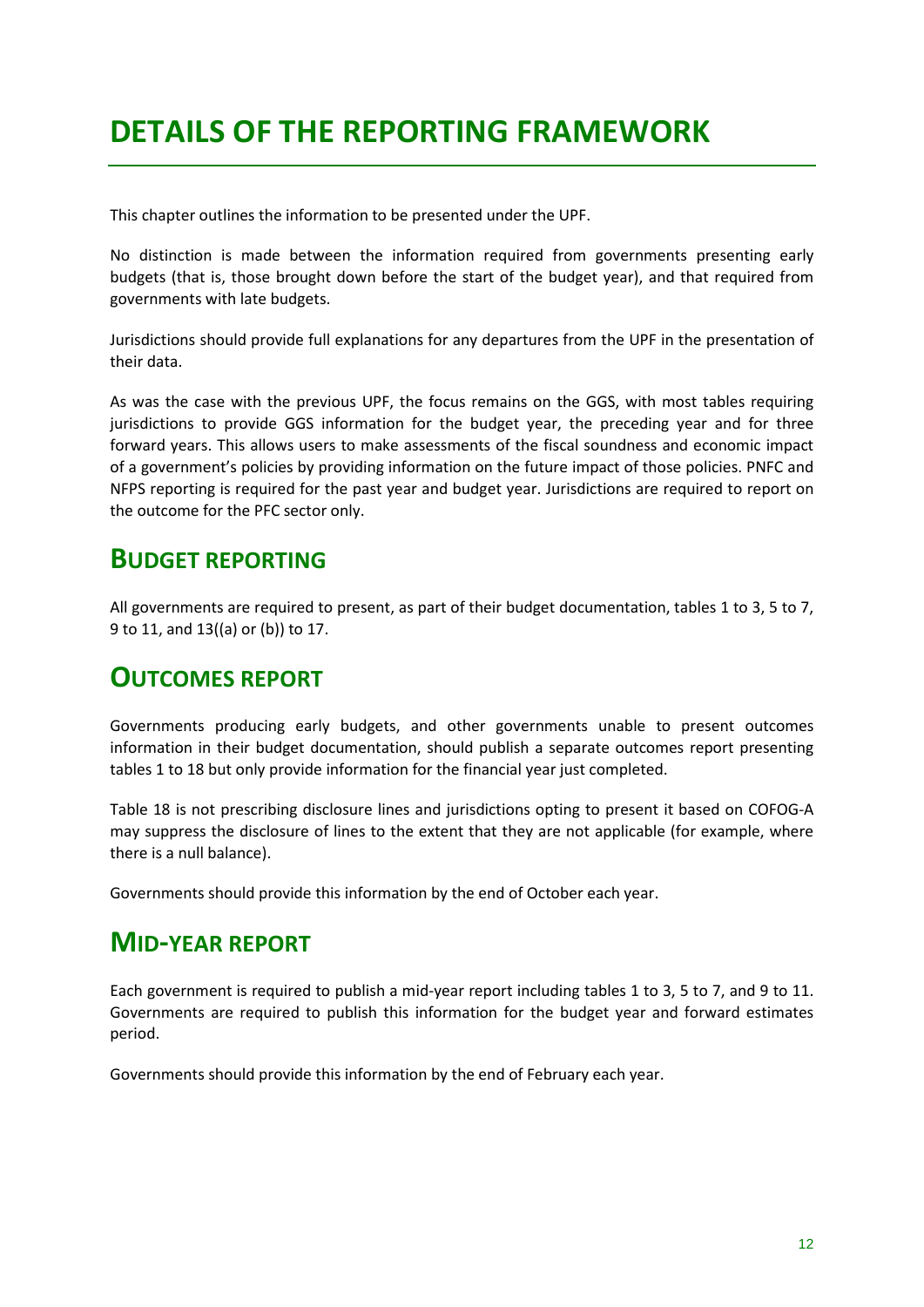# <span id="page-16-0"></span>**GLOSSARY OF TERMS**

The UPF allows jurisdictions flexibility in the naming but not the data relating to items listed in the UPF, as long as they explain the differences within their jurisdiction's UPF glossary of terms.

| <b>ABS GFS Manual</b><br>(or Australian GFS) | The ABS publication Australian System of Government Finance Statistics:<br>Concepts, Sources and Methods (ABS cat no 5514.0) as updated from time to<br>time. This manual explains terms used in the UPF and a selection of these<br>terms are explained in this glossary.                                                                                                                                                                                                                                          |
|----------------------------------------------|---------------------------------------------------------------------------------------------------------------------------------------------------------------------------------------------------------------------------------------------------------------------------------------------------------------------------------------------------------------------------------------------------------------------------------------------------------------------------------------------------------------------|
| <b>Advances paid</b>                         | Loans acquired for policy rather than liquidity management purposes.<br>Included are long and short term loans, non-marketable debentures and long<br>and short term promissory agreements (bond and bills) issued to public<br>sector units for achieving government policy objectives.                                                                                                                                                                                                                            |
| <b>Capital grants</b>                        | Transactions in which the ownership of an asset (other than cash and<br>inventories) is transferred from one institutional unit to another, in which<br>cash is transferred to enable the recipient to acquire another asset or in<br>which the funds realised by the disposal of another asset are transferred for<br>which no economic benefits of equal value are receivable or payable in<br>return.                                                                                                            |
| <b>Cash and deposits</b>                     | A record of the current market value of currency and deposits in the context<br>of financial assets or liabilities. Included are cash and deposits, Special<br>Drawing Rights, monetary gold and bullion.                                                                                                                                                                                                                                                                                                           |
| Cash surplus/deficit                         | Net cash flows from operating activities plus net cash flows from acquisition<br>and disposal of non-financial assets (less distributions paid for the PNFC and<br>PFC sectors).                                                                                                                                                                                                                                                                                                                                    |
| Change in net worth                          | Change in net worth (comprehensive result) is revenue from transactions less<br>expenses from transactions plus other economic flows and measures the<br>variation in a government's accumulated assets and liabilities. In the UPF<br>liabilities do not include equity or other contributed capital (unlike the<br>Australian GFS which includes equity and other contributed capital as part of<br>liabilities).                                                                                                 |
| <b>Current grants</b>                        | Amounts payable or receivable for current purposes for which no economic<br>benefits of equal value are receivable or payable in return.                                                                                                                                                                                                                                                                                                                                                                            |
| <b>Fiscal aggregates</b>                     | Analytical balances that are useful for macroeconomic analysis purposes,<br>including assessing the impact of a government and its sectors on the<br>1049<br>prescribes: net<br>operating<br>economy.<br>AASB<br>balance,<br>net<br>lending/borrowing (fiscal balance), change in net worth (comprehensive<br>result), net worth, and cash surplus/deficit. The UPF prescribes additional<br>fiscal aggregates not included in AASB 1049: these are net debt, net financial<br>worth and net financial liabilities. |
| General<br><b>Government Sector</b><br>(GGS) | Institutional sector comprising all government units and non-profit<br>institutions controlled and mainly financed by government that fulfil the<br>functions of government as their primary activity.                                                                                                                                                                                                                                                                                                              |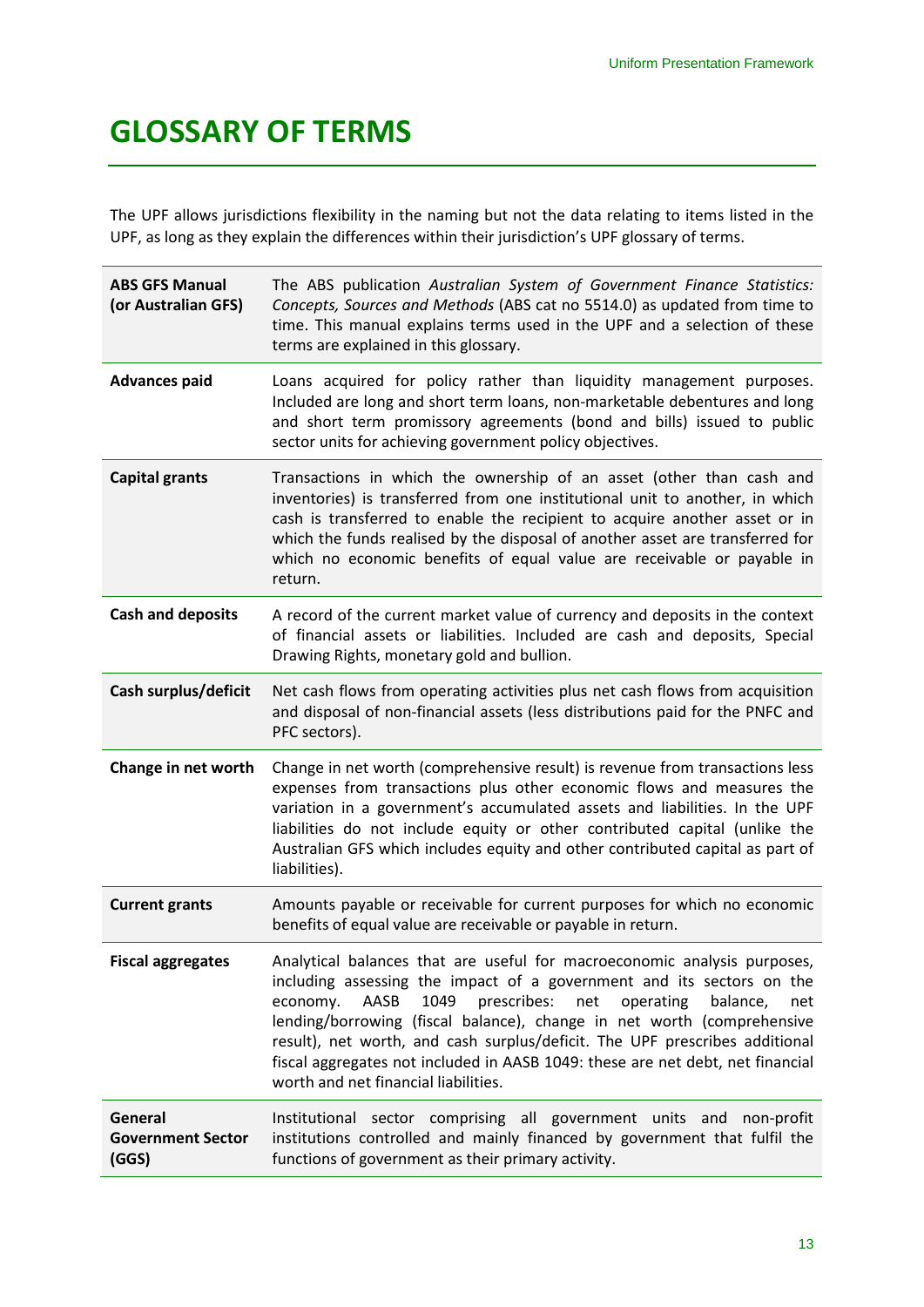| <b>Grants</b>                              | Transactions in which one unit provides goods, services, assets (or<br>extinguishes a liability) or labour to another unit without receiving an<br>economic benefit in return. Grants can either be of a current or capital nature<br>(see current grants and capital grants).                                                                                                                                                                                                                                                                                                                                                                   |
|--------------------------------------------|--------------------------------------------------------------------------------------------------------------------------------------------------------------------------------------------------------------------------------------------------------------------------------------------------------------------------------------------------------------------------------------------------------------------------------------------------------------------------------------------------------------------------------------------------------------------------------------------------------------------------------------------------|
|                                            | Grants can be paid as general purpose grants which refers to grants which are<br>not subject to conditions regarding their use. Alternatively, they may be paid<br>as specific purpose grants which are paid for a particular purpose and/or have<br>conditions attached regarding their use.                                                                                                                                                                                                                                                                                                                                                    |
| <b>Grants for</b><br>on-passing            | All grants paid to one institutional sector (for example, a State general<br>government) to be passed on to another institutional sector (for example,<br>local government or a non-profit institution).                                                                                                                                                                                                                                                                                                                                                                                                                                         |
| Interest expense                           | Costs incurred in connection with the borrowing of funds. It includes interest<br>on advances, loans, overdrafts, bonds and bills, deposits, interest<br>components of finance lease repayments, and amortisation of discounts or<br>premiums in relation to borrowings. Refer to Appendix C for the differences<br>in the recognition of interest expense under the Australian GFS (valued from<br>the perspective of the holder) and the AASB (valued from the perspective of<br>the debtor). Jurisdictions have opted to continue to disclose interest<br>expenses under the AASB standard, rather than adopt the Australian GFS<br>approach. |
| Net acquisition of<br>non-financial assets | Purchases (or acquisitions) of non-financial assets less sales (or disposals) of<br>non-financial assets less depreciation plus changes in inventories and other<br>movements in non-financial assets.                                                                                                                                                                                                                                                                                                                                                                                                                                           |
|                                            | Purchases and sales (or net acquisitions) of non-financial assets generally<br>include accrued expenses and payables for capital items. Purchases exclude<br>non-produced assets and valuables which are included in other movements in<br>non-financial assets.                                                                                                                                                                                                                                                                                                                                                                                 |
| Net debt                                   | Net debt equals sum of deposits held, advances received, government<br>securities, loans and other borrowing less the sum of cash and deposits,<br>advances paid and investments, loans and placements. The presentation of<br>net debt has been broadened under the Australian GFS to incorporate a<br>range of measures presented in a matrix format with expanding sector and<br>instrument coverage. Jurisdictions will be maintaining the narrower definition<br>of net debt outlined above.                                                                                                                                                |
| <b>Net financial</b><br><b>liabilities</b> | Total liabilities less financial assets, other than equity in PNFCs and PFCs. This<br>measure is broader than net debt as it includes significant liabilities, other<br>than borrowings (for example, accrued employee liabilities such as<br>superannuation and long service leave entitlements). For the PNFC and PFC<br>sectors, it is equal to negative net financial worth.                                                                                                                                                                                                                                                                 |
| <b>Net</b><br>lending/borrowing            | The financing requirement of government, calculated as the net operating<br>balance less the net acquisition of non-financial assets. It also equals<br>transactions in financial assets less transactions in liabilities. A positive result<br>reflects a net lending position and a negative result reflects a net borrowing<br>position.                                                                                                                                                                                                                                                                                                      |
|                                            |                                                                                                                                                                                                                                                                                                                                                                                                                                                                                                                                                                                                                                                  |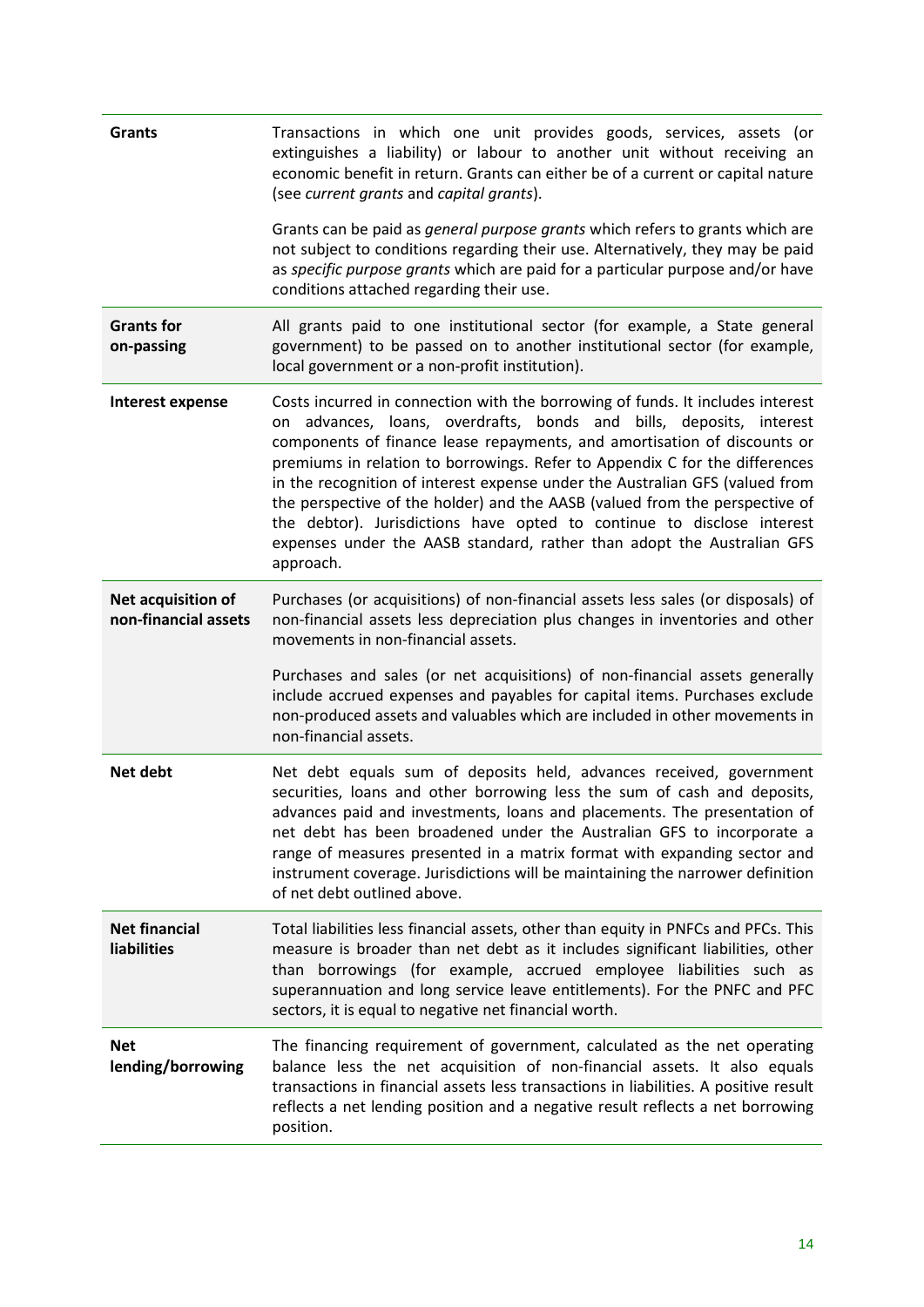| <b>Net operating</b><br>balance                                     | This is calculated as revenue from transactions less expenses from<br>transactions.                                                                                                                                                                                                                                                                                                                                                                                                                                                                                      |
|---------------------------------------------------------------------|--------------------------------------------------------------------------------------------------------------------------------------------------------------------------------------------------------------------------------------------------------------------------------------------------------------------------------------------------------------------------------------------------------------------------------------------------------------------------------------------------------------------------------------------------------------------------|
| Net worth                                                           | Assets less liabilities. It is an economic measure of wealth and reflects the<br>contribution of jurisdictions to the wealth of Australia. Refer to Appendix C<br>for the difference in the definition of net worth under the Australian GFS and<br>the AASB frameworks. Jurisdictions have opted to continue to use the<br>definition of liabilities under the AASB framework. Liabilities in the UPF do not<br>include equity or other contributed capital (unlike the Australian GFS which<br>defines liabilities as including equity and other contributed capital). |
| <b>Non-Financial Public</b><br><b>Sector (NFPS)</b>                 | The NFPS is a subsector formed by the consolidation of the GGS and PNFC<br>sector.                                                                                                                                                                                                                                                                                                                                                                                                                                                                                       |
| Non-profit<br>institution                                           | A legal or social entity that is created for the purpose of producing or<br>distributing goods and services but is not permitted to be a source of income,<br>profit or other financial gain for the units that establish, control or finance it.                                                                                                                                                                                                                                                                                                                        |
| <b>Other economic</b><br>flows                                      | Changes in the volume or value of an asset or liability that do not result from<br>transactions (that is, revaluations and other changes in the volume of assets).                                                                                                                                                                                                                                                                                                                                                                                                       |
| Other<br>superannuation<br>expense                                  | Includes<br>all<br>from<br>superannuation<br>expenses<br>transactions<br>except<br>superannuation interest cost; generally includes current service cost, which is<br>the increase in entitlements associated with the employment services<br>provided by employees in the current period. Superannuation actuarial<br>gains/losses are excluded as they are considered other economic flows.                                                                                                                                                                            |
| <b>Payables</b>                                                     | Includes short and long term trade debt and accounts payable, grants and<br>interest payable.                                                                                                                                                                                                                                                                                                                                                                                                                                                                            |
| <b>Public Financial</b><br><b>Corporations (PFC)</b><br>sector      | Institutional sector comprising resident government controlled corporations<br>and quasi-corporations mainly engaged in financial intermediation or<br>provision of auxiliary financial services, that charge economically significant                                                                                                                                                                                                                                                                                                                                   |
|                                                                     | prices.                                                                                                                                                                                                                                                                                                                                                                                                                                                                                                                                                                  |
| <b>Public Non-Financial</b><br><b>Corporations (PNFC)</b><br>sector | Institutional sector comprising resident government controlled corporations<br>and quasi-corporations mainly engaged in the production of market goods<br>and/or non-financial services and charge economically significant prices.                                                                                                                                                                                                                                                                                                                                      |
| <b>Quasi-corporation</b>                                            | An unincorporated enterprise that functions as if it were a corporation, has<br>the same relationship with its owner as a corporation, and keeps a separate<br>set of accounts.                                                                                                                                                                                                                                                                                                                                                                                          |
| <b>Receivables</b>                                                  | Includes short and long term trade credit and accounts receivable, grants,<br>taxes and interest receivable.                                                                                                                                                                                                                                                                                                                                                                                                                                                             |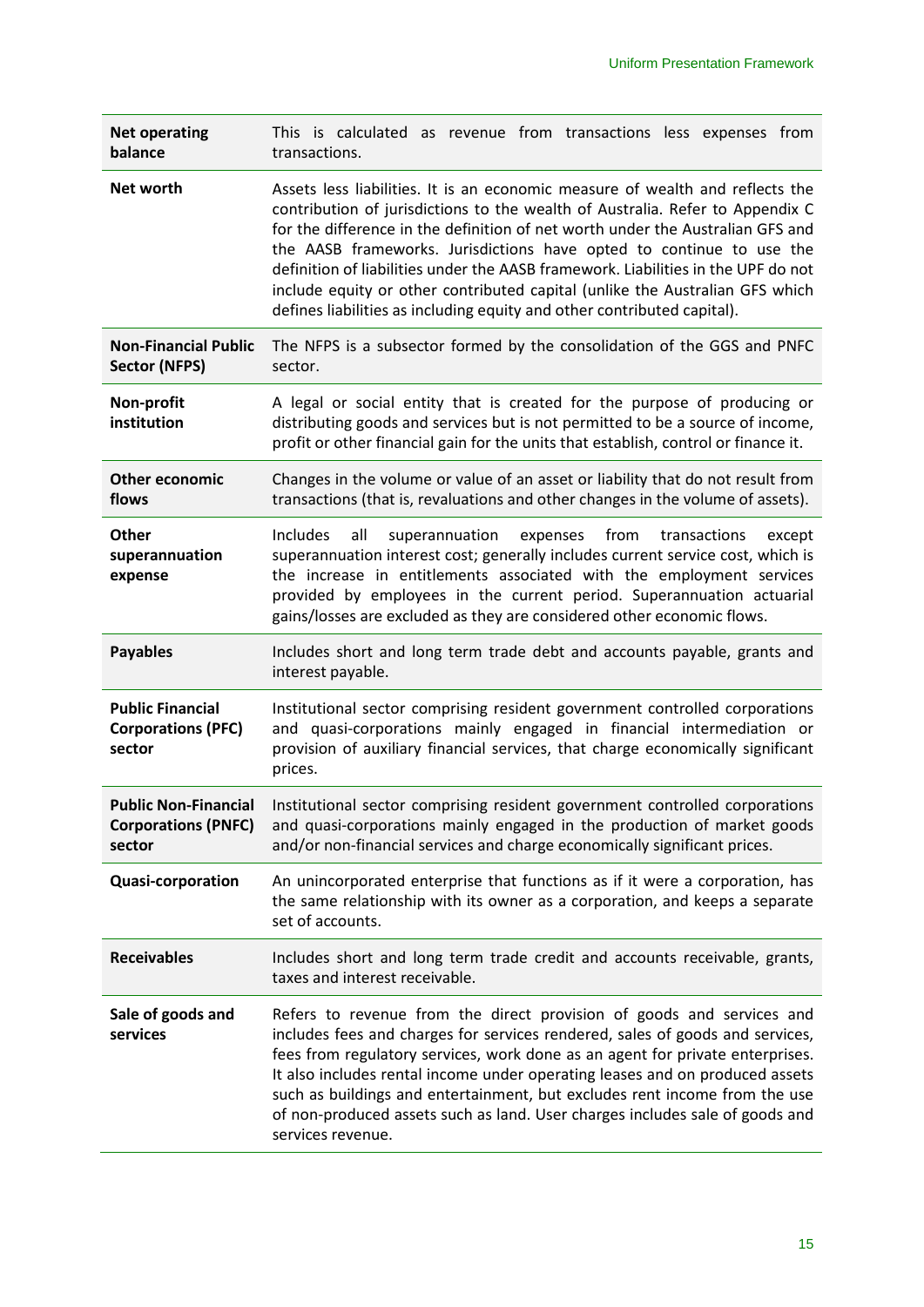| Superannuation<br>interest cost            | Superannuation interest costs are recorded when there are unfunded or<br>partially funded defined benefit superannuation schemes. It is the expense<br>resulting from the increase in the liability due to the fact that, for all<br>participants in the scheme, retirement (and death) is one year nearer, and so<br>one fewer discount factors must be used to calculate the present value of the<br>benefits for each future year. Interest cost is the increase during a period in<br>the present value of a defined benefit obligation which arises because the<br>benefits are one period closer to settlement, as per the relevant accounting<br>standard. The cost is measured net of the actuarial return on plan assets of<br>defined benefit schemes calculated using an actuarially determined long term<br>rate of return. |
|--------------------------------------------|-----------------------------------------------------------------------------------------------------------------------------------------------------------------------------------------------------------------------------------------------------------------------------------------------------------------------------------------------------------------------------------------------------------------------------------------------------------------------------------------------------------------------------------------------------------------------------------------------------------------------------------------------------------------------------------------------------------------------------------------------------------------------------------------------------------------------------------------|
| <b>Transactions</b>                        | Interactions between two institutional units by mutual agreement or actions<br>within a unit that it is analytically useful to treat as transactions.                                                                                                                                                                                                                                                                                                                                                                                                                                                                                                                                                                                                                                                                                   |
| Whole of<br>government<br>financial report | A financial report prepared by a government that is prepared in accordance<br>with Australian Accounting Standards, including AASB 10 Consolidated<br>Financial Statements, and thereby separately recognises assets, liabilities,<br>income, expenses and cash flows of all entities under the control of the<br>government, on a line-by-line basis.                                                                                                                                                                                                                                                                                                                                                                                                                                                                                  |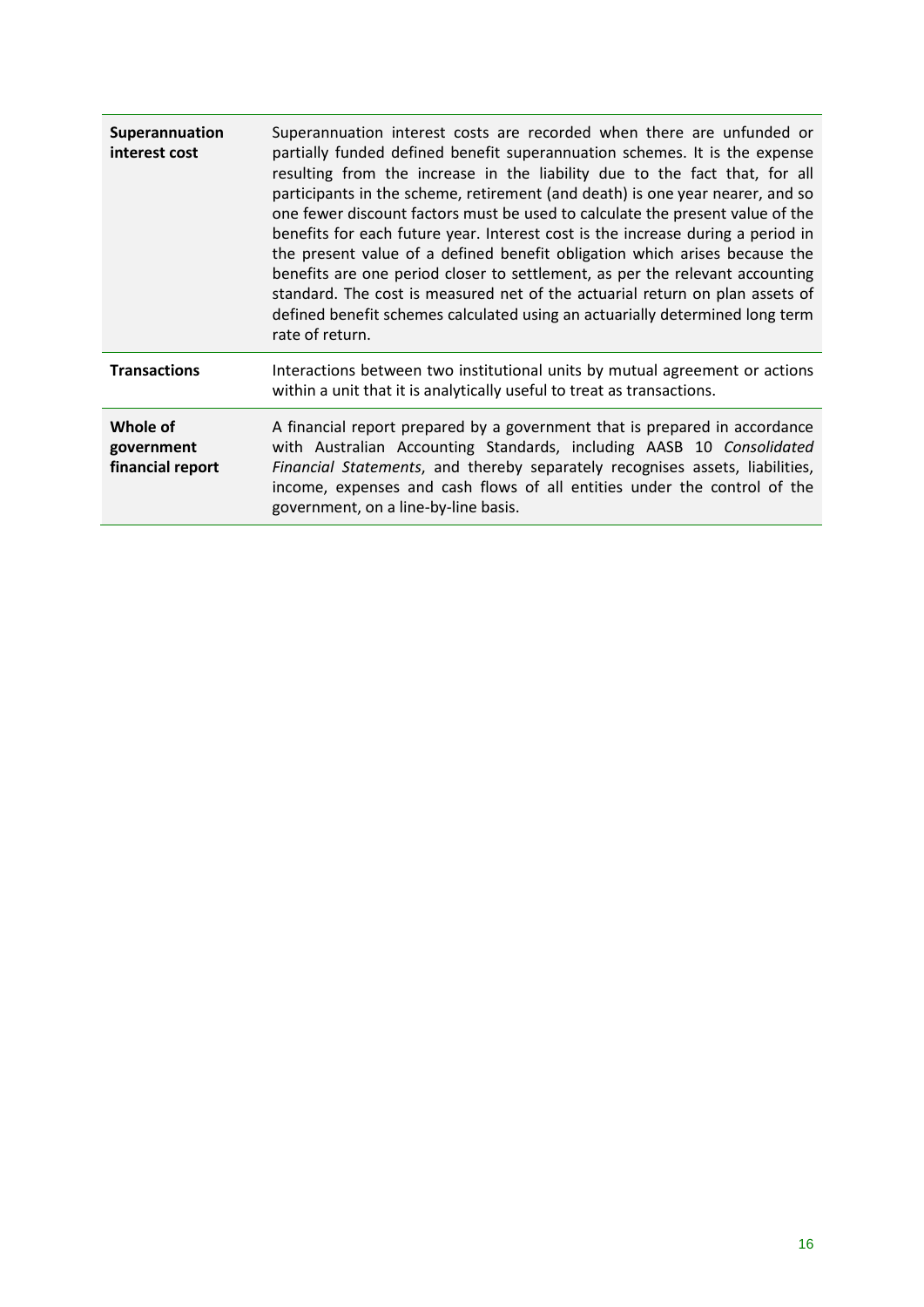# **Appendix A**

# <span id="page-20-1"></span><span id="page-20-0"></span>**UNIFORM PRESENTATION FRAMEWORK TABLES**

#### **TABLE 1: GENERAL GOVERNMENT SECTOR OPERATING STATEMENT**

|        |                                                      | $-1$               | <b>Budget</b>      |                    | <b>Forward Estimates</b> |                |
|--------|------------------------------------------------------|--------------------|--------------------|--------------------|--------------------------|----------------|
|        |                                                      | \$m                | $\mathsf{Sm}$      | \$m                | \$m\$                    | $\mathsf{Sm}$  |
|        | Revenue                                              |                    |                    |                    |                          |                |
|        | <b>Taxation revenue</b>                              | х                  | X                  | х                  | x                        | х              |
|        | Grant revenue                                        | х                  | X                  | х                  | x                        | х              |
|        | Sales of goods and services                          | x                  | х                  | x                  | x                        | X              |
|        | Interest income                                      | X                  | X                  | x                  | x                        | x              |
|        | Dividend and income tax equivalent income            | х                  | х                  | х                  | х                        | x              |
|        | Other revenue                                        | x                  | х                  | х                  | х                        | х              |
|        | <b>Total revenue</b>                                 | x                  | X                  | x                  | x                        | x              |
| less   | <b>Expenses</b>                                      |                    |                    |                    |                          |                |
|        | Employee expenses                                    | x                  | x                  | x                  | x                        | x              |
|        | Superannuation expenses                              |                    |                    |                    |                          |                |
|        | Superannuation interest cost                         | x                  | x                  | x                  | x                        | $\pmb{\times}$ |
|        | Other superannuation expenses                        | х                  | х                  | х                  | х                        | x              |
|        | Depreciation and amortisation                        | x                  | х                  | х                  | х                        | x              |
|        | Interest expenses                                    | x                  | X                  | х                  | x                        | х              |
|        | Other property expenses                              | x                  | x                  | х                  | x                        | x              |
|        | Other operating expenses                             | X                  | x                  | x                  | x                        | x              |
|        | Grant expenses                                       | х                  | х                  | x                  | х                        | х              |
|        | <b>Total expenses</b>                                | x                  | x                  | x                  | x                        | x              |
| equals | Net operating balance                                | x                  | x                  | x                  | x                        | X              |
| plus   | <b>Other economic flows</b>                          | x                  | x                  | x                  | X                        | x              |
| equals | Comprehensive result - total change in net worth     | x                  | x                  | x                  | x                        | X              |
|        | <b>Net operating balance</b>                         | $\pmb{\mathsf{x}}$ | $\pmb{\mathsf{x}}$ | $\pmb{\mathsf{x}}$ | $\pmb{\chi}$             | $\pmb{\chi}$   |
| less   | Net acquisition of non-financial assets (a)          |                    |                    |                    |                          |                |
|        | Purchases of non-financial assets                    | x                  | х                  | х                  | x                        | x              |
|        | less Sales of non-financial assets                   | x                  | x                  | x                  | x                        | x              |
|        | less Depreciation                                    | х                  | х                  | х                  | х                        | $\pmb{\times}$ |
|        | plus Change in inventories                           | х                  | x                  | х                  | х                        | $\pmb{\times}$ |
|        | plus Other movements in non-financial assets         | X                  | X                  | x                  | x                        | X              |
|        | equals Total net acquisition of non-financial assets | x                  | x                  | х                  | х                        | х              |
| equals | Net lending / borrowing (fiscal balance)             | x                  | x                  | x                  | x                        | x              |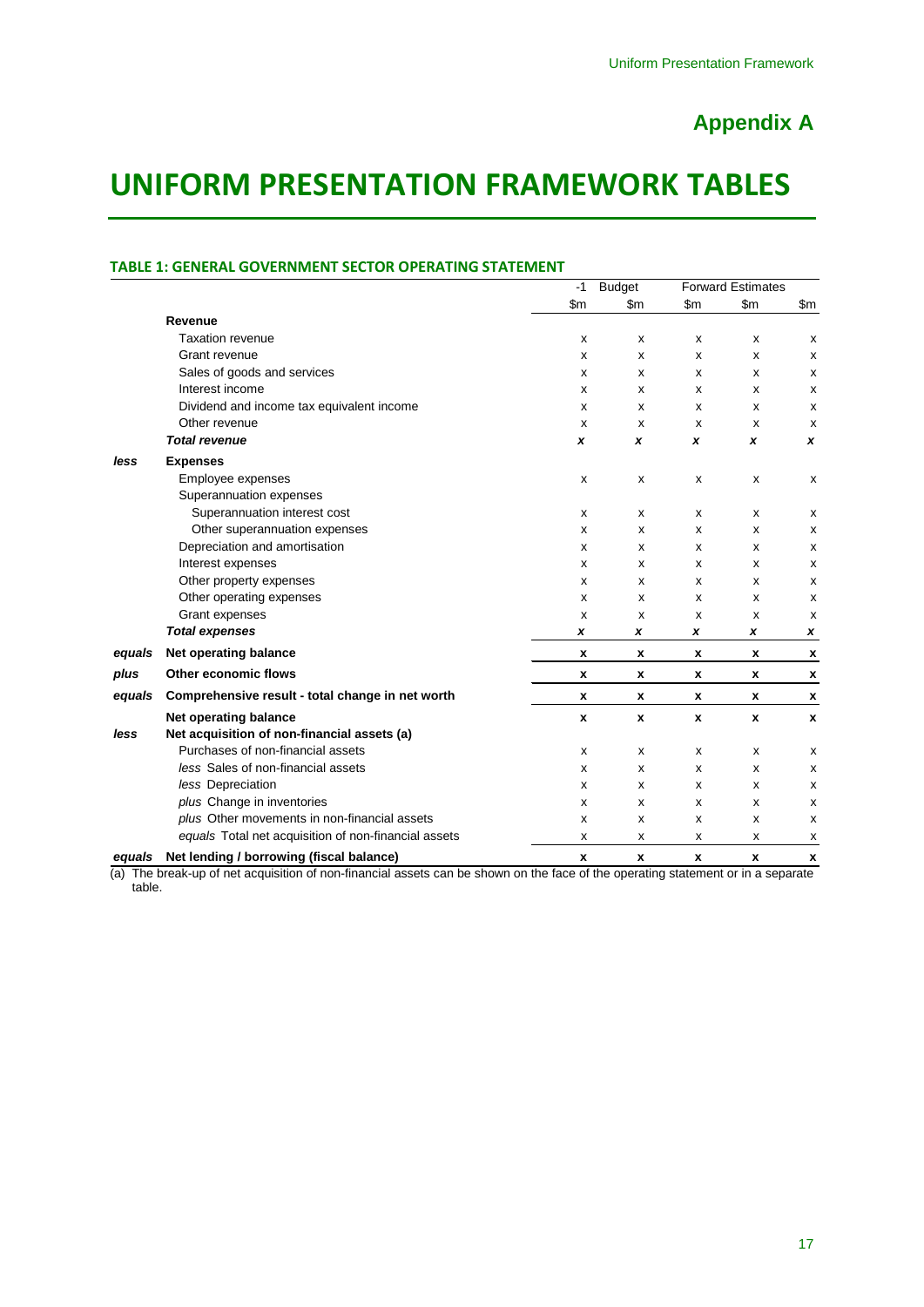#### **TABLE 2: PUBLIC NON-FINANCIAL CORPORATIONS SECTOR OPERATING STATEMENT**

|        |                                                      | $-1$                      | <b>Budget</b>    |
|--------|------------------------------------------------------|---------------------------|------------------|
|        |                                                      | \$m                       | \$m              |
|        | Revenue                                              |                           |                  |
|        | Grant revenue                                        | X                         | x                |
|        | Sales of goods and services                          | x                         | x                |
|        | Interest income                                      | x                         | x                |
|        | Other revenue                                        | X                         | х                |
|        | <b>Total revenue</b>                                 | x                         | x                |
| less   | <b>Expenses</b>                                      |                           |                  |
|        | Employee expenses                                    | x                         | x                |
|        | Superannuation expenses                              | X                         | x                |
|        | Depreciation and amortisation expenses               | x                         | х                |
|        | Interest expenses                                    | x                         | х                |
|        | Other property expenses                              | x                         | x                |
|        | Other operating expenses                             | x                         | x                |
|        | Grant expenses                                       | X                         | x                |
|        | <b>Total expenses</b>                                | x                         | x                |
| equals | Net operating balance                                | X                         | X                |
| plus   | Other economic flows                                 | x                         | X                |
| equals | Comprehensive result - total change in net worth     | X                         | X                |
|        | Net operating balance                                | $\pmb{\chi}$              | $\boldsymbol{x}$ |
| less   | Net acquisition of non-financial assets (a)          |                           |                  |
|        | Purchases of non-financial assets                    | $\boldsymbol{\mathsf{x}}$ | х                |
|        | less Sales of non-financial assets                   | x                         | x                |
|        | less Depreciation                                    | x                         | х                |
|        | plus Change in inventories                           | X                         | x                |
|        | plus Other movements in non-financial assets         | x                         | x                |
|        | equals Total net acquisition of non-financial assets | x                         | x                |
| equals | Net lending / borrowing (fiscal balance)             | X                         | X                |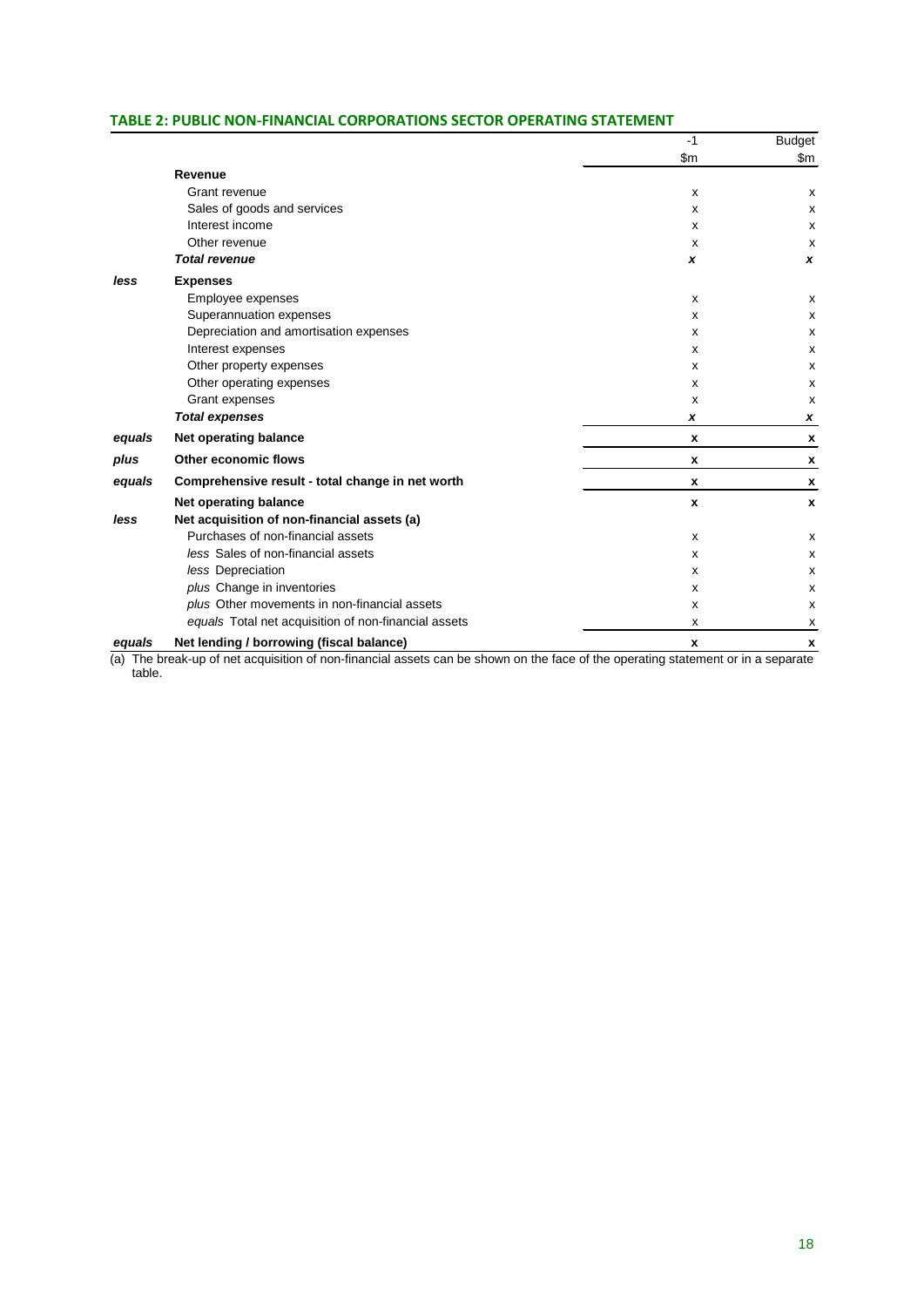### **TABLE 3: NON-FINANCIAL PUBLIC SECTOR OPERATING STATEMENT**

|        |                                                      | $-1$               | <b>Budget</b> |
|--------|------------------------------------------------------|--------------------|---------------|
|        |                                                      | \$m                | \$m           |
|        | Revenue                                              |                    |               |
|        | <b>Taxation revenue</b>                              | х                  | x             |
|        | Grant revenue                                        | X                  | x             |
|        | Sales of goods and services                          | X                  | x             |
|        | Interest income                                      | X                  | x             |
|        | Dividend and income tax equivalent income            | x                  | x             |
|        | Other revenue                                        | X                  | x             |
|        | <b>Total revenue</b>                                 | x                  | x             |
| less   | <b>Expenses</b>                                      |                    |               |
|        | Employee expenses                                    | X                  | x             |
|        | Superannuation expenses                              |                    |               |
|        | Superannuation interest cost                         | х                  | х             |
|        | Other superannuation expenses                        | x                  | x             |
|        | Depreciation and amortisation                        | X                  | x             |
|        | Interest expenses                                    | X                  | х             |
|        | Other property expenses                              | x                  | x             |
|        | Other operating expenses                             | X                  | x             |
|        | Grant expenses                                       | X                  | x             |
|        | <b>Total expenses</b>                                | x                  | x             |
| equals | Net operating balance                                | x                  | X             |
| plus   | <b>Other economic flows</b>                          | x                  | x             |
| equals | Comprehensive result - total change in net worth     | x                  | x             |
|        | Net operating balance                                | $\pmb{\mathsf{x}}$ | X             |
| less   | Net acquisition of non-financial assets (a)          |                    |               |
|        | Purchases of non-financial assets                    | X                  | x             |
|        | less Sales of non-financial assets                   | X                  | x             |
|        | less Depreciation                                    | х                  | x             |
|        | plus Change in inventories                           | X                  | x             |
|        | plus Other movements in non-financial assets         | X                  | x             |
|        | equals Total net acquisition of non-financial assets | x                  | x             |
| equals | Net lending / borrowing (fiscal balance)             | x                  | X             |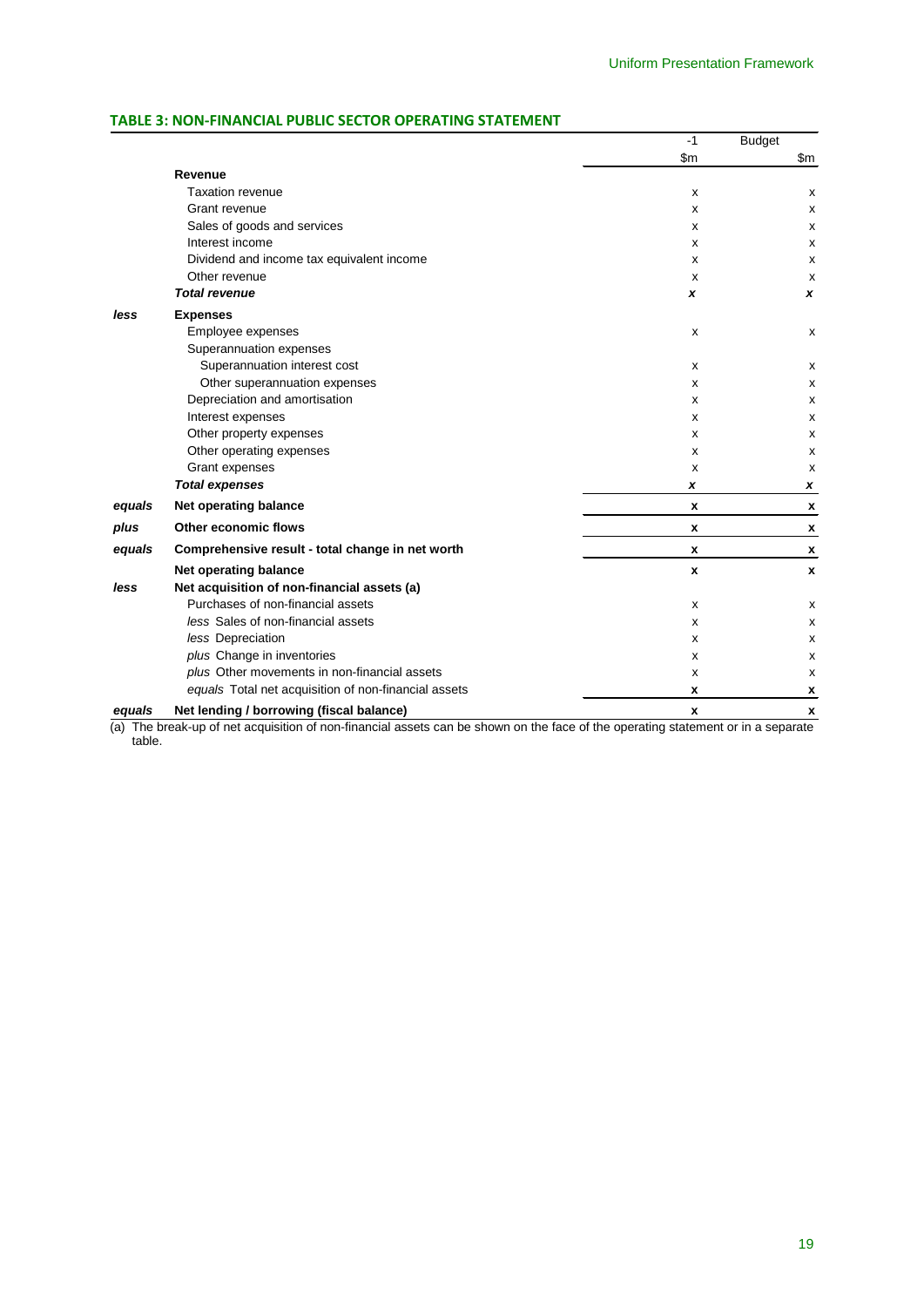#### **TABLE 4: PUBLIC FINANCIAL CORPORATIONS SECTOR OPERATING STATEMENT**

|                                                   | Outcome                                                                                         |
|---------------------------------------------------|-------------------------------------------------------------------------------------------------|
|                                                   | \$m                                                                                             |
| Revenue                                           |                                                                                                 |
| Grant revenue                                     | x                                                                                               |
| Sales of goods and services                       | х                                                                                               |
| Interest income                                   | X                                                                                               |
| Other revenue                                     | x                                                                                               |
| <b>Total revenue</b>                              | x                                                                                               |
| <b>Expenses</b>                                   |                                                                                                 |
| Employee expenses                                 | X                                                                                               |
| Superannuation expenses                           | X                                                                                               |
| Depreciation and amortisation                     | X                                                                                               |
| Interest expenses                                 | X                                                                                               |
| Other property expenses                           | x                                                                                               |
| Other operating expenses                          | x                                                                                               |
|                                                   | x                                                                                               |
|                                                   | x                                                                                               |
| Net operating balance                             | x                                                                                               |
| Other economic flows                              | X                                                                                               |
| Comprehensive results - total change in net worth | x                                                                                               |
| Net operating balance                             | X                                                                                               |
| Net acquisition of non-financial assets (a)       |                                                                                                 |
| Purchases of non-financial assets                 | X                                                                                               |
| less Sales of non-financial assets                | X                                                                                               |
| less Depreciation                                 | x                                                                                               |
| plus Change in inventories                        | X                                                                                               |
| plus Other movements in non-financial assets      | X                                                                                               |
|                                                   | x                                                                                               |
| Net lending / borrowing (fiscal balance)          | X                                                                                               |
|                                                   | Grant expenses<br><b>Total expenses</b><br>equals Total net acquisition of non-financial assets |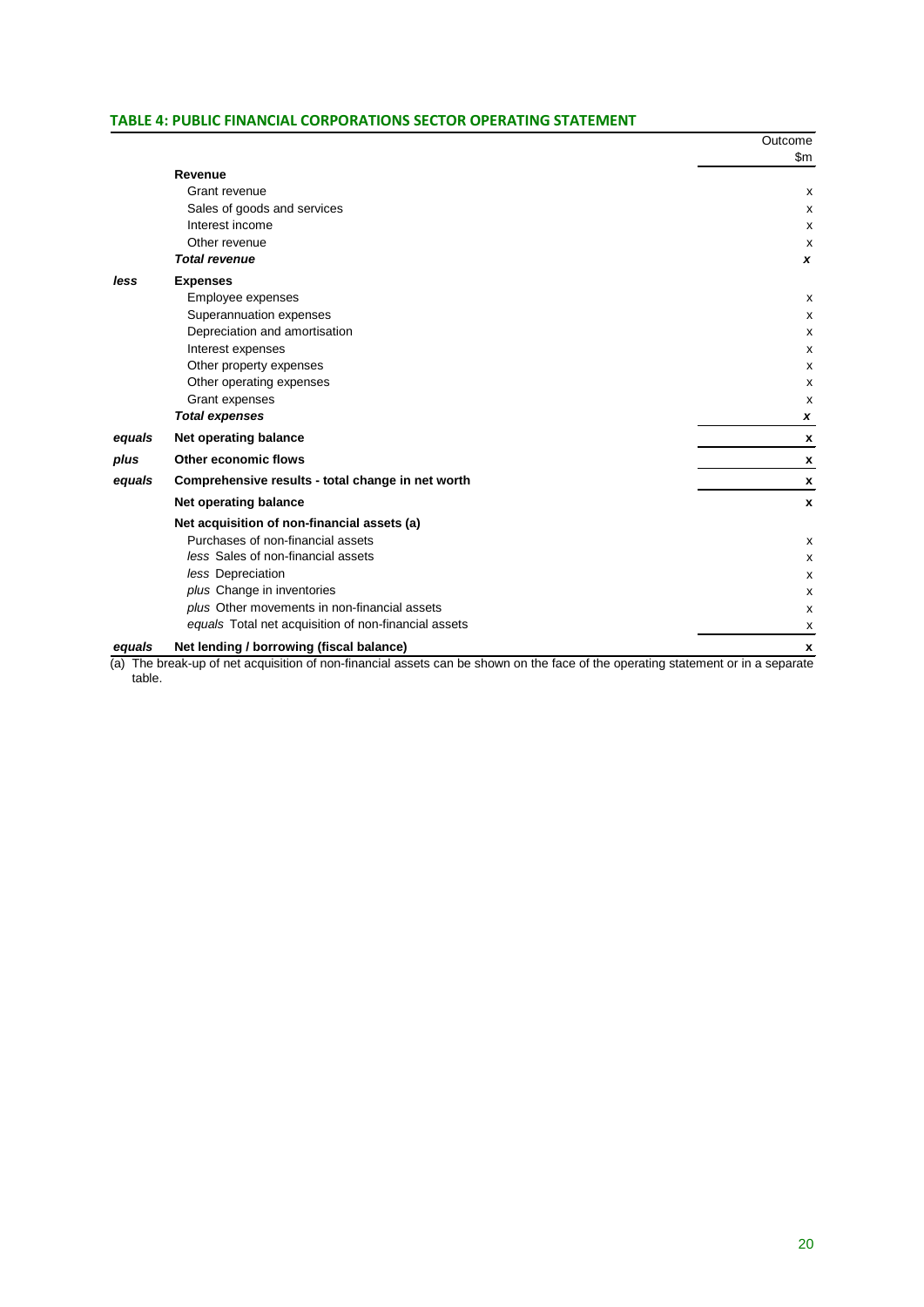### **TABLE 5: GENERAL GOVERNMENT SECTOR BALANCE SHEET**

|                                            | $-1$ | <b>Budget</b> |       | <b>Forward Estimates</b> |               |
|--------------------------------------------|------|---------------|-------|--------------------------|---------------|
|                                            | \$m  | $\mathsf{Sm}$ | \$m\$ | \$m\$                    | $\mathsf{Sm}$ |
| <b>Assets</b>                              |      |               |       |                          |               |
| <b>Financial assets</b>                    |      |               |       |                          |               |
| Cash and deposits                          | x    | x             | X     | X                        | X             |
| Advances paid                              | x    | x             | X     | X                        | x             |
| Investments, loans and placements          | x    | x             | X     | X                        | x             |
| Receivables                                | x    | x             | X     | X                        | x             |
| Equity investments                         |      |               |       |                          |               |
| Investment in other public sector entities | x    | x             | X     | X                        | x             |
| Equity accounted investments               | x    | x             | x     | х                        | x             |
| Investments - shares                       | x    | x             | X     | х                        | x             |
| Other financial assets                     | x    | X             | X     | X                        | x             |
| <b>Total financial assets</b>              | x    | x             | x     | X                        | x             |
| Non-financial assets                       |      |               |       |                          |               |
| Land and other fixed assets                | x    | x             | X     | X                        | X             |
| Other non-financial assets                 | x    | x             | X     | X                        | x             |
| Total non-financial assets                 | x    | x             | x     | x                        | x             |
| <b>Total assets</b>                        | x    | X             | x     | X                        | X             |
| <b>Liabilities</b>                         | x    | x             | X     | X                        | x             |
| Deposits held                              | x    | x             | X     | X                        | x             |
| Advances received                          | x    | x             | X     | X                        | x             |
| Borrowing                                  | x    | x             | x     | X                        | x             |
| Superannuation                             | x    | x             | x     | X                        | x             |
| Other employee benefits                    | x    | x             | X     | х                        | x             |
| Payables                                   | x    | x             | X     | X                        | x             |
| Other liabilities                          | x    | x             | X     | X                        | x             |
| <b>Total liabilities</b>                   | x    | X             | x     | X                        | X             |
| Net worth                                  | X    | x             | x     | x                        | X             |
| Net financial worth                        | x    | x             | x     | $\pmb{\chi}$             | x             |
| Net financial liabilities                  | x    | x             | x     | $\pmb{\chi}$             | x             |
| Net debt                                   | x    | x             | x     | $\pmb{\chi}$             | x             |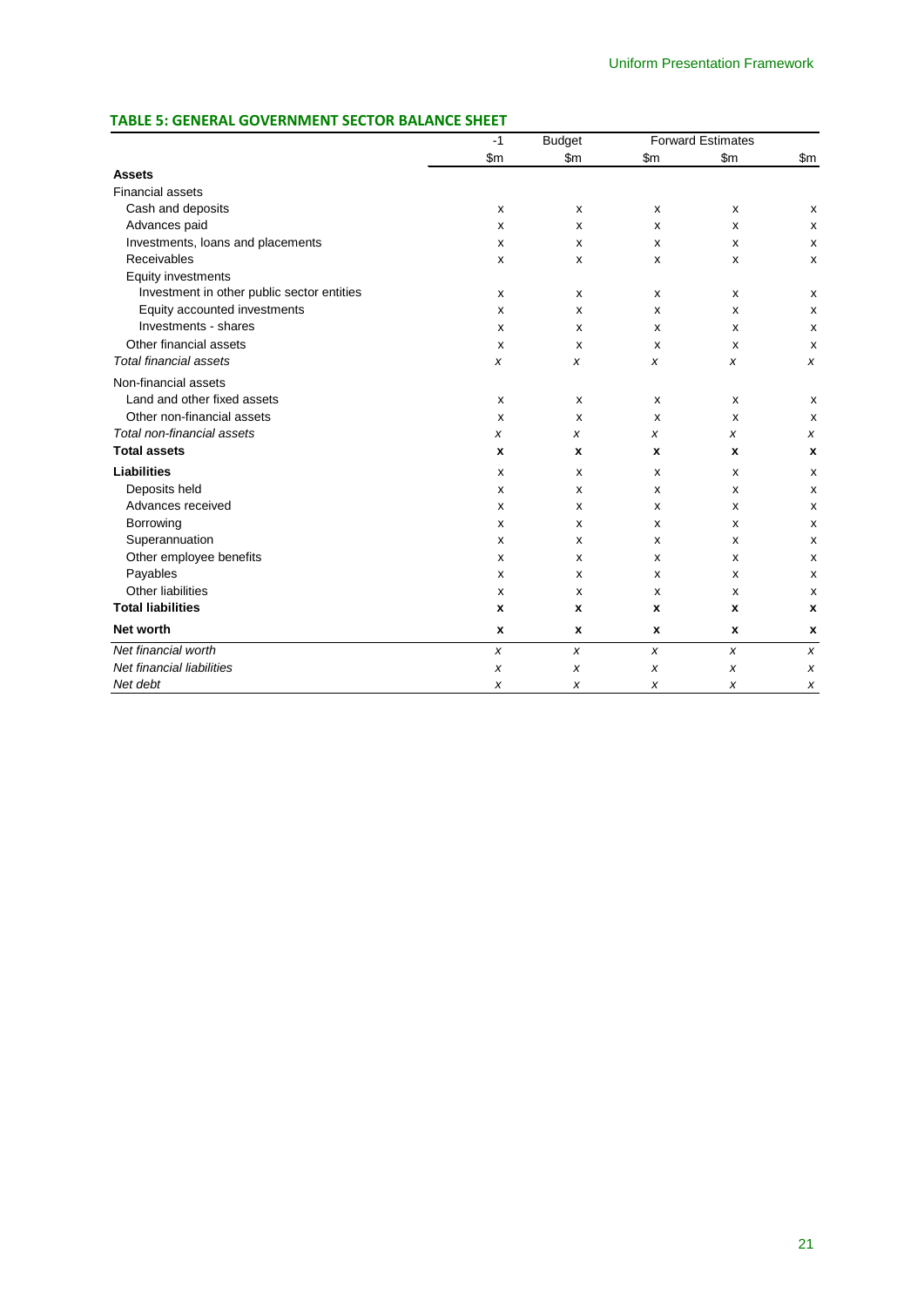#### **TABLE 6: PUBLIC NON-FINANCIAL CORPORATIONS SECTOR BALANCE SHEET**

|                                   | $-1$                      | <b>Budget</b>    |
|-----------------------------------|---------------------------|------------------|
|                                   | \$m\$                     | \$m\$            |
| <b>Assets</b>                     |                           |                  |
| <b>Financial assets</b>           |                           |                  |
| Cash and deposits                 | X                         | X                |
| Advances paid                     | $\boldsymbol{\mathsf{x}}$ | X                |
| Investments, loans and placements | X                         | X                |
| Receivables                       | X                         | x                |
| Equity investments                | $\boldsymbol{\mathsf{x}}$ | X                |
| Other financial assets            | х                         | X                |
| <b>Total financial assets</b>     | x                         | $\boldsymbol{x}$ |
| Non-financial assets              |                           |                  |
| Land and other fixed assets       | X                         | X                |
| Other non-financial assets        | x                         | X                |
| Total non-financial assets        | x                         | $\boldsymbol{x}$ |
| <b>Total assets</b>               | X                         | $\boldsymbol{x}$ |
| <b>Liabilities</b>                |                           |                  |
| Deposits held                     | $\boldsymbol{\mathsf{x}}$ | X                |
| Advances received                 | X                         | X                |
| Borrowing                         | X                         | x                |
| Superannuation                    | $\mathsf{x}$              | X                |
| Other employee benefits           | x                         | X                |
| Payables                          | $\boldsymbol{\mathsf{x}}$ | X                |
| Other liabilities                 | $\mathsf{x}$              | X                |
| <b>Total liabilities</b>          | X                         | X                |
| Net worth                         | X                         | X                |
| Net financial worth               | X                         | $\boldsymbol{x}$ |
| Net debt                          | x                         | x                |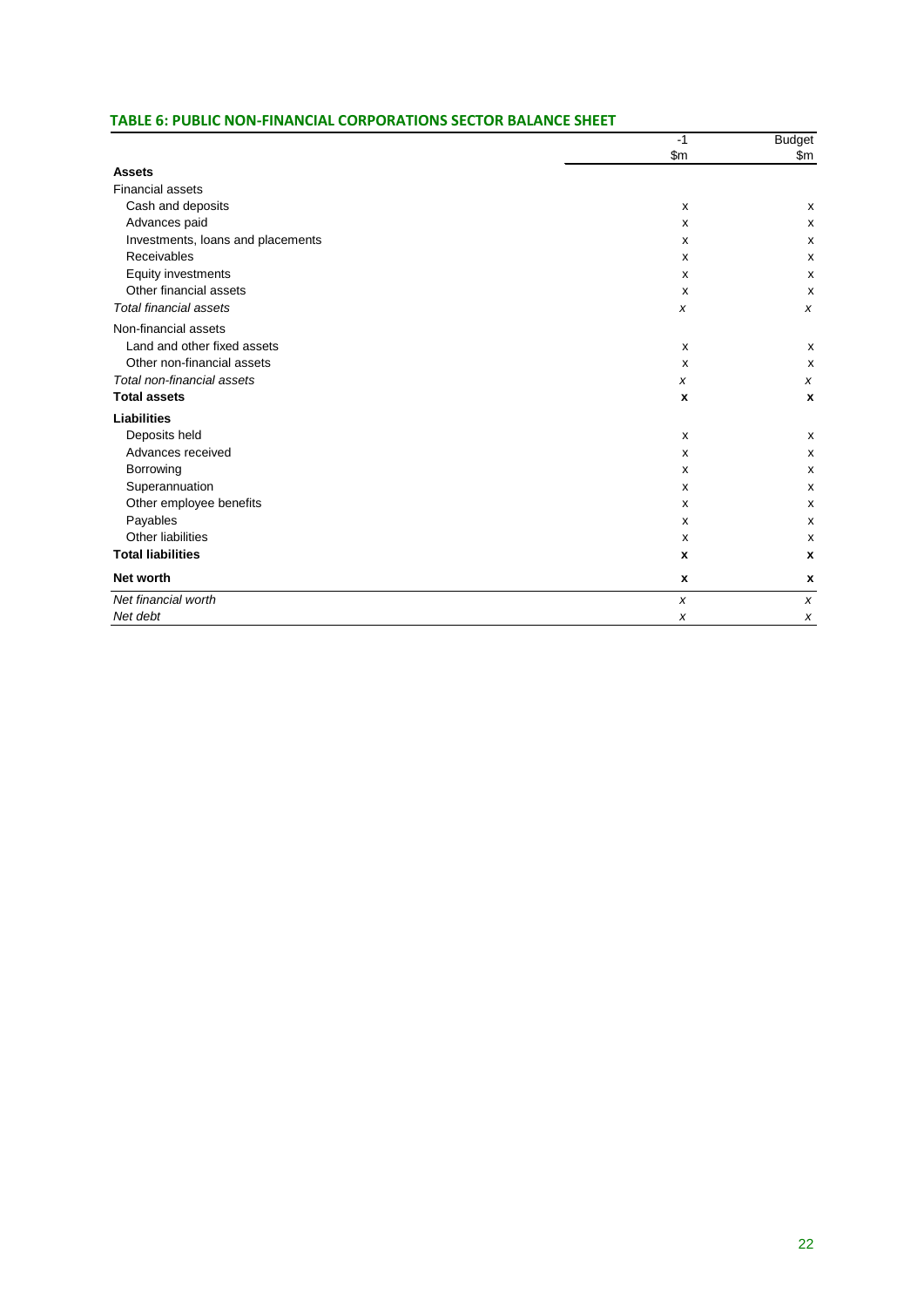#### **TABLE 7: NON-FINANCIAL PUBLIC SECTOR BALANCE SHEET**

|                                   | $-1$             | <b>Budget</b>    |
|-----------------------------------|------------------|------------------|
|                                   | \$m              | \$m\$            |
| <b>Assets</b>                     |                  |                  |
| <b>Financial assets</b>           |                  |                  |
| Cash and deposits                 | X                | X                |
| Advances paid                     | X                | x                |
| Investments, loans and placements | X                | x                |
| Receivables                       | X                | x                |
| Equity investments                | X                | x                |
| Other financial assets            | X                | X                |
| <b>Total financial assets</b>     | x                | x                |
| Non-financial assets              |                  |                  |
| Land and other fixed assets       | x                | x                |
| Other non-financial assets        | x                | X                |
| Total non-financial assets        | x                | x                |
| <b>Total assets</b>               | X                | $\boldsymbol{x}$ |
| <b>Liabilities</b>                |                  |                  |
| Deposits held                     | X                | x                |
| Advances received                 | X                | x                |
| Borrowing                         | x                | x                |
| Superannuation                    | X                | x                |
| Other employee benefits           | х                | x                |
| Payables                          | X                | x                |
| Other liabilities                 | X                | x                |
| <b>Total liabilities</b>          | x                | $\boldsymbol{x}$ |
| <b>Net worth</b>                  | x                | X                |
| Net financial worth               | $\boldsymbol{x}$ | x                |
| Net financial liabilities         | x                | x                |
| Net debt                          | X                | x                |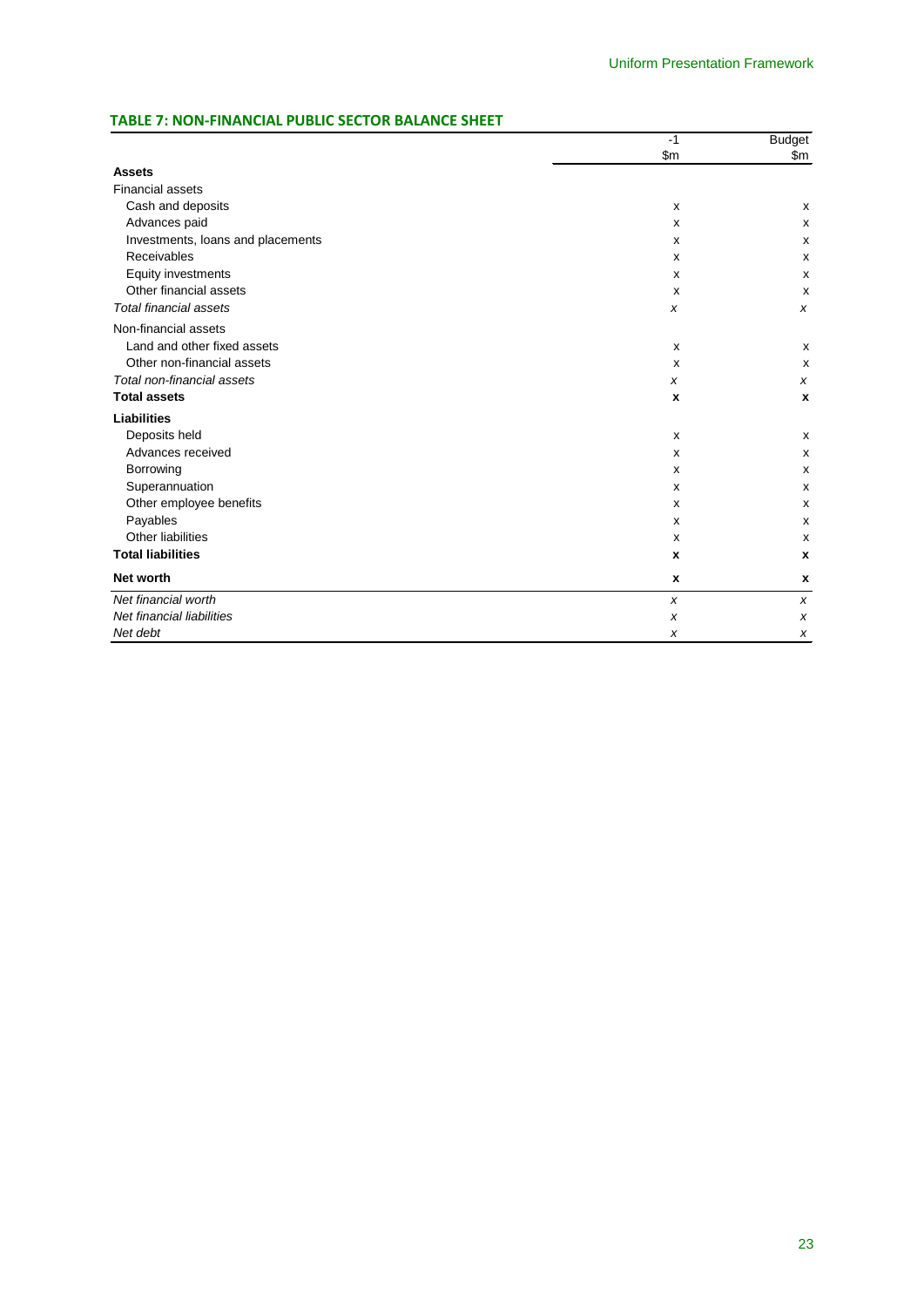#### **TABLE 8: PUBLIC FINANCIAL CORPORATIONS BALANCE SHEET**

|                                   | Outcome<br>\$m\$ |
|-----------------------------------|------------------|
| <b>Assets</b>                     |                  |
| <b>Financial assets</b>           |                  |
| Cash and deposits                 | X                |
| Advances                          | x                |
| Investments, loans and placements | x                |
| Receivables                       | x                |
| Equity investments                | X                |
| Other financial assets            | X                |
| <b>Total financial assets</b>     | X                |
| Non-financial assets              |                  |
| Land and other fixed assets       | х                |
| Other non-financial assets        | X                |
| Total non-financial assets        | X                |
| <b>Total assets</b>               | X                |
| <b>Liabilities</b>                |                  |
| Deposits held                     | х                |
| Advances received                 | x                |
| Borrowing                         | x                |
| Superannuation                    | x                |
| Other employee benefits           | x                |
| Payables                          | x                |
| Other liabilities                 | x                |
| <b>Total liabilities</b>          | X                |
| <b>Net worth</b>                  | X                |
| Net financial worth               | x                |
| Net debt                          | x                |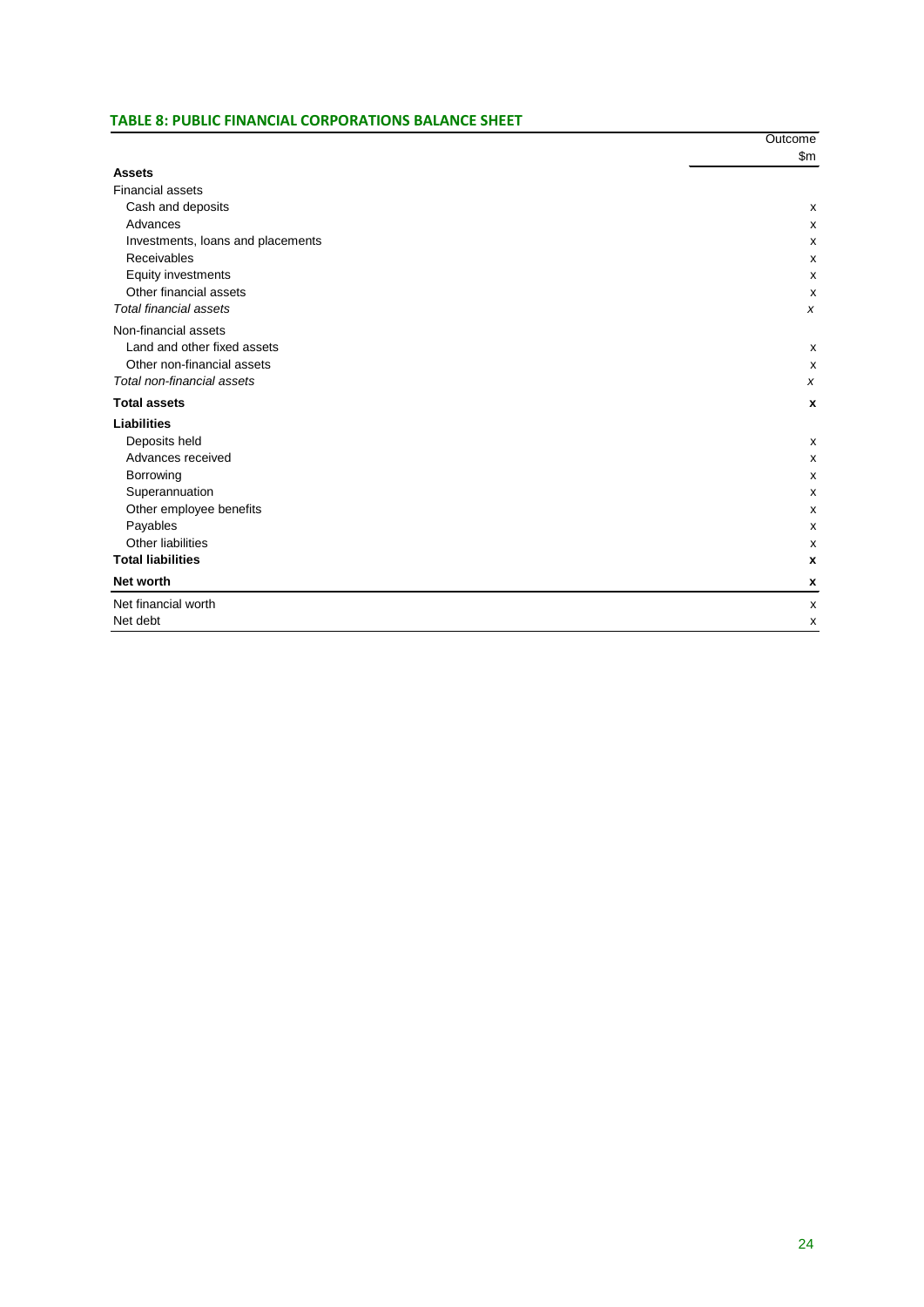# **TABLE 9: GENERAL GOVERNMENT SECTOR CASH FLOW STATEMENT(a)**

|                                                         | $-1$  | <b>Budget</b> |               | <b>Forward Estimates</b> |       |
|---------------------------------------------------------|-------|---------------|---------------|--------------------------|-------|
|                                                         | \$m\$ | \$m\$         | $\mathsf{Sm}$ | \$m\$                    | \$m\$ |
| Cash receipts from operating activities                 |       |               |               |                          |       |
| Taxes received                                          | x     | x             | x             | x                        | х     |
| Receipts from sales of goods and services               | x     | x             | x             | x                        | x     |
| Grants received                                         | X     | x             | x             | X                        | X     |
| Interest receipts                                       | x     | x             | x             | X                        | X     |
| Dividends and income tax equivalents                    | x     | x             | x             | X                        | x     |
| Other receipts                                          | х     | x             | x             | x                        | х     |
| <b>Total operating receipts</b>                         | x     | x             | x             | x                        | x     |
| Cash payments for operating activities                  |       |               |               |                          |       |
| Payments for employees                                  | X     | x             | x             | x                        | X     |
| Payments for goods and services                         | х     | x             | x             | X                        | x     |
| Grants paid                                             | X     | x             | x             | x                        | X     |
| Interest paid                                           | X     | x             | x             | X                        | X     |
| Other payments                                          | X     | x             | x             | X                        | X     |
| <b>Total operating payments</b>                         | x     | x             | x             | x                        | x     |
| Net cash flows from operating activities                | x     | x             | x             | x                        | X     |
| Cash flows from investments in non-financial assets     |       |               |               |                          |       |
| Sales of non-financial assets                           | x     | x             | x             | X                        | х     |
| Purchases of non-financial assets                       | х     | x             | x             | x                        | x     |
| Net cash flows from investments in non-financial assets | x     | x             | x             | X                        | X     |
| Net cash flows from investments in financial assets     |       |               |               |                          |       |
| for policy purposes                                     | x     | x             | X             | X                        | x     |
| Net cash flows from investments in financial assets     |       |               |               |                          |       |
| for liquidity purposes                                  | x     | x             | x             | x                        | x     |
| Net cash flows from financing activities                |       |               |               |                          |       |
| Advances received (net)                                 | x     | x             | x             | x                        | х     |
| Borrowing (net)                                         | x     | x             | x             | x                        | x     |
| Deposits received (net)                                 | x     | x             | x             | x                        | x     |
| Other financing (net)                                   | x     | x             | x             | x                        | x     |
| Net cash flows from financing activities                | x     | x             | x             | x                        | X     |
| Net increase/decrease in cash held                      | x     | x             | x             | x                        | x     |
| Net cash flows from operating activities                | х     | x             | x             | x                        | х     |
| Net cash flows from investments in non-financial assets | х     | x             | x             | x                        | х     |
| Cash surplus(+)/deficit(-)                              | x     | x             | x             | x                        | x     |

(a) A positive number denotes a cash inflow; a negative number denotes a cash outflow.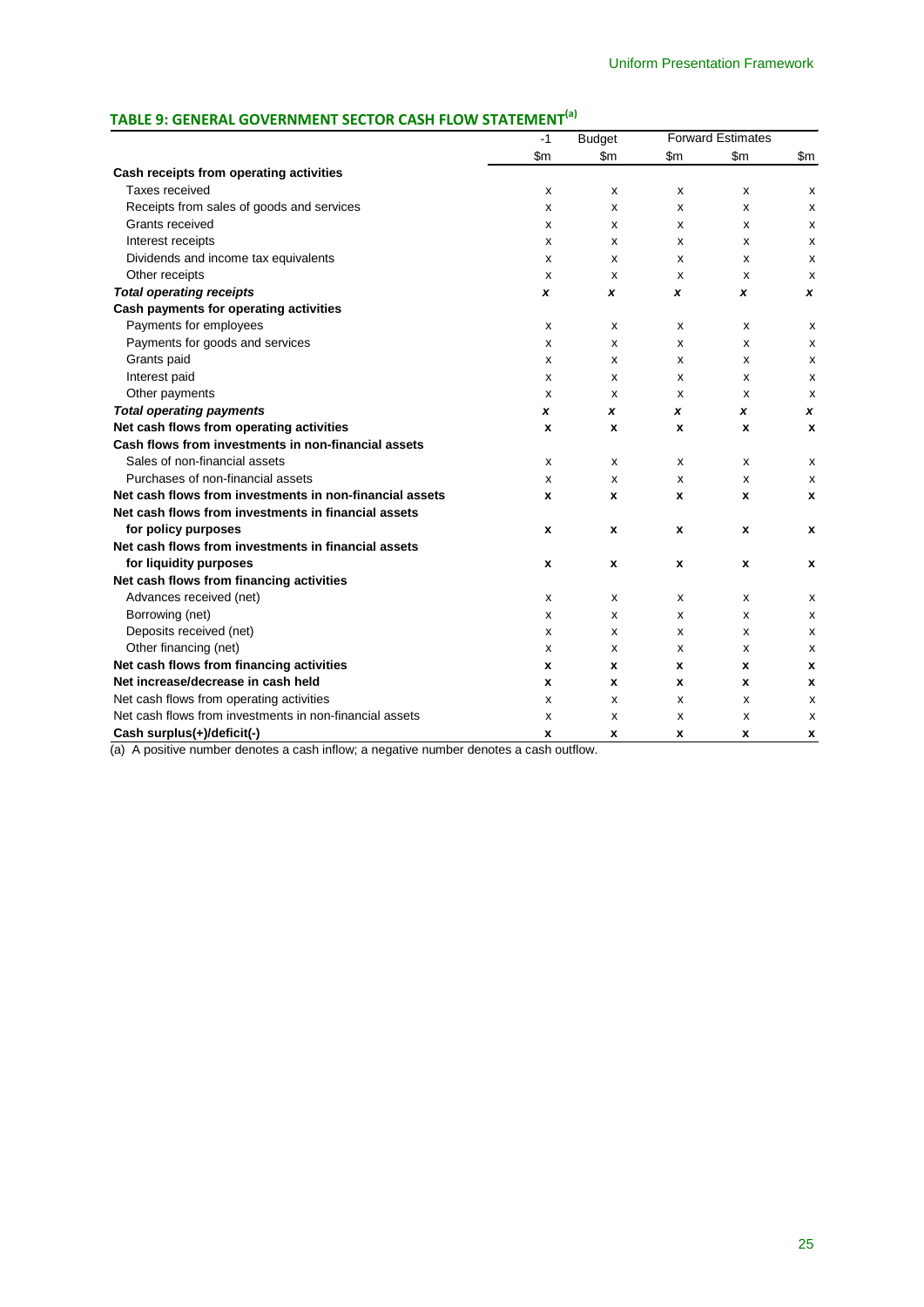# **TABLE 10: PUBLIC NON-FINANCIAL CORPORATIONS SECTOR CASH FLOW STATEMENT(a)**

|                                                                            | $-1$          | <b>Budget</b> |
|----------------------------------------------------------------------------|---------------|---------------|
|                                                                            | $\mathsf{Sm}$ | $\mathsf{Sm}$ |
| Cash receipts from operating activities                                    |               |               |
| Receipts from sales of goods and services                                  | x             | х             |
| Grants received                                                            | х             | х             |
| Interest receipts                                                          | X             | x             |
| Dividends and income tax equivalents                                       | X             | x             |
| Other receipts                                                             | X             | х             |
| <b>Total operating receipts</b>                                            | X             | x             |
| Cash payments for operating activities                                     |               |               |
| Payments for employees                                                     | X             | х             |
| Payments for goods and services                                            | X             | х             |
| Grants paid                                                                | х             | х             |
| Interest paid                                                              | X             | х             |
| Other payments                                                             | X             | x             |
| <b>Total operating payments</b>                                            | x             | x             |
| Net cash flows from operating activities                                   | x             | x             |
| Cash flows from investments in non-financial assets                        |               |               |
| Sales of non-financial assets                                              | X             | x             |
| Purchases of non-financial assets                                          | х             | х             |
| Net cash flows from investments in non-financial assets                    | x             | x             |
| Net cash flows from investments in financial assets for policy purposes    | x             | X             |
| Net cash flows from investments in financial assets for liquidity purposes | x             | x             |
| Net cash flows from financing activities                                   |               |               |
| Advances received (net)                                                    | X             | x             |
| Borrowing (net)                                                            | x             | x             |
| Dividends paid                                                             | X             | x             |
| Deposits received (net)                                                    | X             | x             |
| Other financing (net)                                                      | X             | x             |
| Net cash flows from financing activities                                   | x             | X             |
| Net increase/decrease in cash held                                         | x             | x             |
| Net cash flows from operating activities                                   | x             | х             |
| Net cash flows from investments in non-financial assets                    | х             | х             |
| Dividends paid                                                             | x             | x             |
| Cash surplus(+)/deficit(-)                                                 | x             | x             |

(a) A positive number denotes a cash inflow; a negative number denotes a cash outflow.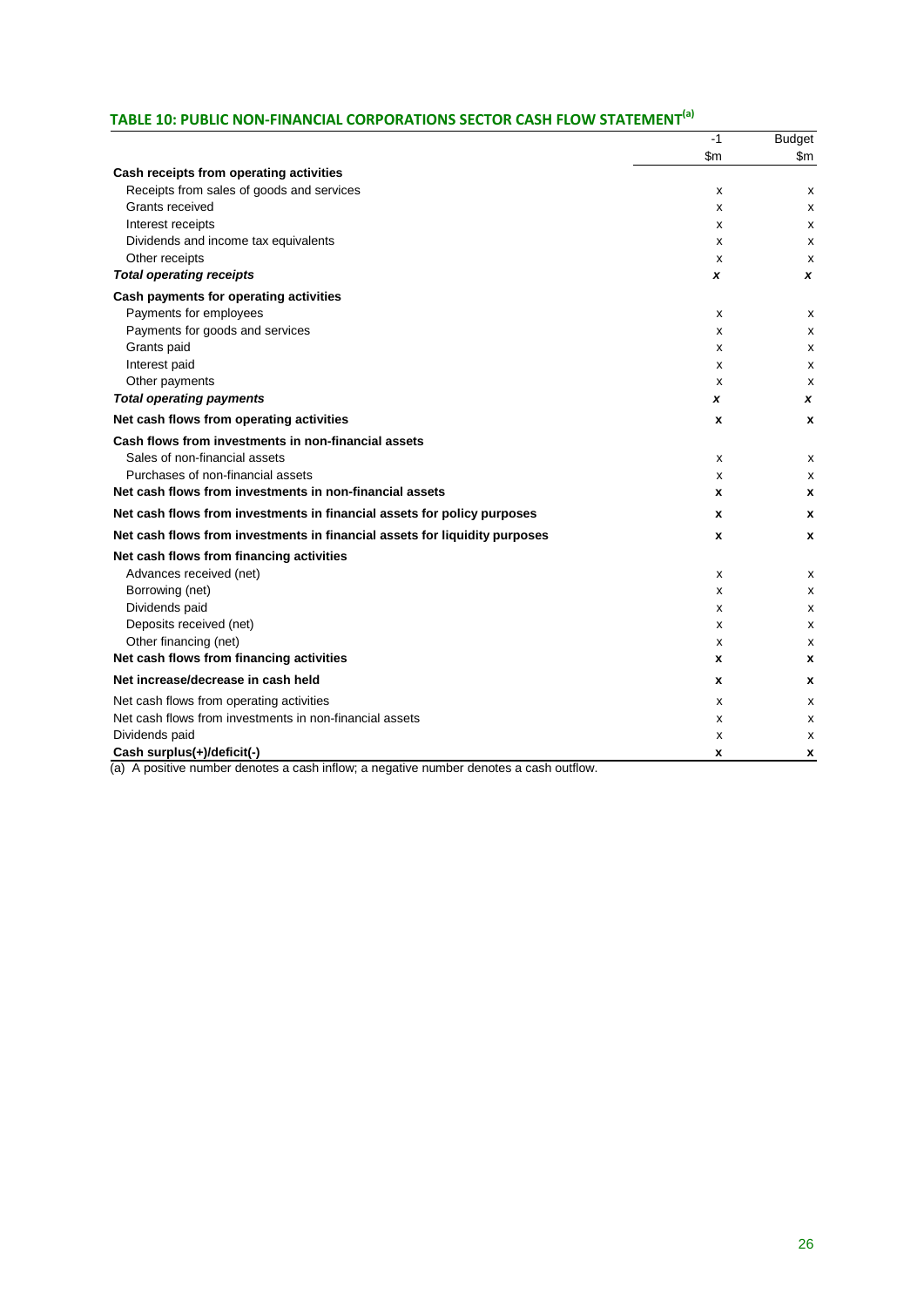# **TABLE 11: NON-FINANCIAL PUBLIC SECTOR CASH FLOW STATEMENT(a)**

|                                                                            | $-1$  | <b>Budget</b> |
|----------------------------------------------------------------------------|-------|---------------|
|                                                                            | \$m\$ | \$m\$         |
| Cash receipts from operating activities                                    |       |               |
| Taxes received                                                             | х     | x             |
| Receipts from sales of goods and services                                  | X     | X             |
| Grants received                                                            | X     | X             |
| Interest receipts                                                          | X     | x             |
| Dividends and income tax equivalents                                       | х     | x             |
| Other receipts                                                             | x     | х             |
| <b>Total operating receipts</b>                                            | x     | x             |
| Cash payments for operating activities                                     |       |               |
| Payments for employees                                                     | х     | x             |
| Payments for goods and services                                            | x     | X             |
| Grants paid                                                                | X     | x             |
| Interest paid                                                              | x     | x             |
| Other payments                                                             | X     | х             |
| <b>Total operating payments</b>                                            | x     | x             |
| Net cash flows from operating activities                                   | x     | X             |
| Cash flows from investments in non-financial assets                        |       |               |
| Sales of non-financial assets                                              | x     | x             |
| Purchases of non-financial assets                                          | х     | х             |
| Net cash flows from investments in non-financial assets                    | x     | x             |
| Net cash flows from investments in financial assets for policy purposes    | x     | x             |
| Net cash flows from investments in financial assets for liquidity purposes | x     | X             |
| Net cash flows from financing activities                                   |       |               |
| Advances received (net)                                                    | X     | X             |
| Borrowing (net)                                                            | X     | X             |
| Dividends paid                                                             | x     | x             |
| Deposits received (net)                                                    | x     | x             |
| Other financing (net)                                                      | x     | х             |
| Net cash flows from financing activities                                   | x     | X             |
| Net increase/decrease in cash held                                         | x     | x             |
| Net cash flows from operating activities                                   | X     | x             |
| Net cash flows from investments in non-financial assets                    | X     | x             |
| Dividends paid                                                             | х     | х             |
| Cash surplus(+)/deficit(-)                                                 | x     | x             |

(a) A positive number denotes a cash inflow, a negative number denotes a cash outflow.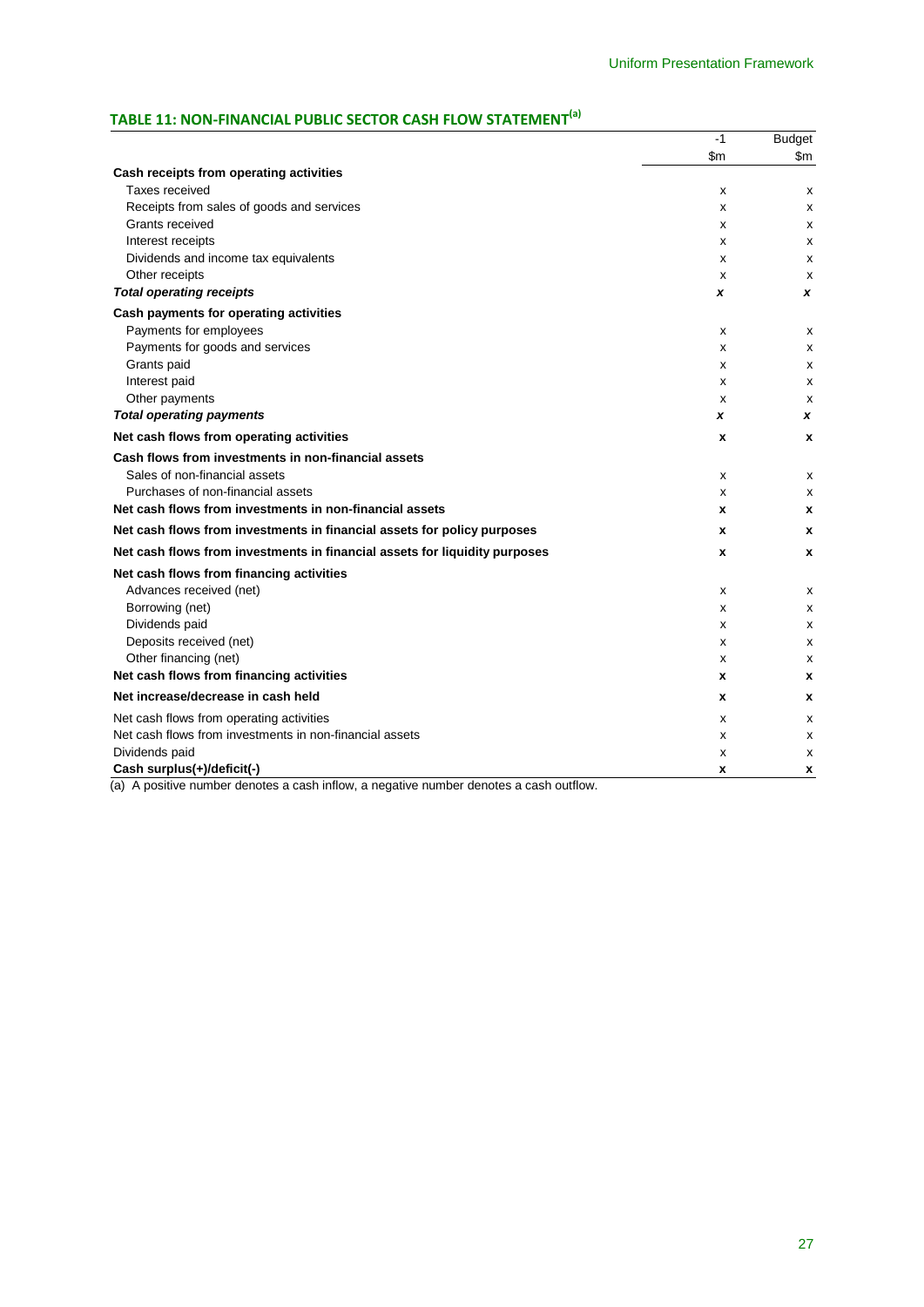# **TABLE 12: PUBLIC FINANCIAL CORPORATIONS CASH FLOW STATEMENT(A)**

|                                                                            | Outcome |
|----------------------------------------------------------------------------|---------|
|                                                                            | \$m     |
| Cash receipts from operating activities                                    |         |
| Receipts from sales of goods and services                                  | x       |
| Grants received                                                            | x       |
| Interest receipts                                                          | x       |
| Other receipts                                                             | x       |
| <b>Total operating receipts</b>                                            | x       |
| Cash payments for operating activities                                     |         |
| Payments for employees                                                     | х       |
| Payments for goods and services                                            | x       |
| Interest paid                                                              | х       |
| Other payments                                                             | x       |
| <b>Total operating payments</b>                                            | x       |
| Net cash flows from operating activities                                   | x       |
| Cash flows from investments in non-financial assets                        |         |
| Sales of non-financial assets                                              | х       |
| Puchases of non-financial assets                                           | x       |
| Net cash flows from investments in non-financial assets                    | x       |
| Net cash flows from investments in financial assets for policy purposes    | X       |
| Net cash flows from investments in financial assets for liquidity purposes | x       |
| Net cash flows from financing activities                                   |         |
| Advances received (net)                                                    | x       |
| Borrowing (net)                                                            | x       |
| Dividends paid                                                             | x       |
| Deposits received (net)                                                    | x       |
| Other financing (net)                                                      | х       |
| Net cash flows from financing activities                                   | x       |
| Net increase/decrease in cash held                                         | x       |
| Net cash flows from operating activities                                   | x       |
| Net cash flows from investments in non-financial assets                    | x       |
| Dividends paid                                                             | x       |
| Cash surplus(+)/deficit(-)                                                 | x       |

(a) A positive number denotes a cash inflow, a negative number denotes a cash outflow.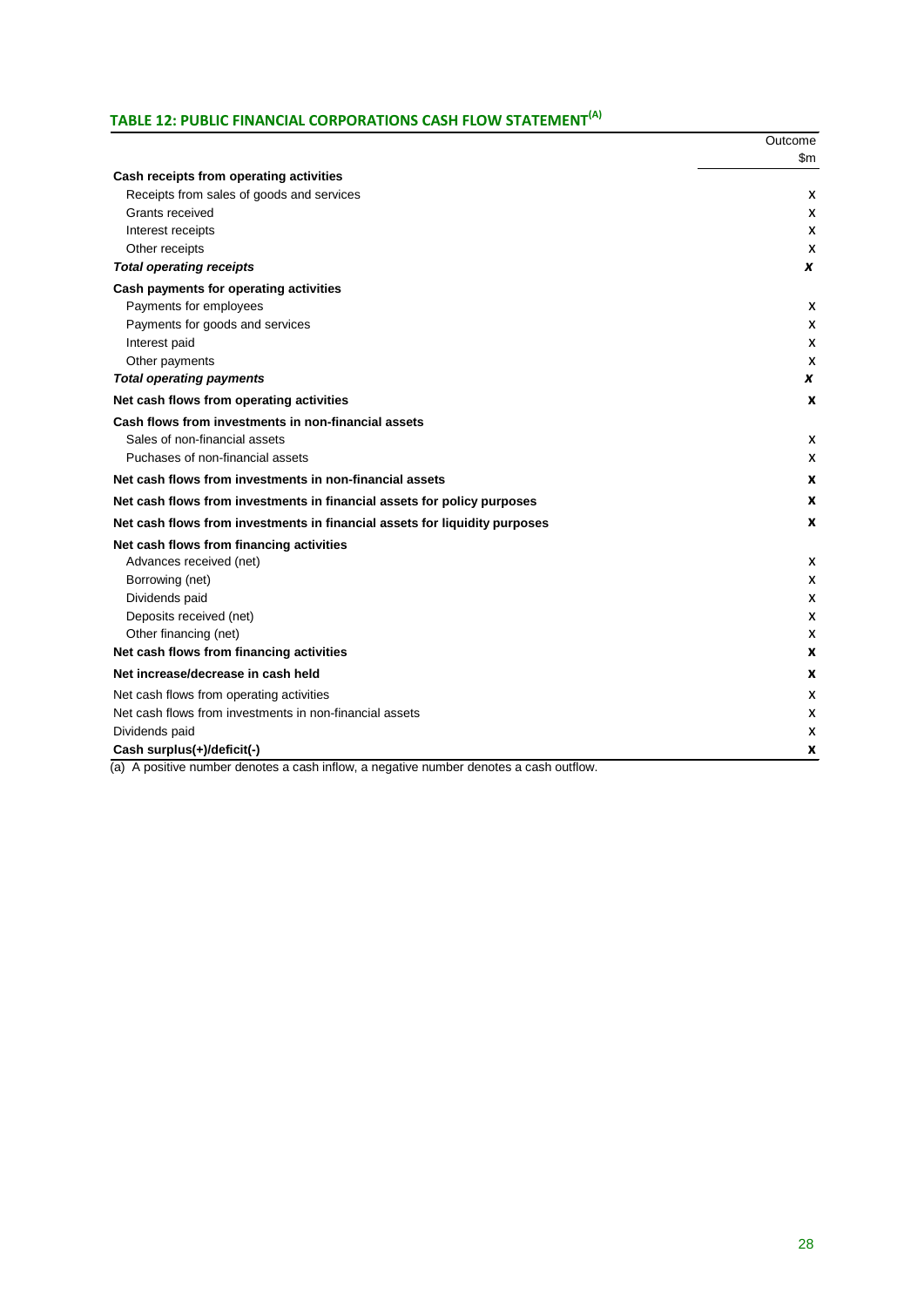|                                                     | -1  | <b>Budget</b> |
|-----------------------------------------------------|-----|---------------|
|                                                     | \$m | \$m           |
| Taxes on income, profits and capital gains          |     |               |
| Income and capital gains levied on individuals      | x   | x             |
| Income and capital gains levied on enterprises      | x   | X             |
| Income taxes levied on non-residents                | x   | X             |
| Total                                               | x   | X             |
| Taxes on employers' payroll and labour force        | x   | x             |
| Taxes on property                                   | x   | x             |
| Taxes on provision of goods and services            |     |               |
| Excises and levies                                  | x   | x             |
| Taxes on international trade                        | x   | X             |
| Total                                               | x   | x             |
| Taxes on use of goods and performance of activities | x   | X             |
| <b>Total taxation revenue</b>                       | X   | x             |

#### **TABLE 13(A): COMMONWEALTH GOVERNMENT GENERAL GOVERNMENT SECTOR TAXES**

#### **TABLE 13(B): STATE AND TERRITORY GENERAL GOVERNMENT SECTOR TAXES**

|                                                     | -1  | <b>Budget</b>             |
|-----------------------------------------------------|-----|---------------------------|
|                                                     | \$m | \$m                       |
| Taxes on employers' payroll and labour force        | x   | X                         |
| Taxes on property                                   |     |                           |
| Land taxes                                          | х   | х                         |
| Other                                               | x   | x                         |
| Total                                               | x   | X                         |
| Taxes on the provision of goods and services        |     |                           |
| Excises and levies                                  | х   | X                         |
| Taxes on gambling                                   | x   | x                         |
| Taxes on insurance                                  | x   | X                         |
| Financial institutions' transactions taxes          | x   | x                         |
| Stamp duties on financial and capital transactions  | x   | X                         |
| Total                                               | x   | x                         |
| Taxes on use of goods and performance of activities |     |                           |
| Motor vehicle taxes                                 | х   | х                         |
| Franchise taxes                                     | x   | x                         |
| Other                                               | x   | $\boldsymbol{\mathsf{x}}$ |
| Total                                               | x   | x                         |
| <b>Total taxation revenue</b>                       | x   | x                         |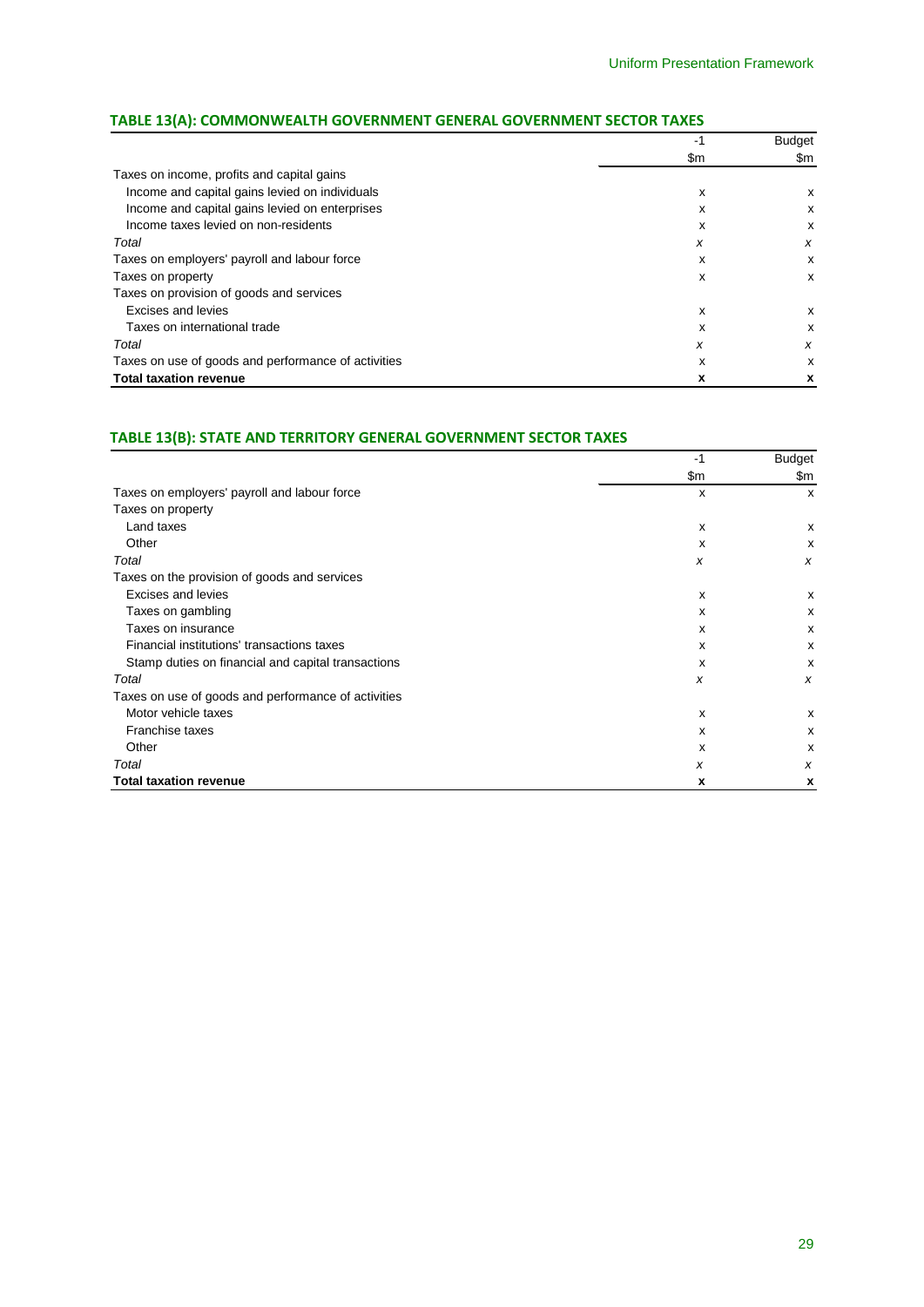#### **TABLE 14(A): STATE AND TERRITORY GENERAL GOVERNMENT SECTOR GRANT REVENUE**

|                                        | -1    | <b>Budget</b> |
|----------------------------------------|-------|---------------|
|                                        | \$m\$ | \$m           |
| <b>Current grant revenue</b>           |       |               |
| Current grants from the Commonwealth   | x     | x             |
| General purpose grants                 | x     | х             |
| Specific purpose grants                | x     | x             |
| Speciic purpose grants for on-passing  | x     | x             |
| Total                                  | x     | x             |
| Other contributions and grants         | x     | х             |
| <b>Total current grant revenue</b>     | x     | x             |
| Capital grant revenue                  |       |               |
| Capital grants from the Commonwealth   | x     | x             |
| General purpose grants                 | x     | х             |
| Specific purpose grants                | x     | х             |
| Specific purpose grants for on-passing | x     | x             |
| Total                                  | x     | x             |
| Other contributions and grants         |       |               |
| Total capital grant revenue            | X     | x             |
| <b>Total grant revenue</b>             | x     | x             |

#### **TABLE 14(B): GENERAL GOVERNMENT SECTOR GRANT EXPENSE**

|                                                  | -1    | Budget                    |
|--------------------------------------------------|-------|---------------------------|
|                                                  | \$m\$ | \$m                       |
| <b>Current grant expense</b>                     |       |                           |
| <b>State/Territory Government</b>                | x     | x                         |
| <b>Local Government</b>                          | X     | x                         |
| Local Government for on-passing                  | x     | X                         |
| Private and Not-for-profit sector                | x     | X                         |
| Private and Not-for-profit sector for on-passing | x     | X                         |
| Grants to other sectors of Government            | x     | x                         |
| Other                                            | x     | X                         |
| <b>Total current grant expense</b>               | x     | x                         |
| Capital grant expense                            |       |                           |
| <b>State/Territory Government</b>                | x     | x                         |
| <b>Local Government</b>                          | X     | x                         |
| Local Government for on-passing                  | x     | x                         |
| Private and Not-for-profit sector                | x     | X                         |
| Private and Not-for-profit sector for on-passing | x     | $\boldsymbol{\mathsf{x}}$ |
| Grants to other sectors of Government            | x     | X                         |
| Other                                            | x     | x                         |
| <b>Total capital grant expense</b>               | X     | x                         |
| <b>Total grant expenses</b>                      | x     | x                         |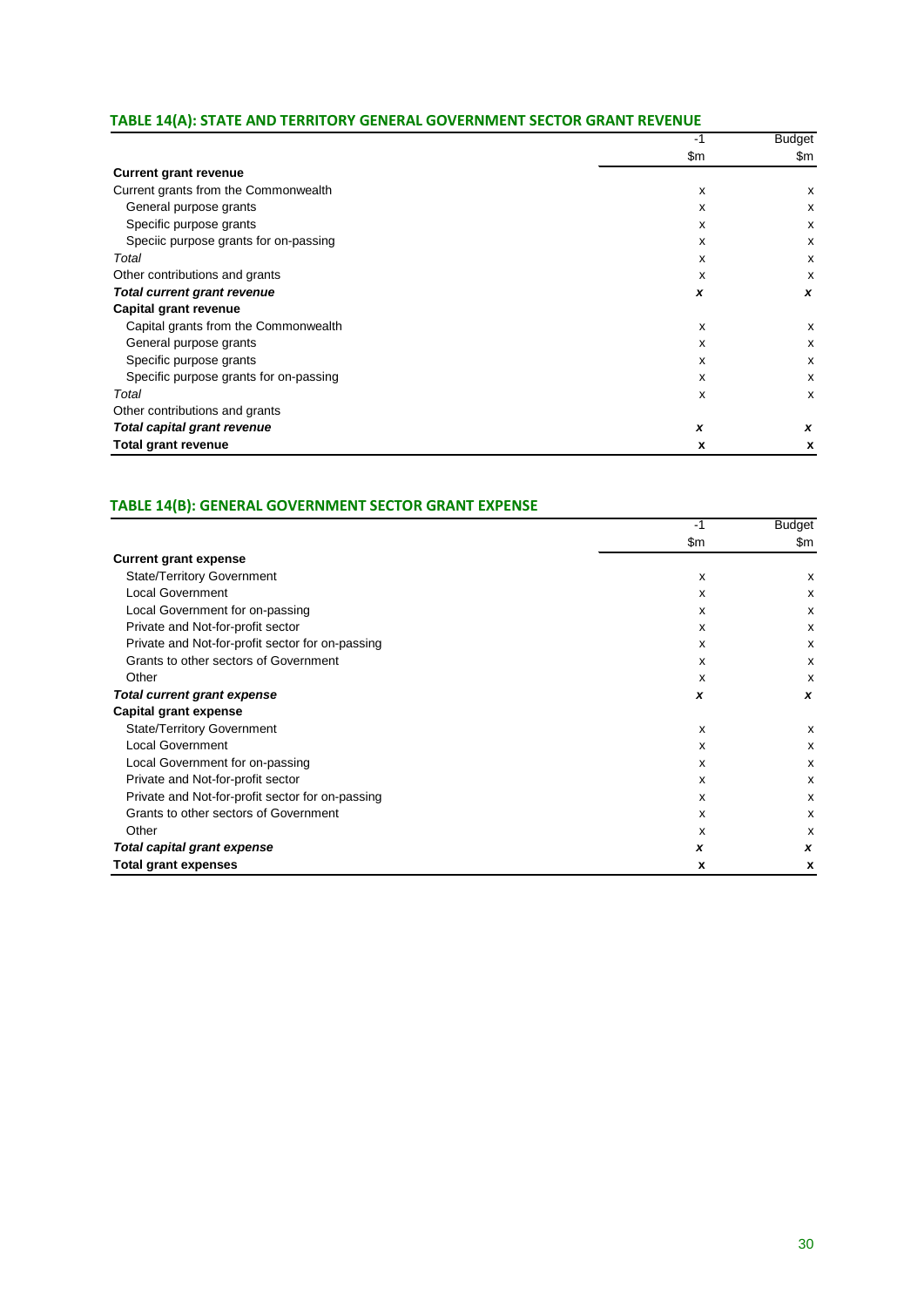#### **TABLE 15: GENERAL GOVERNMENT SECTOR DIVIDEND AND INCOME TAX EQUIVALENT INCOME**

|                                                            | -1  | <b>Budget</b> |
|------------------------------------------------------------|-----|---------------|
|                                                            | \$m | \$m           |
| Dividend and income tax equivalent income from PNFC sector |     | x             |
| Dividend and income tax equivalent income from PFC sector  |     | x             |
| Other dividend income                                      |     | x             |
| Total dividend and income tax equivalent income            |     |               |

### **TABLE 16: GENERAL GOVERNMENT SECTOR EXPENSES BY FUNCTION (BUDGET PRESENTATION)(a)**

|                                  | -1  | <b>Budget</b> |
|----------------------------------|-----|---------------|
|                                  | \$m | \$m           |
| General public services          | x   | х             |
| Defence                          | x   | x             |
| Public order and safety          | х   | x             |
| Economic affairs                 | x   | x             |
| Environmental protection         | x   | x             |
| Housing and community amenities  | x   | x             |
| Health                           | x   | x             |
| Recreation, culture and religion | x   | x             |
| Education                        | x   | x             |
| Social protection                | x   | x             |
| Transport                        | x   | x             |
| <b>Total expenses</b>            | X   | x             |

(a) Refer Appendix D for alternative functional reporting requirement.

# **TABLE 17: GENERAL GOVERNMENT SECTOR PURCHASES OF NON-FINANCIAL ASSETS BY FUNCTION(a)**

|                                        | -1  | <b>Budget</b> |
|----------------------------------------|-----|---------------|
|                                        | \$m | \$m           |
| General public services                | X   | X             |
| Defence                                | x   | x             |
| Public order and safety                | X   | x             |
| Education                              | x   | x             |
| Health                                 | x   | X             |
| Social security and welfare            | x   | x             |
| Housing and community amenities        | x   | x             |
| Recreation and culture                 | X   | x             |
| Fuel and energy                        | x   | x             |
| Agriculture, forestry and fishing      | x   | x             |
| Mining, manufacturing and construction | x   | x             |
| Transport and communication            | x   | x             |
| Other economic affairs                 | x   | x             |
| Other purposes                         | x   | x             |
| <b>Total purchases</b>                 | x   | x             |

(a) Refer Appendix D for alternative functional reporting requirement.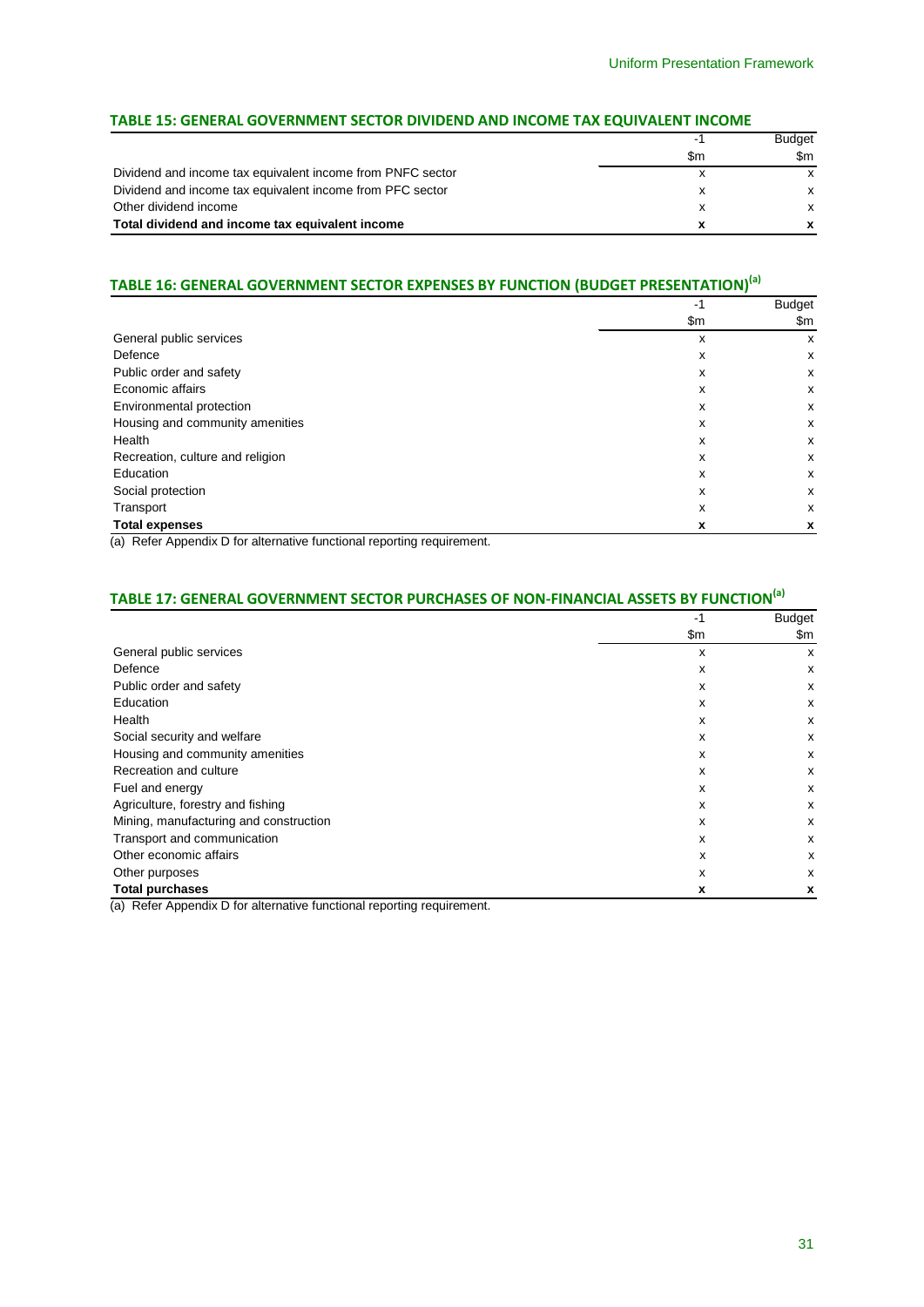# **TABLE 18: GENERAL GOVERNMENT SECTOR EXPENSES BY FUNCTION (OUTCOME PRESENTATION)(a)**

|                                                                                  | Outcome |
|----------------------------------------------------------------------------------|---------|
|                                                                                  | \$m     |
| <b>General public services</b>                                                   |         |
| Executive and legislative organs, financial and fiscal affairs, external affairs | х       |
| General services                                                                 | х       |
| Public debt transactions                                                         | х       |
| Transfers of a general character between different levels of government          | x       |
| General public services n.e.c                                                    | х       |
| <b>Defence</b>                                                                   | x       |
| Public order and safety                                                          |         |
| Police services                                                                  | x       |
| Civil and fire protection services                                               | X       |
| Law courts                                                                       | х       |
| Prisons                                                                          | х       |
| Public order and safety n.e.c.                                                   | х       |
| <b>Economic affairs</b>                                                          |         |
| General economic, commercial and labour affairs                                  | х       |
| Economic affairs n.e.c.                                                          | х       |
| Agriculture, forestry, fishing and hunting                                       | x       |
| Fuel and energy                                                                  | х       |
| Mining, manufacturing and construction                                           | x       |
| Communication                                                                    | x       |
| Other industries                                                                 | x       |
| <b>Environmental protection</b>                                                  |         |
| Waste management                                                                 | х       |
| Waste water management                                                           | х       |
| Pollution abatement                                                              | x       |
| Protection of biodiversity and landscape                                         | x       |
| Environmental protection n.e.c.                                                  | X       |
| Housing and community amenities                                                  |         |
| Housing development                                                              | x       |
| Community development                                                            | х       |
| Water supply                                                                     | х       |
| Street lighting                                                                  | х       |
| Housing and community amenities n.e.c.                                           | х       |
| (a) Refer Appendix D for alternative functional reporting requirement.           |         |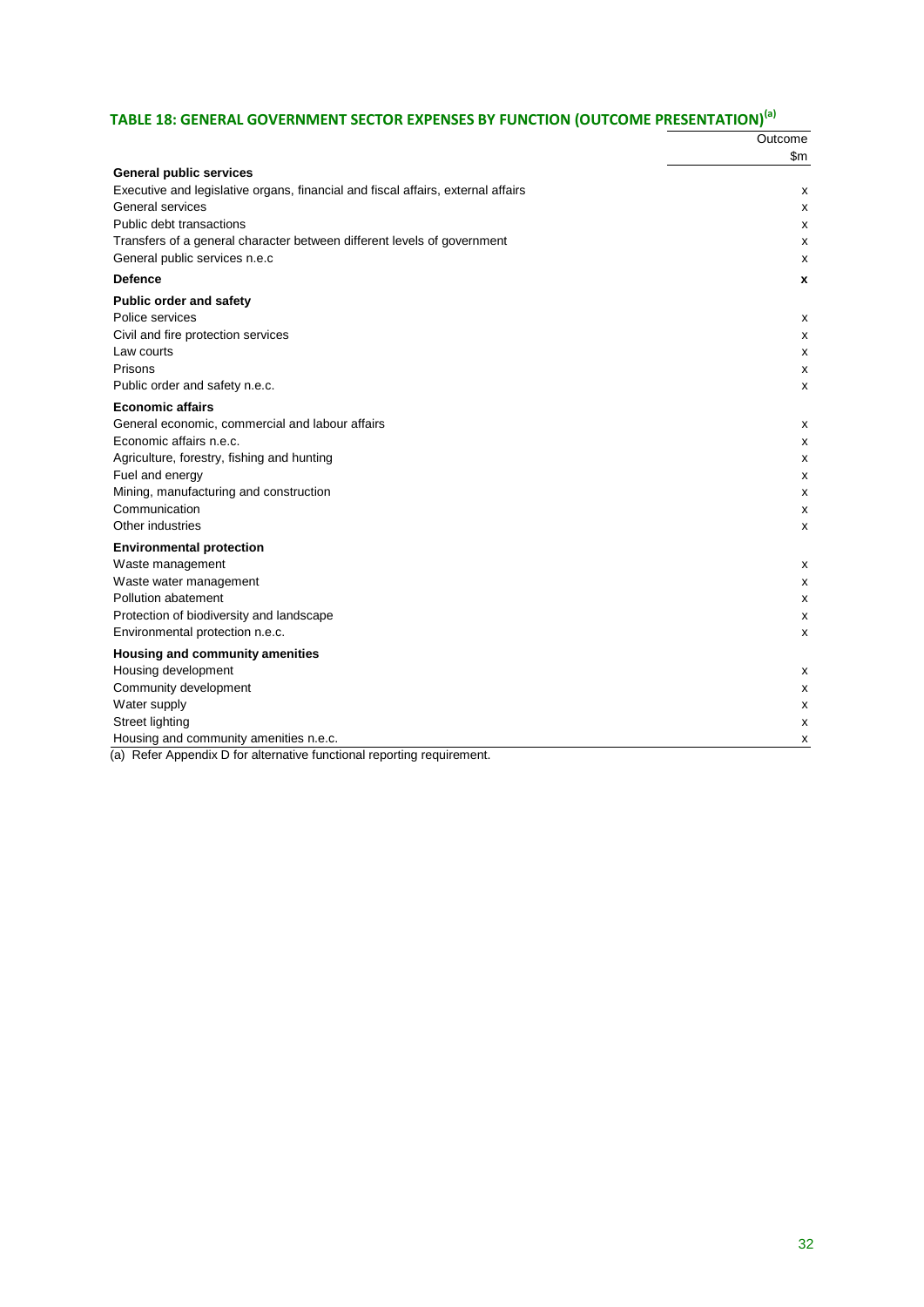#### **TABLE 18: GENERAL GOVERNMENT SECTOR EXPENSES BY FUNCTION (OUTCOME PRESENTATION) (CONTINUED)(a)**

|                                                                                                | Outcome |
|------------------------------------------------------------------------------------------------|---------|
| Health                                                                                         | \$m     |
| Medical products, appliances and equipment                                                     | х       |
| Outpatient services                                                                            | х       |
| <b>Hospital services</b>                                                                       | x       |
| Mental health institutions                                                                     | х       |
| Community health services                                                                      | х       |
| <b>Public health services</b>                                                                  | х       |
| Health n.e.c.                                                                                  | X       |
| Recreation, culture and religion                                                               |         |
| Recreation and sporting services                                                               | x       |
| <b>Cultural services</b>                                                                       | х       |
| Broadcasting and publishing services                                                           | х       |
| Religious and other community services                                                         | х       |
| Recreation, culture and religion n.e.c.                                                        | x       |
| <b>Education</b>                                                                               |         |
| Pre-primary and primary education                                                              | x       |
| Secondary education                                                                            | х       |
| Tertiary education                                                                             | х       |
| Education not definable by level                                                               | х       |
| Subsidiary services to education                                                               | x       |
| Education n.e.c.                                                                               | X       |
| Social protection                                                                              |         |
| Sickness and disability                                                                        | х       |
| Old age                                                                                        | х       |
| Survivors                                                                                      | x       |
| Family and children                                                                            | x       |
| Unemployment                                                                                   | x       |
| Housing                                                                                        | х       |
| Social protection n.e.c.                                                                       | x       |
| <b>Transport</b>                                                                               |         |
| Road transport                                                                                 | х       |
| Bus transport                                                                                  | х       |
| Water transport                                                                                | x       |
| Railway transport                                                                              | х       |
| Air transport                                                                                  | x       |
| Multi-mode urban transport                                                                     | х       |
| Pipeline and other transport                                                                   | X       |
| Transport n.e.c.                                                                               | х       |
| <b>Total expenses</b><br>(b) Refer Appendix D for alternative functional reporting requirement | X       |

(b) Refer Appendix D for alternative functional reporting requirer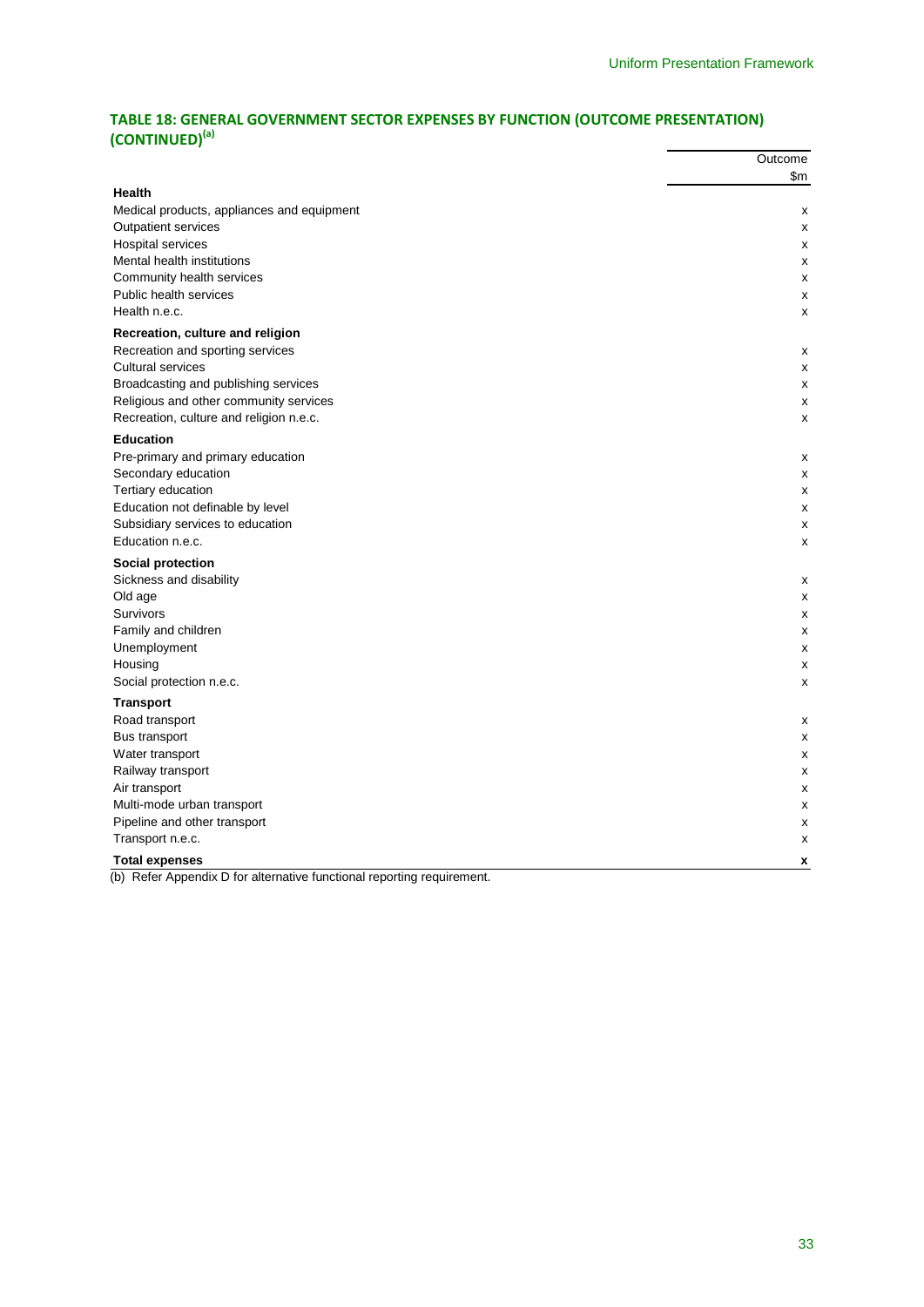# **Appendix B**

# <span id="page-37-1"></span><span id="page-37-0"></span>**TIMETABLE FOR THE UPF**

| <b>April</b><br><b>May</b><br>June | <b>Early Budgets</b><br>(before start of budget year)<br>Accrual tables information<br>for upcoming Budget year |                                                     |
|------------------------------------|-----------------------------------------------------------------------------------------------------------------|-----------------------------------------------------|
| July                               |                                                                                                                 | <b>Late Budgets</b><br>(after start of budget year) |
| <b>August</b>                      | <b>Outcomes Reports</b><br>(by end of October)                                                                  | Accrual tables information                          |
| <b>September</b>                   | <b>Accrual tables</b>                                                                                           | for current budget year                             |
| October                            | information for the past<br><b>Budget year</b>                                                                  |                                                     |
| <b>November</b>                    |                                                                                                                 |                                                     |
| <b>December</b>                    | <b>Mid-year Reports</b><br>(by end of February)                                                                 |                                                     |
| January                            | Updated accrual tables                                                                                          |                                                     |
| <b>February</b>                    | information for current<br><b>Budget year</b>                                                                   |                                                     |
| <b>March</b>                       |                                                                                                                 |                                                     |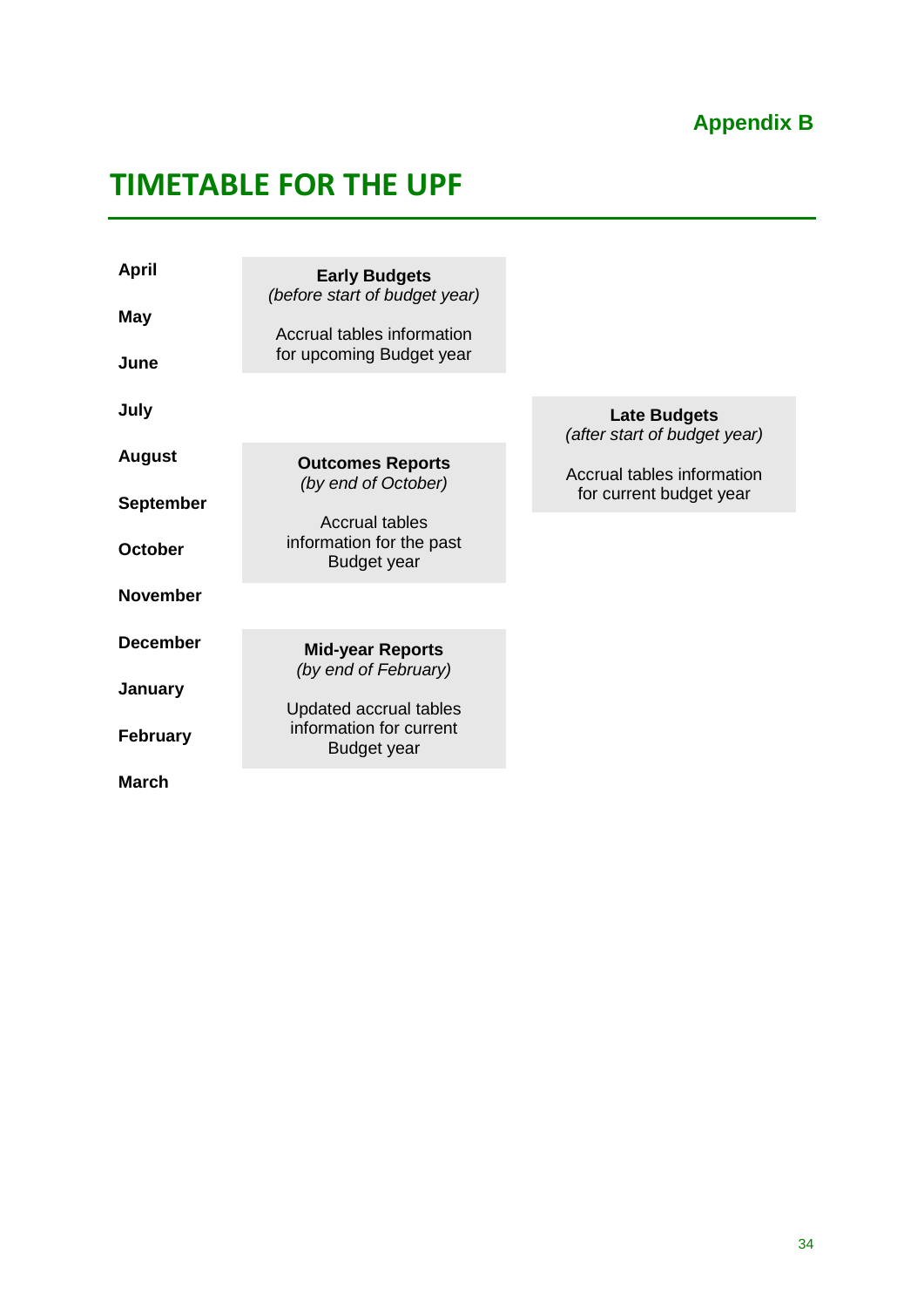# **Appendix C**

# <span id="page-38-1"></span><span id="page-38-0"></span>**COMPARISON OF GFS AND AASB 1049**

The AASB 1049 was issued in 2007. It replaced the former whole of government accounting standard AAS 31 and is the relevant accounting standard for financial reporting by governments, and it requires the adoption of a full accrual basis of accounting.

There is a general consistency between the AASB 1049 accounting standard and the GFS economic reporting standard. GFS and AASB 1049 definitions of the scope of the public sector agree in most cases, and both standards allow for the division of the public sector into the institutional sectors of general government, PNFCs and PFCs.

Nevertheless, there are differences between GFS and AASB 1049 with regard to the treatment of a number of items. Consequently, the fiscal aggregates measured in accordance with GFS and those measured in accordance with AASB 1049 can be expected to diverge. Examples of differences between the two reporting standards as at December 2018 are set out in the table below.

Previously there was a difference reported in the fiscal aggregates for finance leases. Under AASB 1049 treatment of finance leases are not deducted in the derivation of the cash surplus/deficit whereas the previous GFS treatment deducted finance leases in the derivation of the cash surplus/deficit. This difference no longer exists as finance leases are not deducted under the GFS treatment and there is only a requirement to report the AASB 1049 measure of the cash surplus/deficit.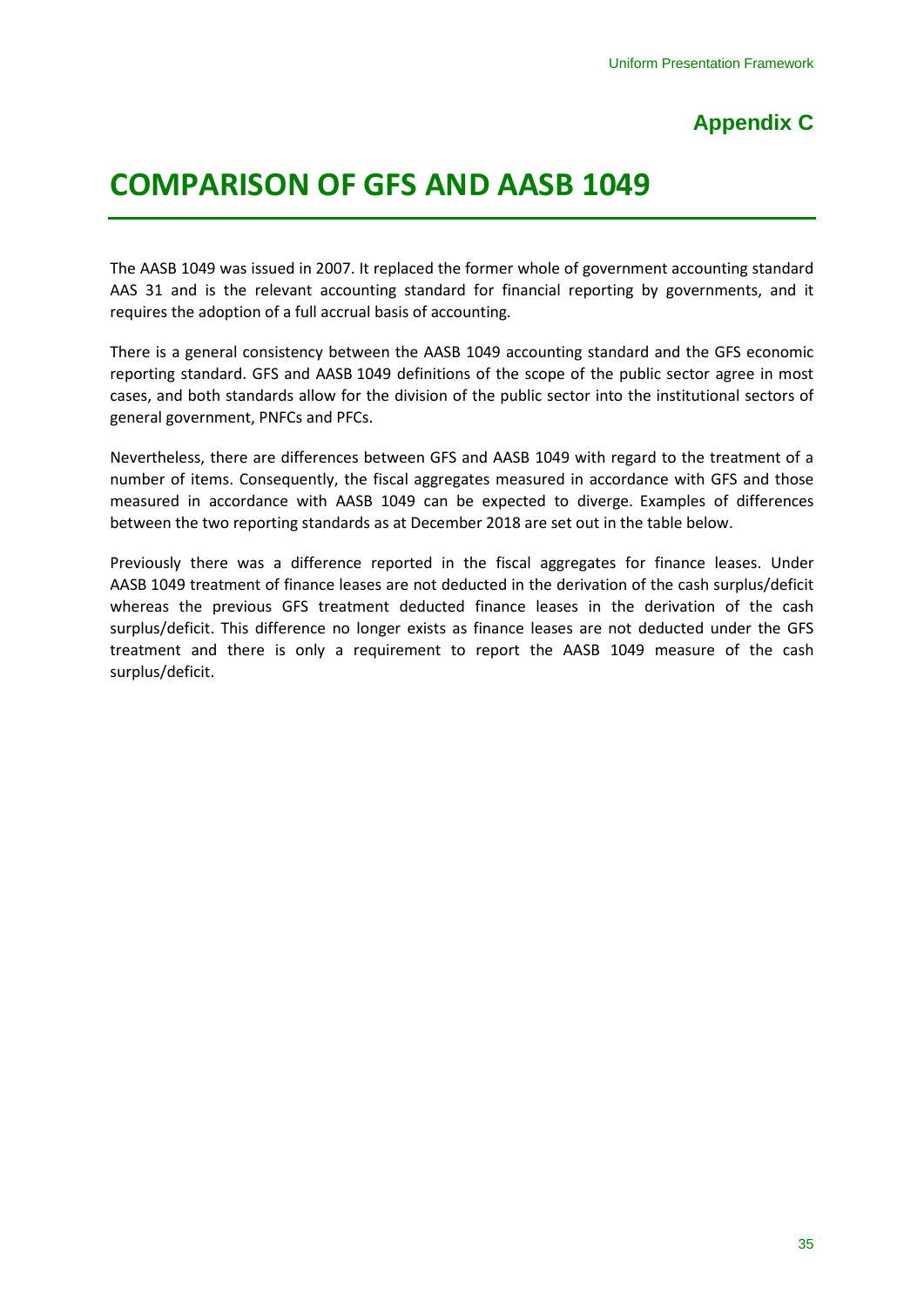#### **EXAMPLES OF DIFFERENCES BETWEEN AASB AND ABS GFS AS AT DECEMBER 2018**

| <b>ISSUE</b>                                                | <b>AASB TREATMENT</b>                                                                                                                                                                                                                                                               | <b>ABS GFS TREATMENT</b>                                                                                                                                                                          |  |  |
|-------------------------------------------------------------|-------------------------------------------------------------------------------------------------------------------------------------------------------------------------------------------------------------------------------------------------------------------------------------|---------------------------------------------------------------------------------------------------------------------------------------------------------------------------------------------------|--|--|
| <b>MEASUREMENT DIFFERENCES</b>                              |                                                                                                                                                                                                                                                                                     |                                                                                                                                                                                                   |  |  |
| Circulating coins - seigniorage                             | The profit between the cost and<br>sale of circulating coins<br>(seigniorage) is treated as<br>revenue.                                                                                                                                                                             | Circulating coins is treated as a<br>liability, and the cost of producing<br>the coins is treated as an<br>expense.                                                                               |  |  |
| Valuation of loans                                          | Changes in the valuation of loans<br>are treated as revenues or<br>expenses. In some<br>circumstances, recognition as a<br>revenue/expense is delayed until<br>the loan ends or is transferred.                                                                                     | Changes in the valuation of loans<br>(excluding mutually agreed write<br>downs) are treated as an other<br>economic flow.                                                                         |  |  |
| Concessional loans                                          | Concessional elements are<br>treated as an expense on initial<br>recognition and unwound over the<br>loan term.                                                                                                                                                                     | Concessional elements are<br>treated as an other economic flow.                                                                                                                                   |  |  |
| Investment in other public sector<br>entities               | Valued at fair value in the balance<br>sheet as long as it can be reliably<br>measured, otherwise net assets is<br>permissible.                                                                                                                                                     | Unlisted entities valued based on<br>their net assets in the balance<br>sheet.                                                                                                                    |  |  |
| Provision for restoration,<br>decommissioning and make-good | Capitalised when the asset is<br>acquired.                                                                                                                                                                                                                                          | Capitalised when make-good<br>activity takes place.                                                                                                                                               |  |  |
| Dividends paid by public<br>corporations                    | Treated as an equity distribution.<br>Equity distributions are treated as<br>a distribution of profits, as<br>opposed to an expense.                                                                                                                                                | Dividends are treated as an<br>expense.                                                                                                                                                           |  |  |
| Dividends paid by the Reserve<br>Bank of Australia          | Dividends are recognised in the<br>year profit was earned.                                                                                                                                                                                                                          | Dividends are recognised when<br>the Treasurer makes a<br>determination.                                                                                                                          |  |  |
|                                                             | <b>FISCAL AGGREGATES DIFFERENCES</b>                                                                                                                                                                                                                                                |                                                                                                                                                                                                   |  |  |
| Net worth of PNFC and PFC<br>sectors                        | Calculated as assets less<br>liabilities.                                                                                                                                                                                                                                           | Assets less liabilities less shares<br>and other contributed capital.                                                                                                                             |  |  |
| Net financial worth of PNFC and<br><b>PFC</b> sectors       | Calculated as financial assets less<br>total liabilities.                                                                                                                                                                                                                           | Financial assets less total<br>liabilities less shares and<br>contributed capital.                                                                                                                |  |  |
| <b>CLASSIFICATION DIFFERENCES</b>                           |                                                                                                                                                                                                                                                                                     |                                                                                                                                                                                                   |  |  |
| Prepayments                                                 | Treated as a non-financial asset.                                                                                                                                                                                                                                                   | Treated as a financial asset.                                                                                                                                                                     |  |  |
| Spectrum sales                                              | Recognise non-financial asset<br>sales for fiscal balance when<br>payment is made and the licences<br>take effect, which may be after the<br>auction of licences, as this is<br>regarded as the point at which<br>control is transferred. Recognise<br>cash at the time of receipt. | Recognise non-financial asset<br>sales for fiscal balance at time of<br>auction as this is regarded as the<br>point at which control is<br>transferred. Recognise cash at the<br>time of receipt. |  |  |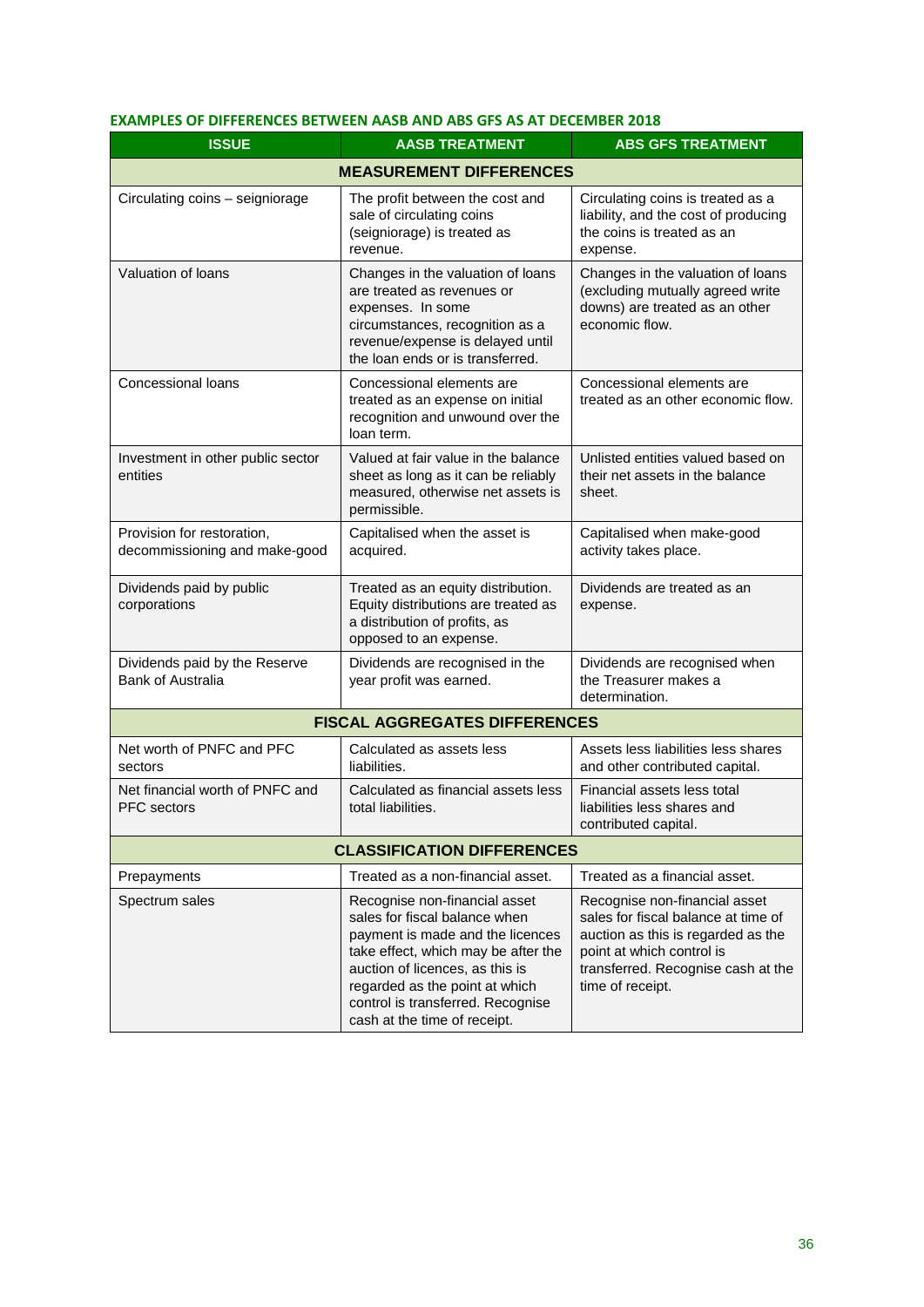# **Appendix D**

# <span id="page-40-1"></span><span id="page-40-0"></span>**ALTERNATIVE FUNCTIONAL REPORTING REQUIREMENTS**

The Classifications of Functions of Government - Australia (COFOG-A), a system for classifying expenditures by functions of government, has been introduced under the updated 2015 Australian GFS. The requirements on reporting expenses by function (budget and outcome) and purchases of non-financial assets by function under this system are at tables 16, 17 and 18.

The alternate reporting presentation relates to Government Purpose Classification (GPC) which is now obsolete with the implementation of COFOG-A. If jurisdictions continue to report under the GPC hierarchy, they must reference the previous ABS GFS manual (AGFS05) as the rationale for their alternate presentation.

|    | <b>FUNCTIONAL INFORMATION</b>                                                                       | <b>COFOG-A</b><br><b>CLASSIFICATION</b><br>(PAGES 31-33 OF UPF) | <b>GPC</b><br>(PAGES 38-44<br>OF UPF) |
|----|-----------------------------------------------------------------------------------------------------|-----------------------------------------------------------------|---------------------------------------|
|    | 1. General Government Sector expenses by function<br>(Budget presentation)                          | Table 16                                                        | Table 20                              |
|    | 2. General Government Sector expenses by function<br>(Outcome presentation). Formerly:              | Table 18                                                        | Table 20(a) and<br>Table $20(b)$      |
|    | Commonwealth Government General Government<br>Sector expenses by function (Outcome<br>presentation) |                                                                 |                                       |
|    | <b>State and Territory General Government Sector</b><br>expenses by function (Outcome presentation) |                                                                 |                                       |
| 3. | General Government Sector purchases of non-financial<br>assets by function                          | Table 17                                                        | Table 21                              |

The table below provides alternative functional reporting details aligned with AGFS05.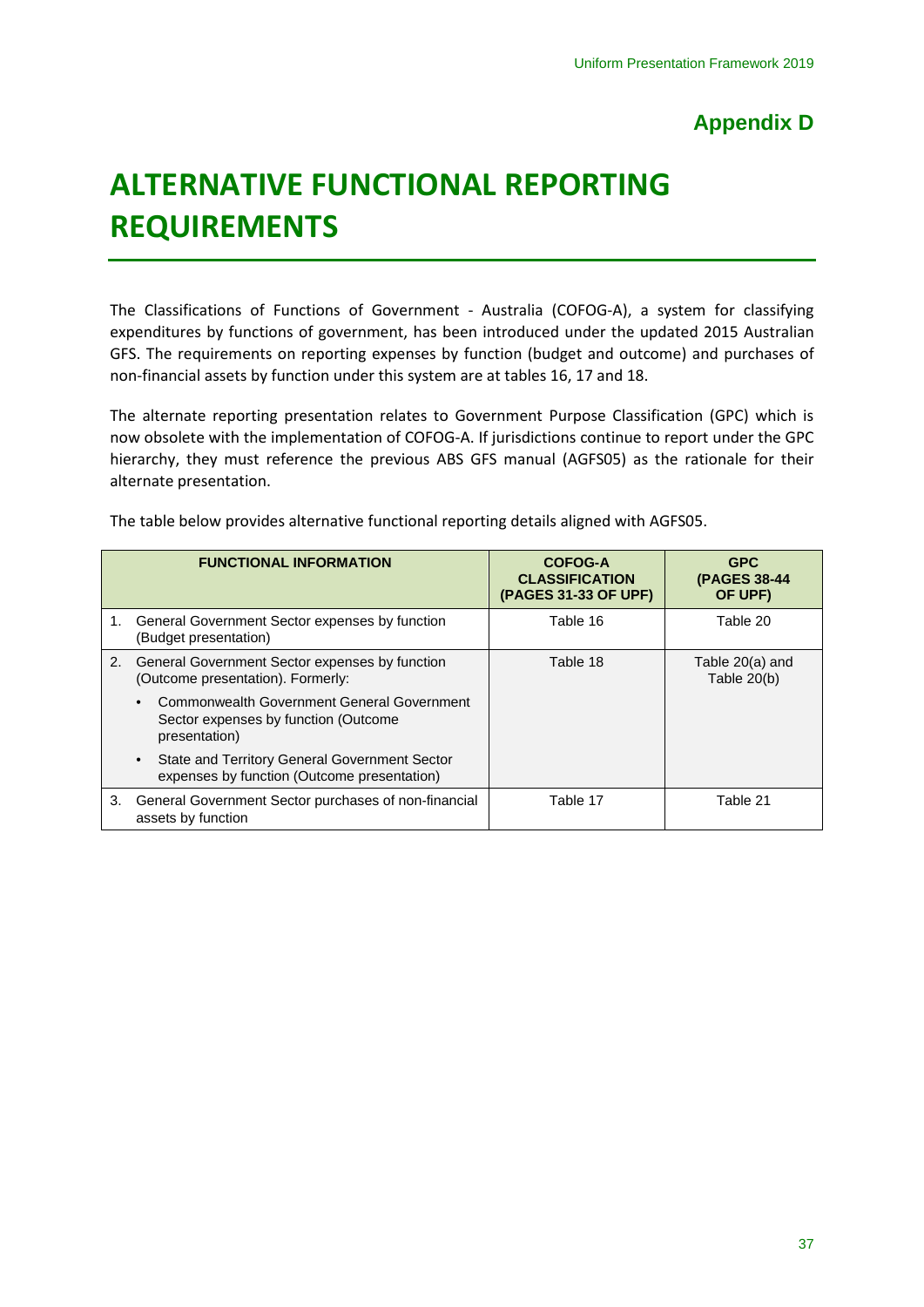#### **TABLE 20: GENERAL GOVERNMENT SECTOR EXPENSES BY FUNCTION (BUDGET PRESENTATION)**

|                                  | -1  | <b>Budget</b> |
|----------------------------------|-----|---------------|
|                                  | \$m | \$m           |
| General public services          | X   | х             |
| Defence                          | x   | x             |
| Public order and safety          | х   | x             |
| Economic affairs                 | x   | x             |
| Environmental protection         | x   | x             |
| Housing and community amenities  | x   | x             |
| Health                           | x   | x             |
| Recreation, culture and religion | x   | x             |
| Education                        | x   | x             |
| Social protection                | x   | x             |
| Transport                        | x   | x             |
| <b>Total expenses</b>            | x   | x             |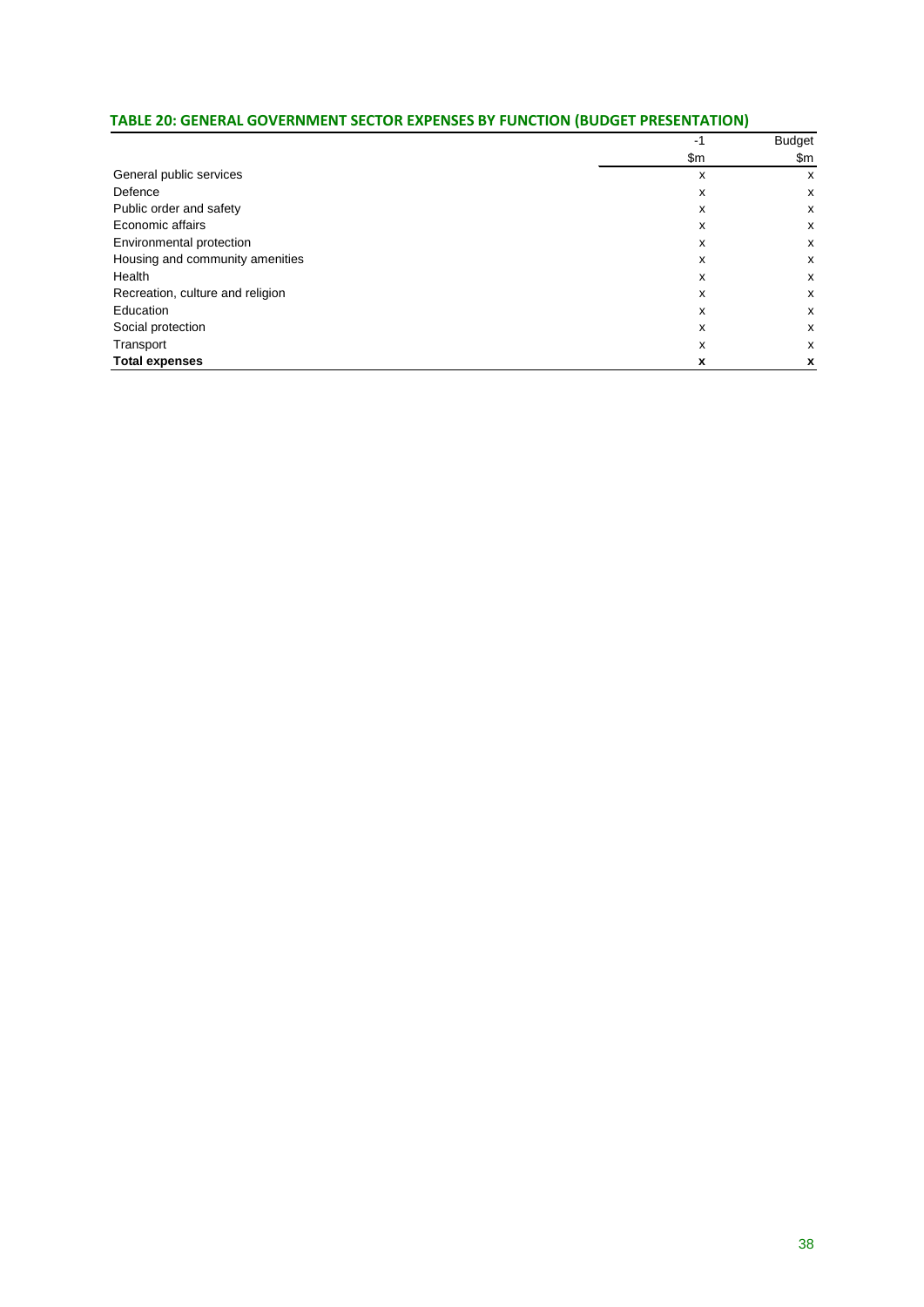### **TABLE 20(A): COMMONWEALTH GOVERNMENT GENERAL GOVERNMENT SECTOR EXPENSES BY FUNCTION (OUTCOME PRESENTATION)**

|                                                      | Outcome |
|------------------------------------------------------|---------|
|                                                      | \$m     |
| <b>General public services</b>                       |         |
| Legislative and executive affairs                    | х       |
| Financial and fiscal affairs                         | x       |
| Foreign affairs and economic aid                     | x       |
| General research                                     | х       |
| General services                                     | x       |
| Government superannuation benefits                   | x       |
| <b>Defence</b>                                       | X       |
| <b>Public order and safety</b>                       |         |
| Courts and legal services                            | x       |
| Other public order and safety                        | x       |
| <b>Education</b>                                     |         |
| Higher education                                     | x       |
| Vocational and other education                       | x       |
| Schools - Non-government schools                     | x       |
| Schools - Government schools                         | x       |
| Student assistance                                   | x       |
| General administration - Education                   | x       |
| School education - specific funding                  | X       |
| <b>Health</b>                                        |         |
| Medical services and benefits                        | х       |
| Hospital services                                    | x       |
| Assistance to States for public hospitals            | x       |
| Pharmaceutical benefits and services                 | х       |
| Aboriginal and Torres Strait Islander health         | x       |
| <b>Health services</b>                               | x       |
| Other health services                                | х       |
| General administration - Health                      | x       |
| Social security and welfare                          |         |
| Social welfare - Assistance to the aged              | x       |
| Assistance to veterans and dependants                | х       |
| Assistance to people with disabilities               | x       |
| Assistance to families with children                 | x       |
| Assistance to the unemployed                         | х       |
| Other welfare programs                               | x       |
| Assistance for Indigenous Australians n.e.c.         | x       |
| General administration - Social security and welfare | x       |
| Housing and community amenities                      |         |
| Housing                                              | х       |
| Urban and regional development                       | x       |
| Environment protection                               | x       |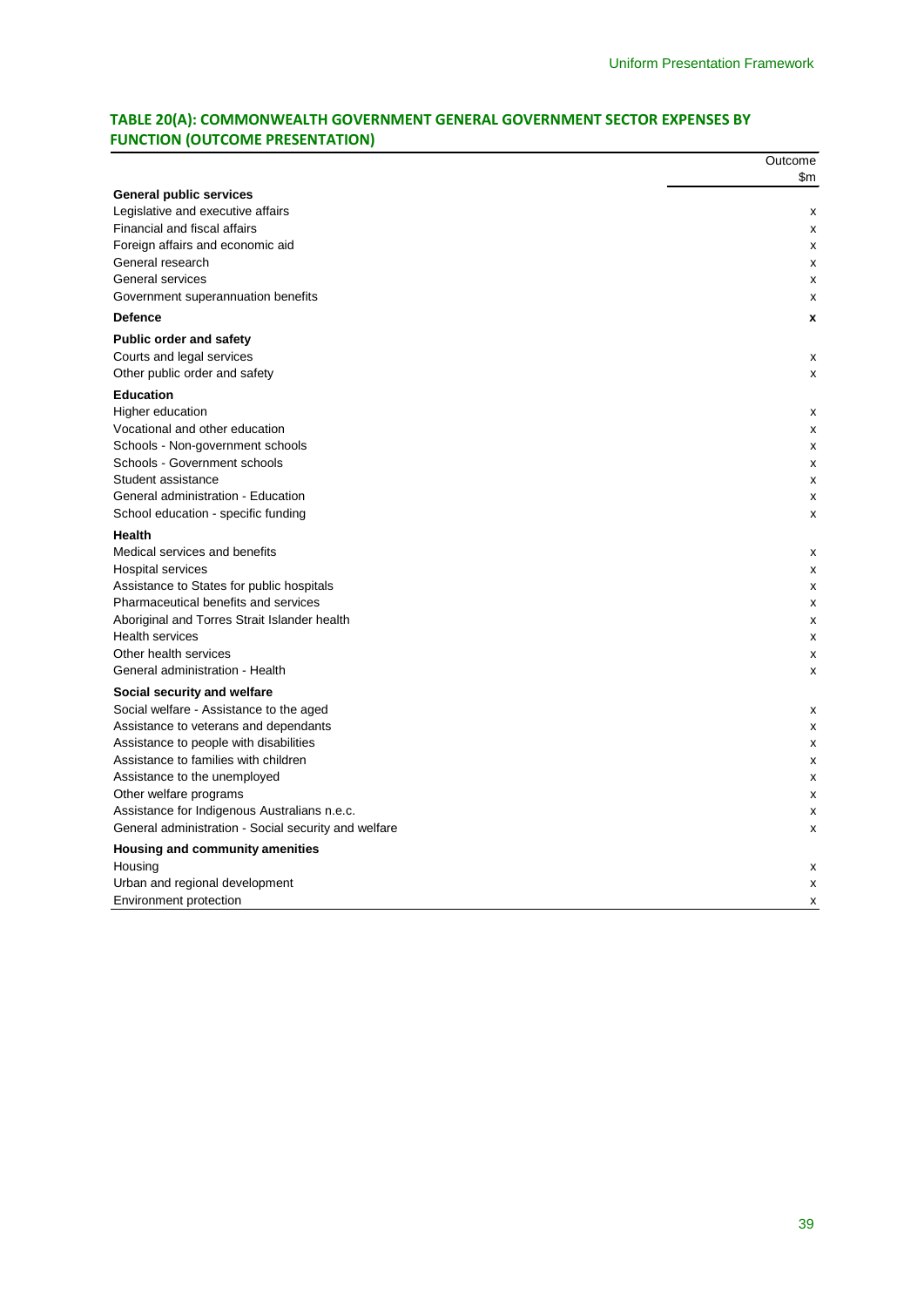### **TABLE 20(A): COMMONWEALTH GOVERNMENT GENERAL GOVERNMENT SECTOR EXPENSES BY FUNCTION (OUTCOME PRESENTATION) (CONTINUED)**

|                                                         | Outcome |
|---------------------------------------------------------|---------|
|                                                         | \$m     |
| <b>Recreation and culture</b>                           |         |
| Broadcasting                                            | x       |
| Arts and cultural heritage                              | x       |
| Sport and recreation                                    | х       |
| National estate and parks                               | X       |
| <b>Fuel and energy</b>                                  | x       |
| Agriculture, forestry and fishing                       |         |
| Wool industry                                           | x       |
| Grains industry                                         | х       |
| Dairy industry                                          | x       |
| Cattle, sheep and pig industry                          | х       |
| Fishing, horticulture and other agriculture             | x       |
| General assistance not allocated to specific industries | x       |
| Rural assistance                                        | x       |
| Natural resources development                           | x       |
| General administration                                  | x       |
| Mining, manufacturing and construction                  | x       |
| <b>Transport and communication</b>                      |         |
| Communication                                           | x       |
| Rail transport                                          | х       |
| Air transport                                           | x       |
| Road transport                                          | X       |
| Sea transport                                           | х       |
| Other transport and communication                       | X       |
| Other economic affairs                                  |         |
| Tourism and area promotion                              | x       |
| Vocational and industry training                        | x       |
| Labour market assistance to job seekers and industry    | X       |
| Industrial relations                                    | x       |
| Immigration                                             | х       |
| Other economic affairs n.e.c.                           | x       |
| Other purposes                                          |         |
| Interest on Australian Government's behalf              | х       |
| Interest on behalf of states and territories            | X       |
| Interest received on Australian Government stock        | x       |
| Nominal superannuation interest                         | х       |
| General revenue assistance - states and territories     | x       |
| Local government assistance                             | X       |
| Revenue assistance to the states and territories        | x       |
| Assistance to other governments                         | x       |
| Natural disaster relief                                 | х       |
| Contingency reserve                                     | X       |
| <b>Total expenses</b>                                   | x       |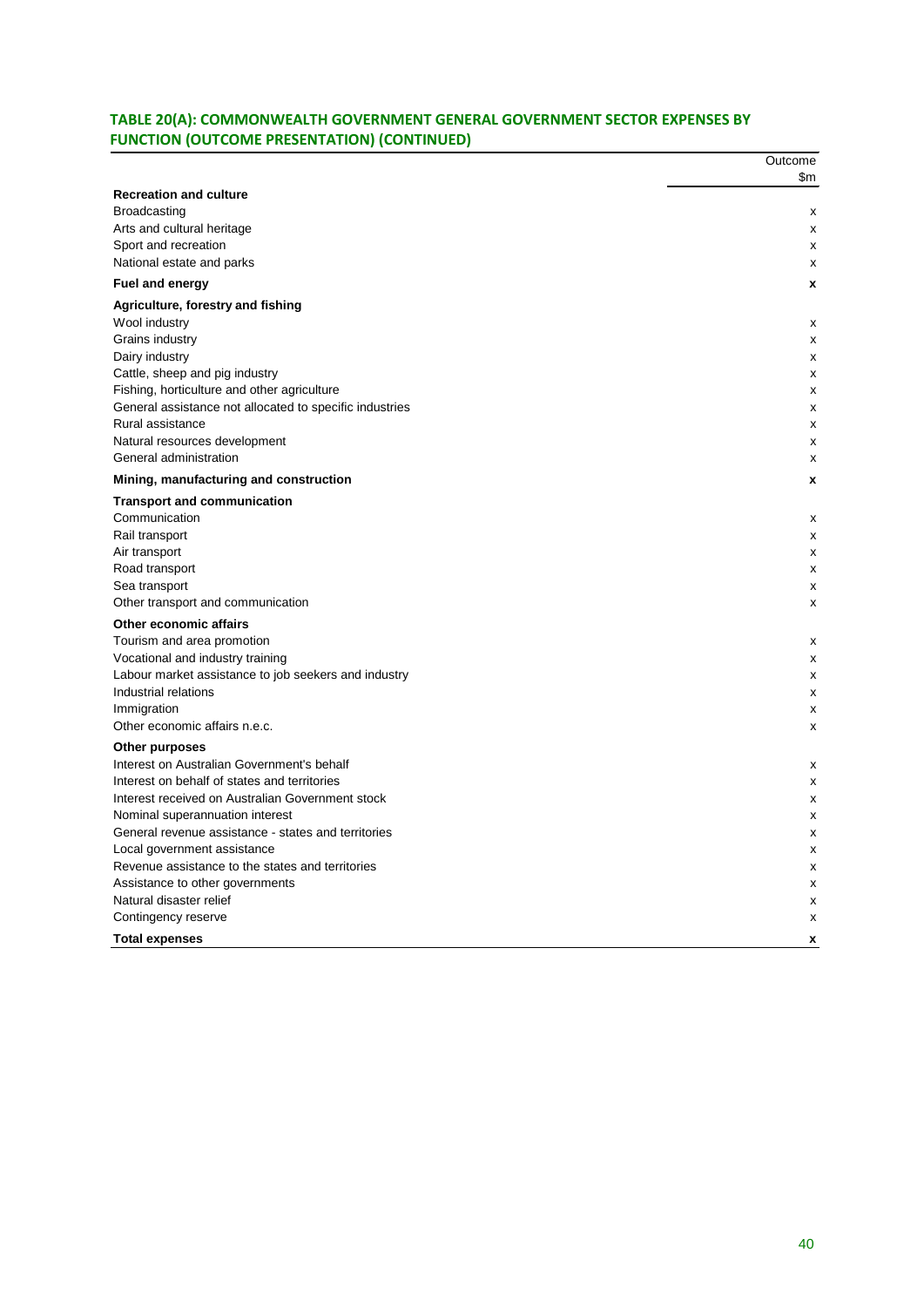### **TABLE 20(B): STATE AND TERRITORY GENERAL GOVERNMENT SECTOR EXPENSES BY FUNCTION (OUTCOME PRESENTATION)**

| \$m<br><b>General public services</b><br>Government superannuation benefits<br>х<br>Other general public services<br>x<br><b>Defence</b><br>x<br><b>Public order and safety</b><br>Police and fire protection services<br>x<br>Police services<br>x<br>Fire protection services<br>x<br>Law courts and legal services<br>х<br>Prisons and corrective services<br>X<br>Other public order and safety<br>x<br><b>Education</b><br>Primary and secondary education<br>X<br>Primary education<br>x<br>Secondary education<br>x<br>Primary and secondary education n.e.c.<br>x<br>Tertiary education<br>X<br>University education<br>x<br>Technical and further education<br>x<br>Tertiary education n.e.c.<br>x<br>Preschool education and education not definable by level<br>X<br>Preschool education<br>x<br>Special education<br>x<br>Other education not definable by level<br>x<br>Transportation of students<br>X<br>Transportation of non-urban school children<br>x<br>Transportation of other students<br>x<br>Education n.e.c.<br>X<br><b>Health</b><br>x<br>Acute care insitutions<br>x<br>Admitted patient services in acute care institutions<br>x<br>Non-admitted patient services in acute care institutions<br>x<br>Mental health institutions<br>x<br>Nurising homes for the aged<br>X<br>Community health services<br>x<br>Community mental health services<br>x<br>Patient transport<br>x<br>Other community health services<br>x<br>Public health services<br>X<br>Pharamceuticals, medical aids and appliances<br>X<br>Health research<br>X<br>Health administration n.e.c.<br>x | Outcome |
|----------------------------------------------------------------------------------------------------------------------------------------------------------------------------------------------------------------------------------------------------------------------------------------------------------------------------------------------------------------------------------------------------------------------------------------------------------------------------------------------------------------------------------------------------------------------------------------------------------------------------------------------------------------------------------------------------------------------------------------------------------------------------------------------------------------------------------------------------------------------------------------------------------------------------------------------------------------------------------------------------------------------------------------------------------------------------------------------------------------------------------------------------------------------------------------------------------------------------------------------------------------------------------------------------------------------------------------------------------------------------------------------------------------------------------------------------------------------------------------------------------------------------------------------------------------------------------------------------|---------|
|                                                                                                                                                                                                                                                                                                                                                                                                                                                                                                                                                                                                                                                                                                                                                                                                                                                                                                                                                                                                                                                                                                                                                                                                                                                                                                                                                                                                                                                                                                                                                                                                    |         |
|                                                                                                                                                                                                                                                                                                                                                                                                                                                                                                                                                                                                                                                                                                                                                                                                                                                                                                                                                                                                                                                                                                                                                                                                                                                                                                                                                                                                                                                                                                                                                                                                    |         |
|                                                                                                                                                                                                                                                                                                                                                                                                                                                                                                                                                                                                                                                                                                                                                                                                                                                                                                                                                                                                                                                                                                                                                                                                                                                                                                                                                                                                                                                                                                                                                                                                    |         |
|                                                                                                                                                                                                                                                                                                                                                                                                                                                                                                                                                                                                                                                                                                                                                                                                                                                                                                                                                                                                                                                                                                                                                                                                                                                                                                                                                                                                                                                                                                                                                                                                    |         |
|                                                                                                                                                                                                                                                                                                                                                                                                                                                                                                                                                                                                                                                                                                                                                                                                                                                                                                                                                                                                                                                                                                                                                                                                                                                                                                                                                                                                                                                                                                                                                                                                    |         |
|                                                                                                                                                                                                                                                                                                                                                                                                                                                                                                                                                                                                                                                                                                                                                                                                                                                                                                                                                                                                                                                                                                                                                                                                                                                                                                                                                                                                                                                                                                                                                                                                    |         |
|                                                                                                                                                                                                                                                                                                                                                                                                                                                                                                                                                                                                                                                                                                                                                                                                                                                                                                                                                                                                                                                                                                                                                                                                                                                                                                                                                                                                                                                                                                                                                                                                    |         |
|                                                                                                                                                                                                                                                                                                                                                                                                                                                                                                                                                                                                                                                                                                                                                                                                                                                                                                                                                                                                                                                                                                                                                                                                                                                                                                                                                                                                                                                                                                                                                                                                    |         |
|                                                                                                                                                                                                                                                                                                                                                                                                                                                                                                                                                                                                                                                                                                                                                                                                                                                                                                                                                                                                                                                                                                                                                                                                                                                                                                                                                                                                                                                                                                                                                                                                    |         |
|                                                                                                                                                                                                                                                                                                                                                                                                                                                                                                                                                                                                                                                                                                                                                                                                                                                                                                                                                                                                                                                                                                                                                                                                                                                                                                                                                                                                                                                                                                                                                                                                    |         |
|                                                                                                                                                                                                                                                                                                                                                                                                                                                                                                                                                                                                                                                                                                                                                                                                                                                                                                                                                                                                                                                                                                                                                                                                                                                                                                                                                                                                                                                                                                                                                                                                    |         |
|                                                                                                                                                                                                                                                                                                                                                                                                                                                                                                                                                                                                                                                                                                                                                                                                                                                                                                                                                                                                                                                                                                                                                                                                                                                                                                                                                                                                                                                                                                                                                                                                    |         |
|                                                                                                                                                                                                                                                                                                                                                                                                                                                                                                                                                                                                                                                                                                                                                                                                                                                                                                                                                                                                                                                                                                                                                                                                                                                                                                                                                                                                                                                                                                                                                                                                    |         |
|                                                                                                                                                                                                                                                                                                                                                                                                                                                                                                                                                                                                                                                                                                                                                                                                                                                                                                                                                                                                                                                                                                                                                                                                                                                                                                                                                                                                                                                                                                                                                                                                    |         |
|                                                                                                                                                                                                                                                                                                                                                                                                                                                                                                                                                                                                                                                                                                                                                                                                                                                                                                                                                                                                                                                                                                                                                                                                                                                                                                                                                                                                                                                                                                                                                                                                    |         |
|                                                                                                                                                                                                                                                                                                                                                                                                                                                                                                                                                                                                                                                                                                                                                                                                                                                                                                                                                                                                                                                                                                                                                                                                                                                                                                                                                                                                                                                                                                                                                                                                    |         |
|                                                                                                                                                                                                                                                                                                                                                                                                                                                                                                                                                                                                                                                                                                                                                                                                                                                                                                                                                                                                                                                                                                                                                                                                                                                                                                                                                                                                                                                                                                                                                                                                    |         |
|                                                                                                                                                                                                                                                                                                                                                                                                                                                                                                                                                                                                                                                                                                                                                                                                                                                                                                                                                                                                                                                                                                                                                                                                                                                                                                                                                                                                                                                                                                                                                                                                    |         |
|                                                                                                                                                                                                                                                                                                                                                                                                                                                                                                                                                                                                                                                                                                                                                                                                                                                                                                                                                                                                                                                                                                                                                                                                                                                                                                                                                                                                                                                                                                                                                                                                    |         |
|                                                                                                                                                                                                                                                                                                                                                                                                                                                                                                                                                                                                                                                                                                                                                                                                                                                                                                                                                                                                                                                                                                                                                                                                                                                                                                                                                                                                                                                                                                                                                                                                    |         |
|                                                                                                                                                                                                                                                                                                                                                                                                                                                                                                                                                                                                                                                                                                                                                                                                                                                                                                                                                                                                                                                                                                                                                                                                                                                                                                                                                                                                                                                                                                                                                                                                    |         |
|                                                                                                                                                                                                                                                                                                                                                                                                                                                                                                                                                                                                                                                                                                                                                                                                                                                                                                                                                                                                                                                                                                                                                                                                                                                                                                                                                                                                                                                                                                                                                                                                    |         |
|                                                                                                                                                                                                                                                                                                                                                                                                                                                                                                                                                                                                                                                                                                                                                                                                                                                                                                                                                                                                                                                                                                                                                                                                                                                                                                                                                                                                                                                                                                                                                                                                    |         |
|                                                                                                                                                                                                                                                                                                                                                                                                                                                                                                                                                                                                                                                                                                                                                                                                                                                                                                                                                                                                                                                                                                                                                                                                                                                                                                                                                                                                                                                                                                                                                                                                    |         |
|                                                                                                                                                                                                                                                                                                                                                                                                                                                                                                                                                                                                                                                                                                                                                                                                                                                                                                                                                                                                                                                                                                                                                                                                                                                                                                                                                                                                                                                                                                                                                                                                    |         |
|                                                                                                                                                                                                                                                                                                                                                                                                                                                                                                                                                                                                                                                                                                                                                                                                                                                                                                                                                                                                                                                                                                                                                                                                                                                                                                                                                                                                                                                                                                                                                                                                    |         |
|                                                                                                                                                                                                                                                                                                                                                                                                                                                                                                                                                                                                                                                                                                                                                                                                                                                                                                                                                                                                                                                                                                                                                                                                                                                                                                                                                                                                                                                                                                                                                                                                    |         |
|                                                                                                                                                                                                                                                                                                                                                                                                                                                                                                                                                                                                                                                                                                                                                                                                                                                                                                                                                                                                                                                                                                                                                                                                                                                                                                                                                                                                                                                                                                                                                                                                    |         |
|                                                                                                                                                                                                                                                                                                                                                                                                                                                                                                                                                                                                                                                                                                                                                                                                                                                                                                                                                                                                                                                                                                                                                                                                                                                                                                                                                                                                                                                                                                                                                                                                    |         |
|                                                                                                                                                                                                                                                                                                                                                                                                                                                                                                                                                                                                                                                                                                                                                                                                                                                                                                                                                                                                                                                                                                                                                                                                                                                                                                                                                                                                                                                                                                                                                                                                    |         |
|                                                                                                                                                                                                                                                                                                                                                                                                                                                                                                                                                                                                                                                                                                                                                                                                                                                                                                                                                                                                                                                                                                                                                                                                                                                                                                                                                                                                                                                                                                                                                                                                    |         |
|                                                                                                                                                                                                                                                                                                                                                                                                                                                                                                                                                                                                                                                                                                                                                                                                                                                                                                                                                                                                                                                                                                                                                                                                                                                                                                                                                                                                                                                                                                                                                                                                    |         |
|                                                                                                                                                                                                                                                                                                                                                                                                                                                                                                                                                                                                                                                                                                                                                                                                                                                                                                                                                                                                                                                                                                                                                                                                                                                                                                                                                                                                                                                                                                                                                                                                    |         |
|                                                                                                                                                                                                                                                                                                                                                                                                                                                                                                                                                                                                                                                                                                                                                                                                                                                                                                                                                                                                                                                                                                                                                                                                                                                                                                                                                                                                                                                                                                                                                                                                    |         |
|                                                                                                                                                                                                                                                                                                                                                                                                                                                                                                                                                                                                                                                                                                                                                                                                                                                                                                                                                                                                                                                                                                                                                                                                                                                                                                                                                                                                                                                                                                                                                                                                    |         |
|                                                                                                                                                                                                                                                                                                                                                                                                                                                                                                                                                                                                                                                                                                                                                                                                                                                                                                                                                                                                                                                                                                                                                                                                                                                                                                                                                                                                                                                                                                                                                                                                    |         |
|                                                                                                                                                                                                                                                                                                                                                                                                                                                                                                                                                                                                                                                                                                                                                                                                                                                                                                                                                                                                                                                                                                                                                                                                                                                                                                                                                                                                                                                                                                                                                                                                    |         |
|                                                                                                                                                                                                                                                                                                                                                                                                                                                                                                                                                                                                                                                                                                                                                                                                                                                                                                                                                                                                                                                                                                                                                                                                                                                                                                                                                                                                                                                                                                                                                                                                    |         |
|                                                                                                                                                                                                                                                                                                                                                                                                                                                                                                                                                                                                                                                                                                                                                                                                                                                                                                                                                                                                                                                                                                                                                                                                                                                                                                                                                                                                                                                                                                                                                                                                    |         |
|                                                                                                                                                                                                                                                                                                                                                                                                                                                                                                                                                                                                                                                                                                                                                                                                                                                                                                                                                                                                                                                                                                                                                                                                                                                                                                                                                                                                                                                                                                                                                                                                    |         |
|                                                                                                                                                                                                                                                                                                                                                                                                                                                                                                                                                                                                                                                                                                                                                                                                                                                                                                                                                                                                                                                                                                                                                                                                                                                                                                                                                                                                                                                                                                                                                                                                    |         |
|                                                                                                                                                                                                                                                                                                                                                                                                                                                                                                                                                                                                                                                                                                                                                                                                                                                                                                                                                                                                                                                                                                                                                                                                                                                                                                                                                                                                                                                                                                                                                                                                    |         |
|                                                                                                                                                                                                                                                                                                                                                                                                                                                                                                                                                                                                                                                                                                                                                                                                                                                                                                                                                                                                                                                                                                                                                                                                                                                                                                                                                                                                                                                                                                                                                                                                    |         |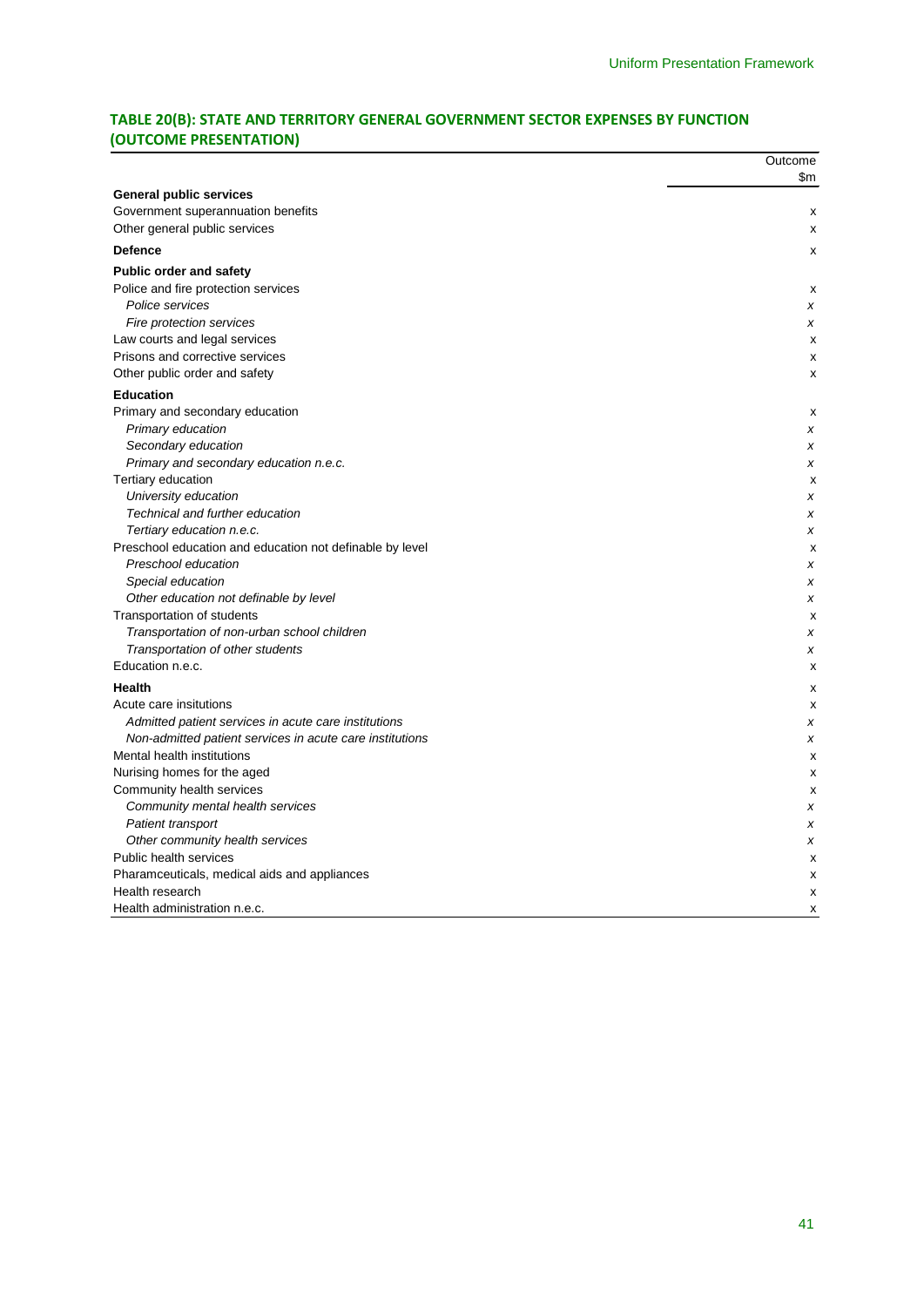### **TABLE 20(B): STATE AND TERRITORY GENERAL GOVERNMENT SECTOR EXPENSES BY FUNCTION (OUTCOME PRESENTATION) (CONTINUED)**

| Social security and welfare<br>Social security<br>Welfare services<br>Family and child welfare services<br>Welfare services for the aged | \$m<br>х<br>х<br>x<br>x<br>х<br>x<br>x |
|------------------------------------------------------------------------------------------------------------------------------------------|----------------------------------------|
|                                                                                                                                          |                                        |
|                                                                                                                                          |                                        |
|                                                                                                                                          |                                        |
|                                                                                                                                          |                                        |
|                                                                                                                                          |                                        |
|                                                                                                                                          |                                        |
| Welfare services for people with a disability                                                                                            |                                        |
| Welfare services n.e.c.                                                                                                                  |                                        |
| Social security and welfare services n.e.c.                                                                                              |                                        |
| Housing and community amenities                                                                                                          |                                        |
| Housing and community development                                                                                                        | х                                      |
| Housing                                                                                                                                  | x                                      |
| Aboriginal community development                                                                                                         | x                                      |
| Other community development                                                                                                              | x                                      |
| Water supply                                                                                                                             | х                                      |
| Aboriginal water supply                                                                                                                  | x                                      |
| Other water supply                                                                                                                       | x                                      |
| Sanitation and protection of the environment                                                                                             |                                        |
| Aboriginal community sanitation services                                                                                                 | x                                      |
| Other sanitation and protection of the environment                                                                                       | x                                      |
| Other community amenities                                                                                                                |                                        |
| Aboriginal community amenities                                                                                                           | х                                      |
| Other community amenities                                                                                                                | x                                      |
| <b>Recreation and culture</b>                                                                                                            |                                        |
| Recreation facilities and services                                                                                                       | х                                      |
| National parks and wildlife                                                                                                              | х                                      |
| Recreation facilities and services n.e.c.                                                                                                | x                                      |
| <b>Cultural facilities</b>                                                                                                               | х                                      |
| Broadcasting and film production                                                                                                         | х                                      |
| Recreation and culture n.e.c.                                                                                                            | x                                      |
| <b>Fuel and energy</b>                                                                                                                   |                                        |
| Fuel affairs and services                                                                                                                | х                                      |
| Gas                                                                                                                                      | x                                      |
| Fuel affairs and services n.e.c.                                                                                                         | x                                      |
| Electricity and other energy                                                                                                             | х                                      |
| Aboriginal community electricity services                                                                                                | x                                      |
| Other electricity                                                                                                                        | x                                      |
| Other energy                                                                                                                             | x                                      |
| Fuel and energy n.e.c.                                                                                                                   | x                                      |
| Agriculture, forestry and fishing                                                                                                        |                                        |
| Agriculture                                                                                                                              | x                                      |
| Forestry, fishing and hunting                                                                                                            | х                                      |
| Mining, manufacturing and construction                                                                                                   |                                        |
| Mining and mineral resources other than fuels                                                                                            | х                                      |
| Manufacturing                                                                                                                            | х                                      |
| Construction                                                                                                                             | х                                      |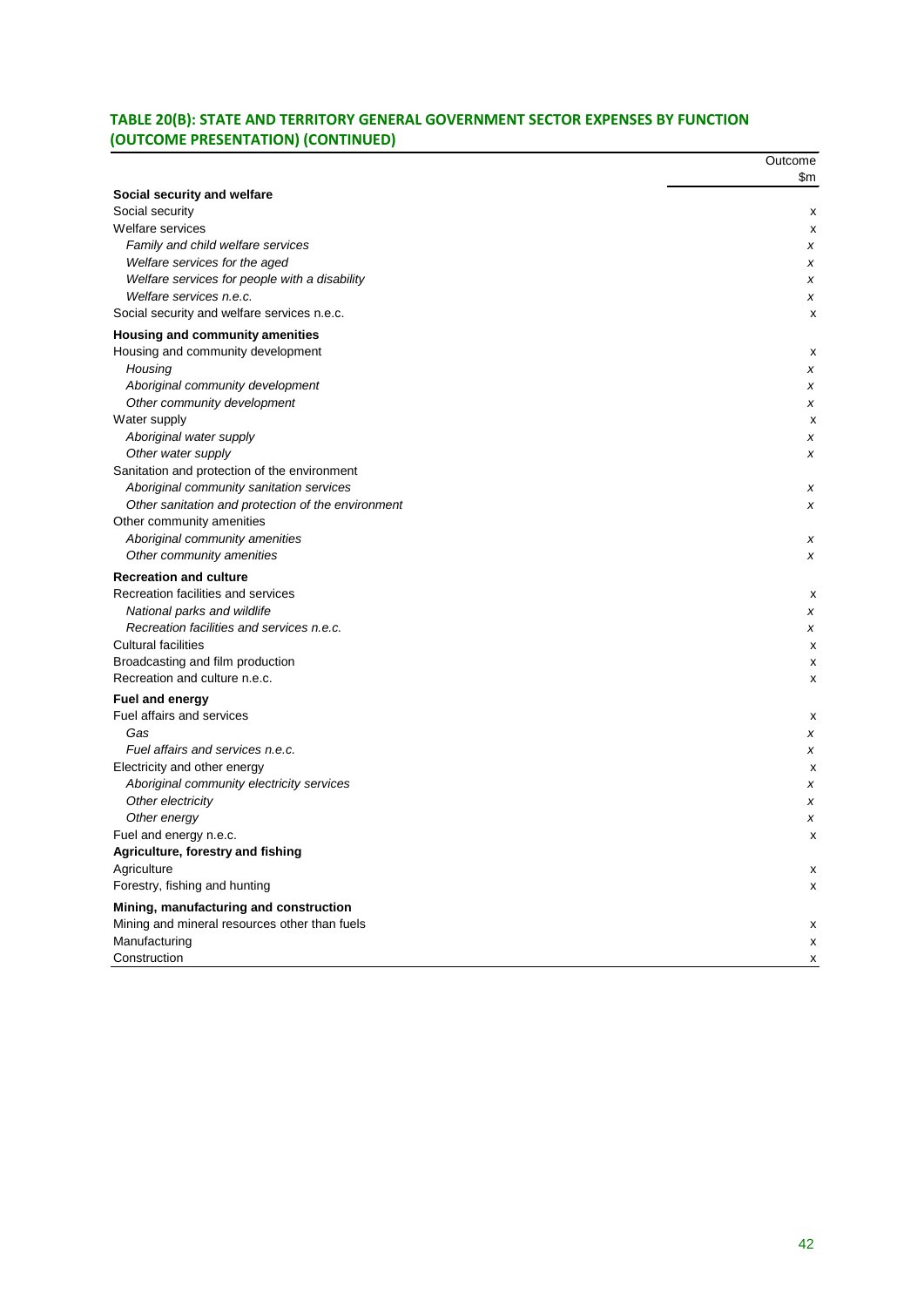### **TABLE 20(B): STATE AND TERRITORY GENERAL GOVERNMENT SECTOR EXPENSES BY FUNCTION (OUTCOME PRESENTATION) (CONTINUED)**

|                                                | Outcome |
|------------------------------------------------|---------|
|                                                | \$m     |
| <b>Transport</b>                               |         |
| Road transport                                 | х       |
| Aboriginal community road transport services   | X       |
| Road maintenance                               | х       |
| Road rehabilitation                            | х       |
| Road construction                              | x       |
| Road transport n.e.c                           | x       |
| Water transport                                | X       |
| Aboriginal community water transport services  |         |
| Urban water transport services                 | x       |
| Non-urban water transport services             | x       |
| Rail transport                                 |         |
| Urban railway transport service                | x       |
| Non-urban railway transport freight services   | x       |
| Non-urban railway transport passenger services | x       |
| Air transport                                  |         |
| Aboriginal community air transport services    | x       |
| Other air transport                            | x       |
| Pipelines                                      | х       |
| Other transport                                |         |
| Multi-mode urban transit systems               | x       |
| Other transport n.e.c.                         | x       |
| Communications                                 | X       |
| Other purposes                                 |         |
| Public debt transactions                       | x       |
| General purpose inter-government transactions  | х       |
| Natural disaster relief                        | х       |
| Other purposes n.e.c.                          | х       |
| <b>Total expenses</b>                          | X       |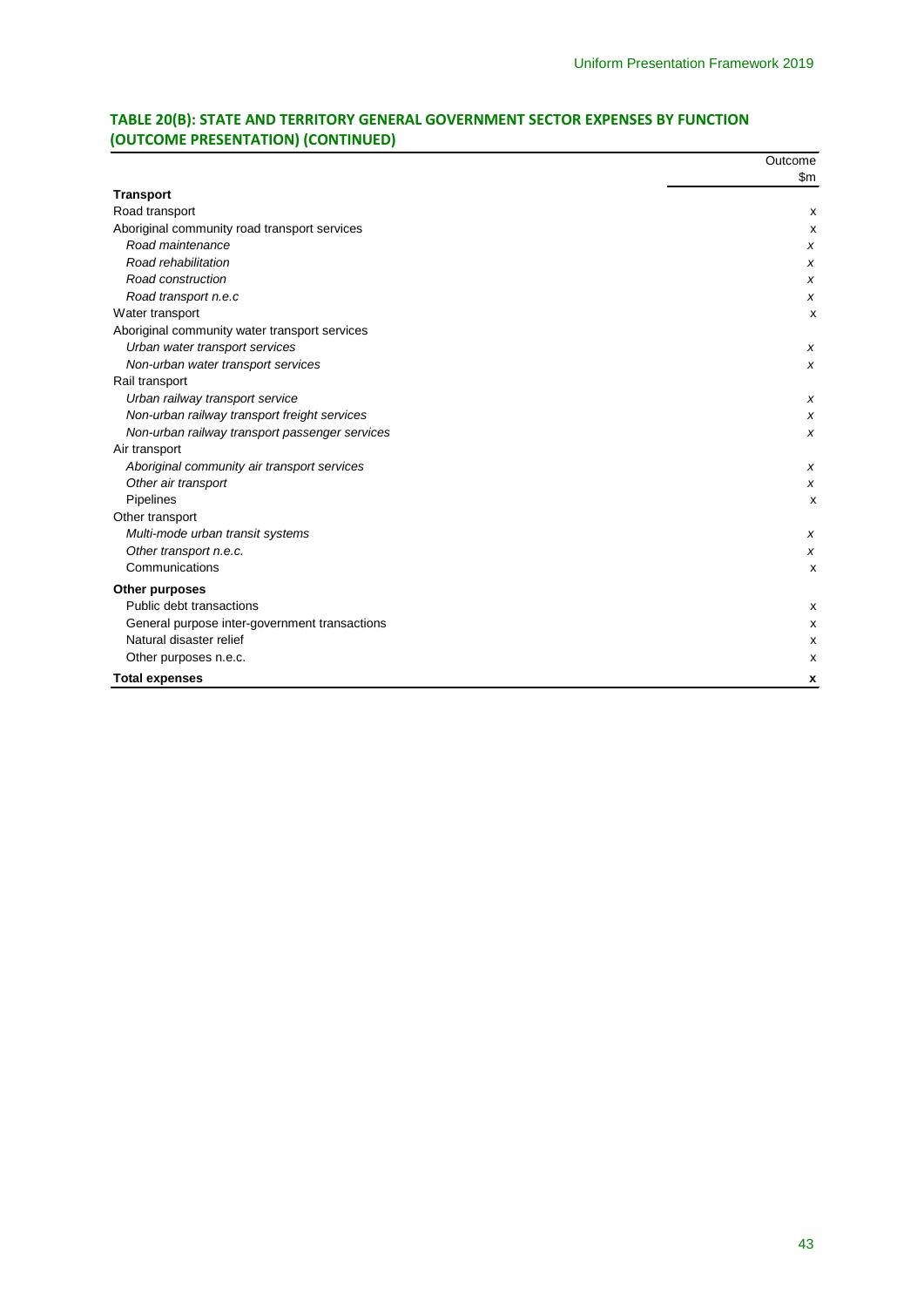| TABLE 21: GENERAL GOVERNMENT SECTOR PURCHASES OF NON-FINANCIAL ASSETS BY FUNCTION |  |  |  |  |  |
|-----------------------------------------------------------------------------------|--|--|--|--|--|
|-----------------------------------------------------------------------------------|--|--|--|--|--|

|                                        | -1            | Budget<br>\$m |
|----------------------------------------|---------------|---------------|
|                                        | $\mathsf{Sm}$ |               |
| General public services                | x             | x             |
| Defence                                | х             | х             |
| Public order and safety                | x             | x             |
| Education                              | х             | х             |
| Health                                 | x             | X             |
| Social security and welfare            | x             | х             |
| Housing and community amenities        | x             | x             |
| Recreation and culture                 | x             | x             |
| Fuel and energy                        | x             | х             |
| Agriculture, forestry and fishing      | x             | X             |
| Mining, manufacturing and construction | x             | x             |
| Transport and communication            | x             | x             |
| Other economic affairs                 | x             | x             |
| Other purposes                         | x             | X             |
| <b>Total purchases</b>                 | x             | x             |